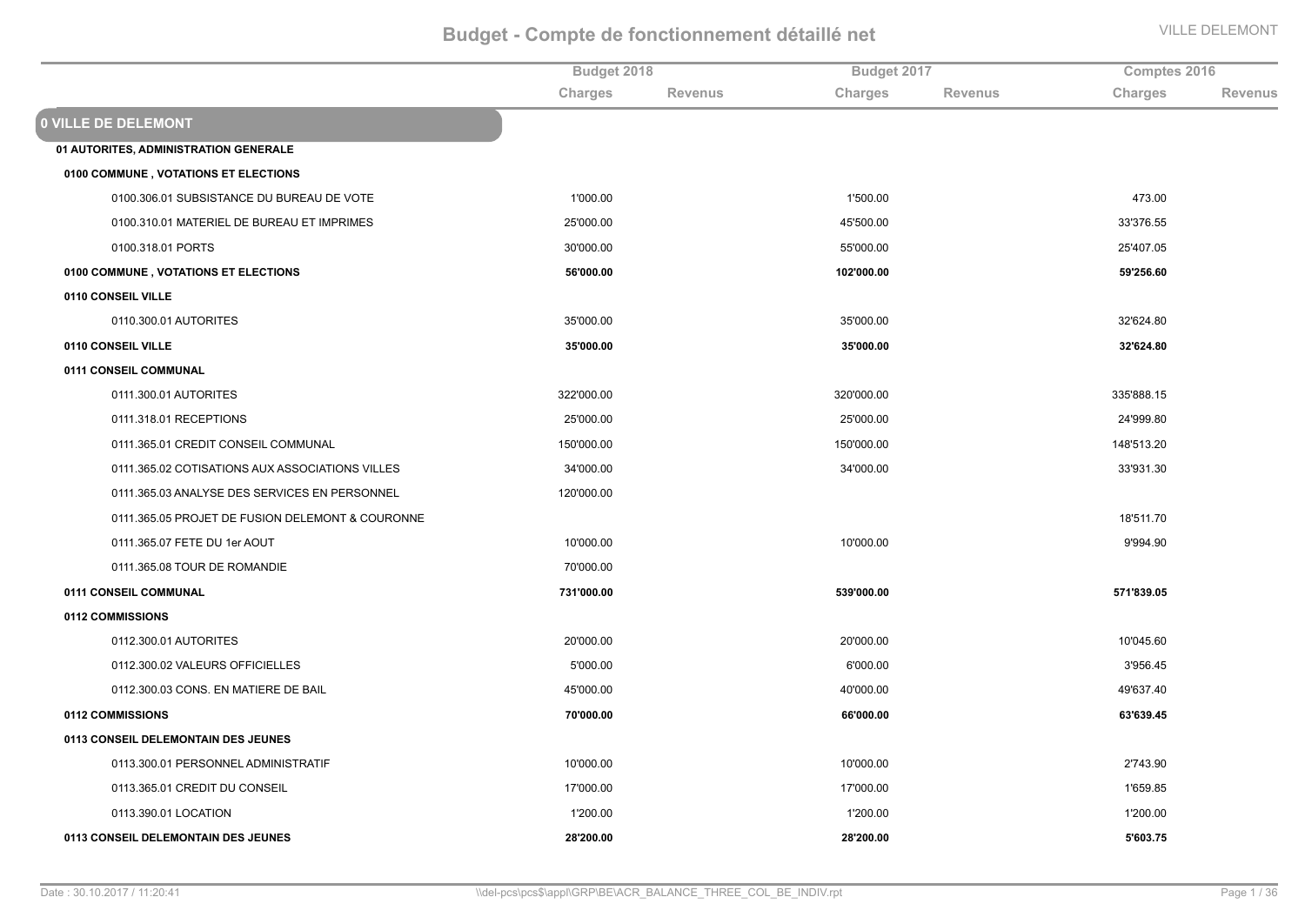|                                                        | Budget 2018  |                | Budget 2017  |                | Comptes 2016 |                |
|--------------------------------------------------------|--------------|----------------|--------------|----------------|--------------|----------------|
|                                                        | Charges      | <b>Revenus</b> | Charges      | <b>Revenus</b> | Charges      | <b>Revenus</b> |
| 0 VILLE DE DELEMONT ()                                 |              |                |              |                |              |                |
| 0115 PERSONNEL ADMINISTRATIF                           |              |                |              |                |              |                |
| 0115.301.01 PERSONNEL ADMINISTRATIF                    | 1'720'000.00 |                | 1'715'000.00 |                | 1'697'687.60 |                |
| 0115.301.02 PERSONNEL AIDE A LA REINSERTION            | 20'000.00    |                | 20'000.00    |                | 19'655.00    |                |
| 0115.307.01 PRESTATIONS AUX RETRAITES                  | 43'300.00    |                | 43'300.00    |                | 43'461.15    |                |
| 0115.309.01 ANNONCES                                   | 5'000.00     |                | 4'000.00     |                | 17'791.10    |                |
| 0115.452.01 COMMUNAUTE COLLEGE PART SALAIRE            |              | 15'000.00      |              | 15'000.00      |              | 12'825.00      |
| 0115 PERSONNEL ADMINISTRATIF                           | 1'788'300.00 | 15'000.00      | 1'782'300.00 | 15'000.00      | 1'778'594.85 | 12'825.00      |
| 0116 CHARGES SOCIALES DU PERSONNEL                     |              |                |              |                |              |                |
| 0116.303.01 ASSURANCES SOCIALES (AVS, AI, APG) CHOMAGE | 1'800'000.00 |                | 1'775'000.00 |                | 1'770'964.05 |                |
| 0116.303.02 ASSURANCES SOCIALES ALLOCATIONS FAM.       | 400'000.00   |                | 385'000.00   |                | 397'279.70   |                |
| 0116.303.03 ALLOCATIONS FAMILIALES CCCJ                | 310'000.00   |                | 320'000.00   |                | 319'212.40   |                |
| 0116.304.01 CAISSE DE PENSION & DE PREVOYANCE          | 2'820'000.00 |                | 2'700'000.00 |                | 2'766'100.25 |                |
| 0116.305.01 ASSURANCES MALADIES                        | 300'000.00   |                | 330'000.00   |                | 292'516.45   |                |
| 0116.305.02 ASSURANCES ACCIDENTS                       | 300'000.00   |                | 285'000.00   |                | 282'990.65   |                |
| 0116.305.03 ASSURANCE PERTE DE GAIN MALADIE            | 150'000.00   |                | 150'000.00   |                | 147'199.15   |                |
| 0116.436.01 ASSURANCES SOCIALES                        |              | 925'000.00     |              | 875'000.00     |              | 912'179.30     |
| 0116.436.02 CAISSE DE PENSION & DE PREVOYANCE          |              | 1'165'000.00   |              | 1'125'000.00   |              | 1'162'154.75   |
| 0116.436.03 ASSURANCES MALADIES                        |              | 300'000.00     |              | 330'000.00     |              | 294'488.85     |
| 0116.436.04 ASSURANCES ACCIDENTS                       |              | 220'000.00     |              | 185'000.00     |              | 191'914.10     |
| 0116.436.05 INDEMNITES POUR PERTES DE SALAIRES         |              | 100'000.00     |              | 200'000.00     |              | 55'475.70      |
| 0116.436.06 ALLOCATIONS MENAGE ET ENFANTS              |              | 310'000.00     |              | 310'000.00     |              | 301'770.90     |
| 0116.436.07 ASSURANCE PERTE DE GAIN MALADIE            |              | 75'000.00      |              | 75'000.00      |              | 74'124.45      |
| 0116.452.01 COMMUNAUTE COLLEGE CHARGES SOCIALES        |              | 80'000.00      |              | 75'000.00      |              | 81'473.35      |
| 0116.490.01 IMPUTATIONS INTERNES                       |              | 1'004'700.00   |              | 935'300.00     |              | 931'624.60     |
| 0116 CHARGES SOCIALES DU PERSONNEL                     | 6'080'000.00 | 4'179'700.00   | 5'945'000.00 | 4'110'300.00   | 5'976'262.65 | 4'005'206.00   |
| 0130 FRAIS ADMINISTRATIFS                              |              |                |              |                |              |                |
| 0130.309.01 PERFECTIONNEMENT PROFESSIONNEL             | 80'000.00    |                | 80'000.00    |                | 57'140.40    |                |
| 0130.310.01 MATERIEL DE BUREAU-IMPRIMES                | 60'000.00    |                | 60'000.00    |                | 66'088.23    |                |
| 0130.310.02 MATERIEL DE TELECOMMUNICATIONS             | 7'000.00     |                | 7'000.00     |                | 7'108.15     |                |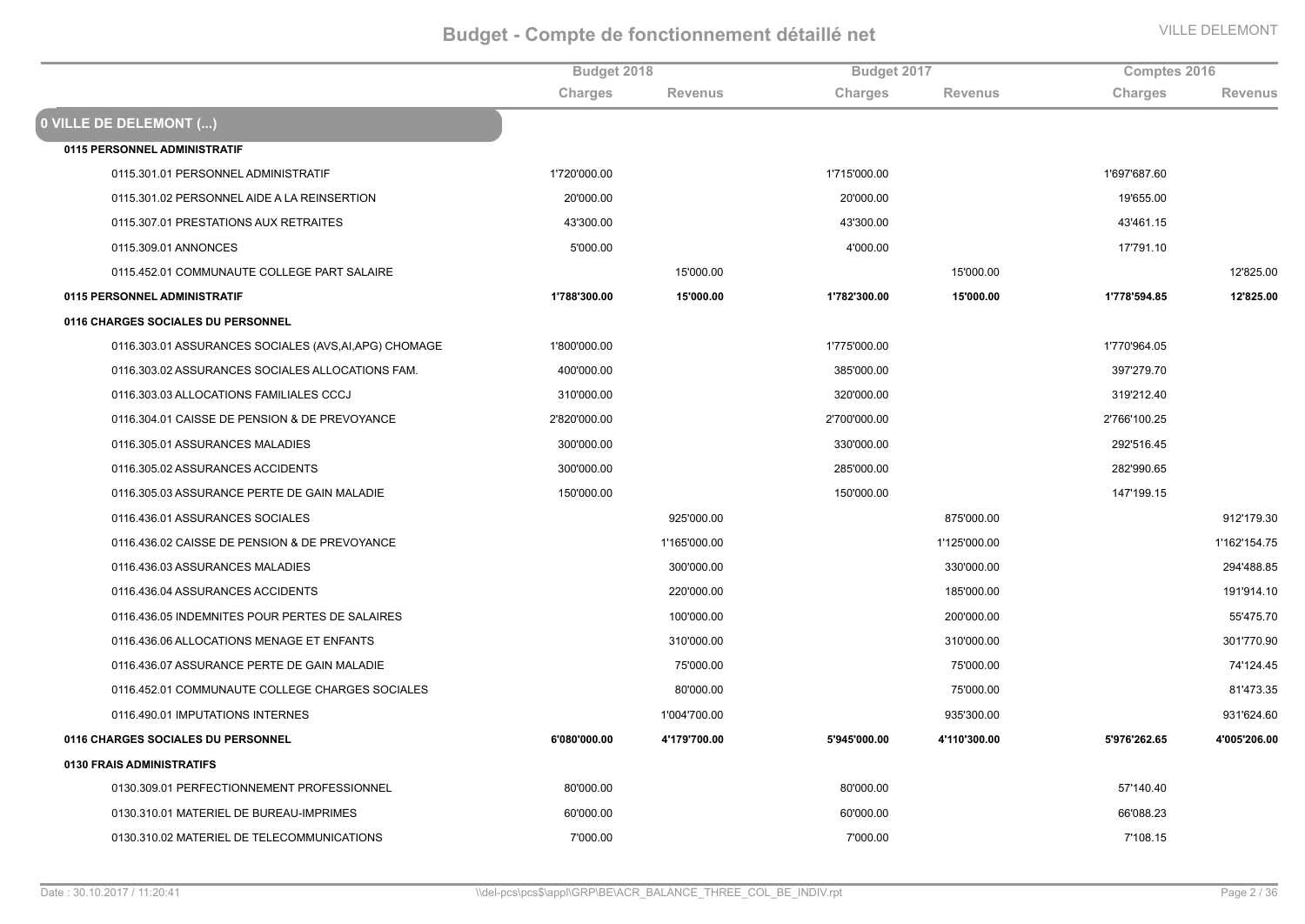|                                                      | Budget 2018 |                | Budget 2017 |                | Comptes 2016 |                |
|------------------------------------------------------|-------------|----------------|-------------|----------------|--------------|----------------|
|                                                      | Charges     | <b>Revenus</b> | Charges     | <b>Revenus</b> | Charges      | <b>Revenus</b> |
| 0 VILLE DE DELEMONT ()                               |             |                |             |                |              |                |
| 0130.310.03 ANNONCES                                 | 15'000.00   |                | 15'000.00   |                | 9'693.70     |                |
| 0130.310.04 JOURNAL DELEMONT.CH                      | 30'000.00   |                | 30'000.00   |                | 25'618.80    |                |
| 0130.310.05 PROMOTION - IMAGE - COMMUNICATION        | 50'000.00   |                | 30'000.00   |                | 3'313.75     |                |
| 0130.311.01 MOBILIERS, MACHINES                      | 30'000.00   |                | 30'000.00   |                | 4'226.75     |                |
| 0130.315.01 PREST. DE TIERS PR ENTRET. OBJETS MOBIL. | 10'000.00   |                | 10'000.00   |                | 8'231.60     |                |
| 0130.317.01 INDEMNITES DE DEPLACEMENTS               | 12'000.00   |                | 10'000.00   |                | 6'619.80     |                |
| 0130.318.01 ACTES, CONVENTIONS, FRAIS JUDICIAIRES    | 40'000.00   |                | 40'000.00   |                | 20'768.05    |                |
| 0130.318.02 PORTS, TAXES CCP                         | 75'000.00   |                | 75'000.00   |                | 68'294.31    |                |
| 0130.318.03 FIDUCIAIRE                               | 24'000.00   |                | 24'000.00   |                | 23'436.00    |                |
| 0130.318.04 PRIMES D'ASSURANCES                      | 90'000.00   |                | 95'000.00   |                | 88'777.15    |                |
| 0130.318.05 EMOLUMENTS                               | 80'000.00   |                | 80'000.00   |                | 74'402.05    |                |
| 0130.318.06 FRAIS DE POURSUITE                       | 40'000.00   |                | 30'000.00   |                | 40'046.70    |                |
| 0130.318.07 TELEPHONES                               | 42'000.00   |                | 40'000.00   |                | 41'477.90    |                |
| 0130.318.08 PREST. DE SERVICES & HONORAIRES DIVERS   | 80'000.00   |                | 80'000.00   |                | 76'900.00    |                |
| 0130.318.09 SECURITE AU TRAVAIL                      | 9'000.00    |                | 9'000.00    |                | 8'894.40     |                |
| 0130.319.01 COTISATIONS & CONTRIBUTIONS ANNUELLES    | 8'000.00    |                | 8'000.00    |                | 6'566.06     |                |
| 0130.439.01 RECETTES DIVERSES                        |             | 125'000.00     |             | 125'000.00     |              | 123'515.75     |
| 0130.490.01 PERFECTIONNEMENT PROF. CENTRE SPORTIF    |             | 4'500.00       |             | 4'500.00       |              | 351.00         |
| 0130.490.03 PERFECTIONNEMENT PROF. BIBLIO-LUDOTHEQUE |             | 2'000.00       |             | 2'000.00       |              | 837.65         |
| 0130.490.04 PERFECTIONNEMENT PROFESSIONNEL UAPE-EJ   |             | 27'000.00      |             | 27'000.00      |              | 12'466.00      |
| 0130.490.05 PERFECTIONNEMENT PROFESSIONNEL UETP      |             | 5'000.00       |             | 5'000.00       |              | 6'719.00       |
| 0130 FRAIS ADMINISTRATIFS                            | 782'000.00  | 163'500.00     | 753'000.00  | 163'500.00     | 637'603.80   | 143'889.40     |
| 0131 INFORMATIQUE                                    |             |                |             |                |              |                |
| 0131.301.01 PERSONNEL ADMINISTRATIF                  | 250'000.00  |                | 240'000.00  |                | 251'266.70   |                |
| 0131.310.01 MATERIEL DE BASE                         | 4'000.00    |                | 4'000.00    |                | 3'702.95     |                |
| 0131.311.01 MACHINES, MOBILIER                       | 53'300.00   |                | 30'900.00   |                | 24'006.00    |                |
| 0131.311.02 ACHAT PROGRAMMES                         | 150'000.00  |                | 140'000.00  |                | 32'011.20    |                |
| 0131.315.01 FRAIS DE MAINTENANCE                     | 107'000.00  |                | 118'300.00  |                | 101'567.50   |                |
| 0131.315.02 COMMUNAUTE INFO INTERCOMMUNALE           |             |                | 50'000.00   |                | 37'187.00    |                |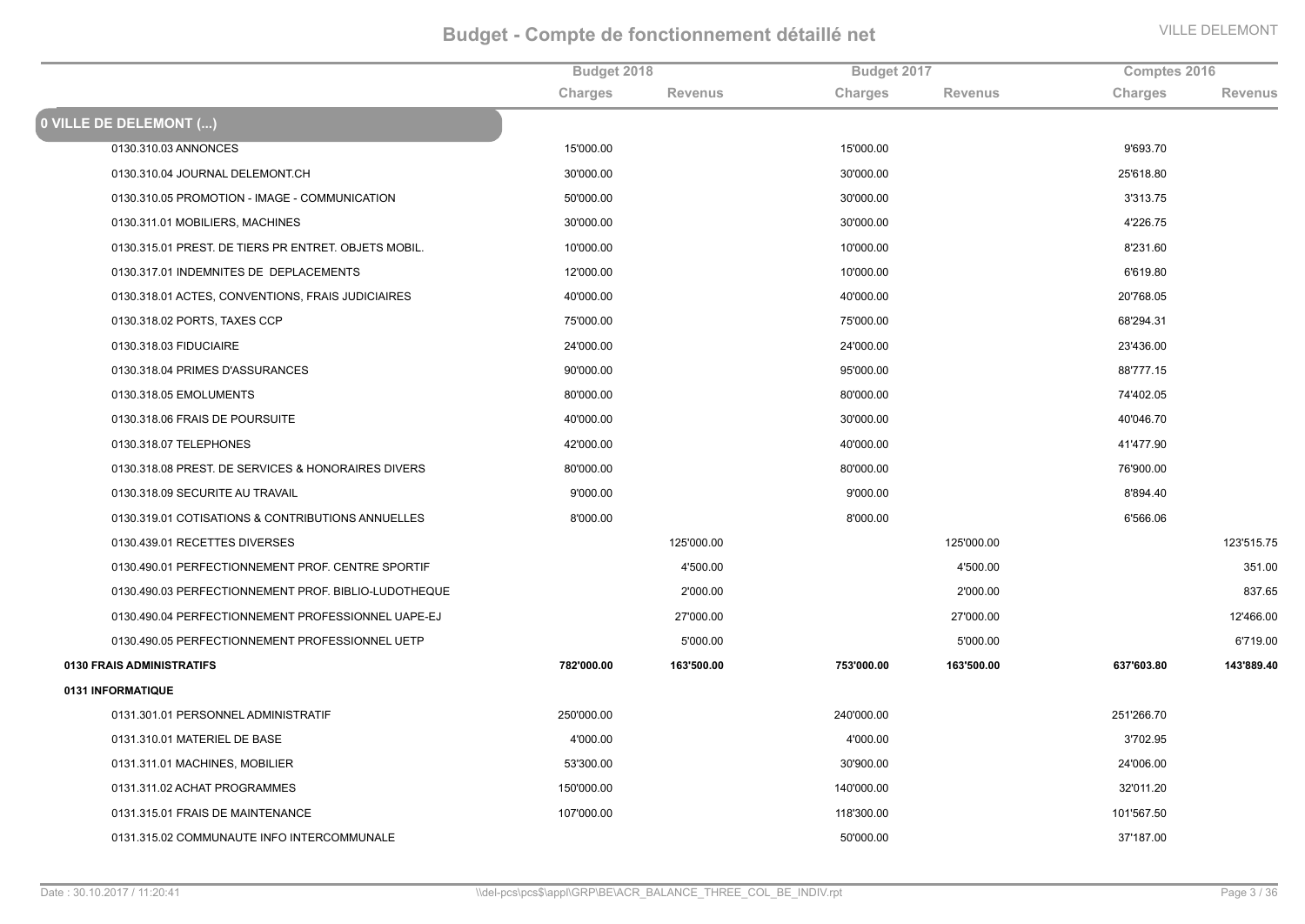|                                                     | Budget 2018 |                | Budget 2017 |                | Comptes 2016 |                |
|-----------------------------------------------------|-------------|----------------|-------------|----------------|--------------|----------------|
|                                                     | Charges     | <b>Revenus</b> | Charges     | <b>Revenus</b> | Charges      | <b>Revenus</b> |
| 0 VILLE DE DELEMONT ()                              |             |                |             |                |              |                |
| 0131.315.03 FRAIS DE MAINTENANCE INTERNET           | 18'700.00   |                | 15'000.00   |                | 7'669.20     |                |
| 0131.318.01 ASSURANCES                              | 2'000.00    |                | 2'000.00    |                | 1'749.00     |                |
| 0131.380.01 FONDS DE RENOUVELLEMENT                 |             |                |             |                | 67'988.35    |                |
| 0131.439.01 RECETTES DIVERSES                       |             | 2'000.00       |             | 3'200.00       |              | 4'633.85       |
| 0131.439.03 COMMUNAUTE INFO INTERCOMMUNALE          |             |                |             | 50'000.00      |              | 35'221.35      |
| 0131.480.01 PRELEVEMENT SUR FONDS INFORMATIQUE      |             | 50'000.00      |             | 40'000.00      |              |                |
| 0131 INFORMATIQUE                                   | 585'000.00  | 52'000.00      | 600'200.00  | 93'200.00      | 527'147.90   | 39'855.20      |
| 0132 MANIFESTATIONS PUBLIQUES                       |             |                |             |                |              |                |
| 0132.390.01 PRESTATIONS EMPLOYES COMMUNAUX          | 95'000.00   |                | 95'000.00   |                | 95'475.00    |                |
| 0132.436.02 PRESTATIONS FACTUREES                   |             | 10'000.00      |             | 10'000.00      |              | 11'500.00      |
| 0132 MANIFESTATIONS PUBLIQUES                       | 95'000.00   | 10'000.00      | 95'000.00   | 10'000.00      | 95'475.00    | 11'500.00      |
| 0140 BATIMENTS ADMINISTRATIFS                       |             |                |             |                |              |                |
| 0140.301.01 PERSONNEL D'EXPLOITATION                | 175'000.00  |                | 145'000.00  |                | 172'784.40   |                |
| 0140.312.01 COMBUSTIBLE                             | 57'000.00   |                | 53'000.00   |                | 51'513.85    |                |
| 0140.312.02 EAU                                     | 9'800.00    |                | 9'250.00    |                | 9'710.50     |                |
| 0140.312.03 ELECTRICITE                             | 33'900.00   |                | 34'250.00   |                | 30'891.60    |                |
| 0140.313.01 PRODUIT DE NETTOYAGE & DIVERS           | 13'000.00   |                | 13'000.00   |                | 13'363.20    |                |
| 0140.314.01 PREST. DE TIERS PR L'ENTRETIEN DES IMM. | 69'100.00   |                | 80'100.00   |                | 39'528.15    |                |
| 0140.316.01 LOCATIONS 23-JUIN-13 ET ARCHIVES SID    | 94'000.00   |                | 94'000.00   |                | 92'212.50    |                |
| 0140.318.01 MANDATS ENTRETIEN DES BATIMENTS         | 95'000.00   |                | 95'000.00   |                | 72'343.95    |                |
| 0140.427.01 LOCATION MUSEE JURASSIEN                |             | 198'000.00     |             | 198'000.00     |              | 198'000.00     |
| 0140.427.02 LOCATION CJC AU CHATEAU                 |             | 56'000.00      |             | 56'000.00      |              | 56'000.00      |
| 0140 BATIMENTS ADMINISTRATIFS                       | 546'800.00  | 254'000.00     | 523'600.00  | 254'000.00     | 482'348.15   | 254'000.00     |
| 0141 GERANCE ST-GEORGES                             |             |                |             |                |              |                |
| 0141.314.01 ENTRETIEN & REPARATIONS                 | 7'500.00    |                | 7'000.00    |                | 6'739.05     |                |
| 0141.318.01 ASSURANCES & ALARMES                    | 5'500.00    |                | 5'300.00    |                | 5'293.80     |                |
| 0141.390.01 INTERETS                                | 40'700.00   |                | 41'600.00   |                | 42'402.00    |                |
| 0141.390.02 AMORTISSEMENT                           | 41'600.00   |                | 41'600.00   |                | 41'600.00    |                |
| 0141.427.01 LOCATION CCRD                           |             | 123'000.00     |             | 123'000.00     |              | 123'000.00     |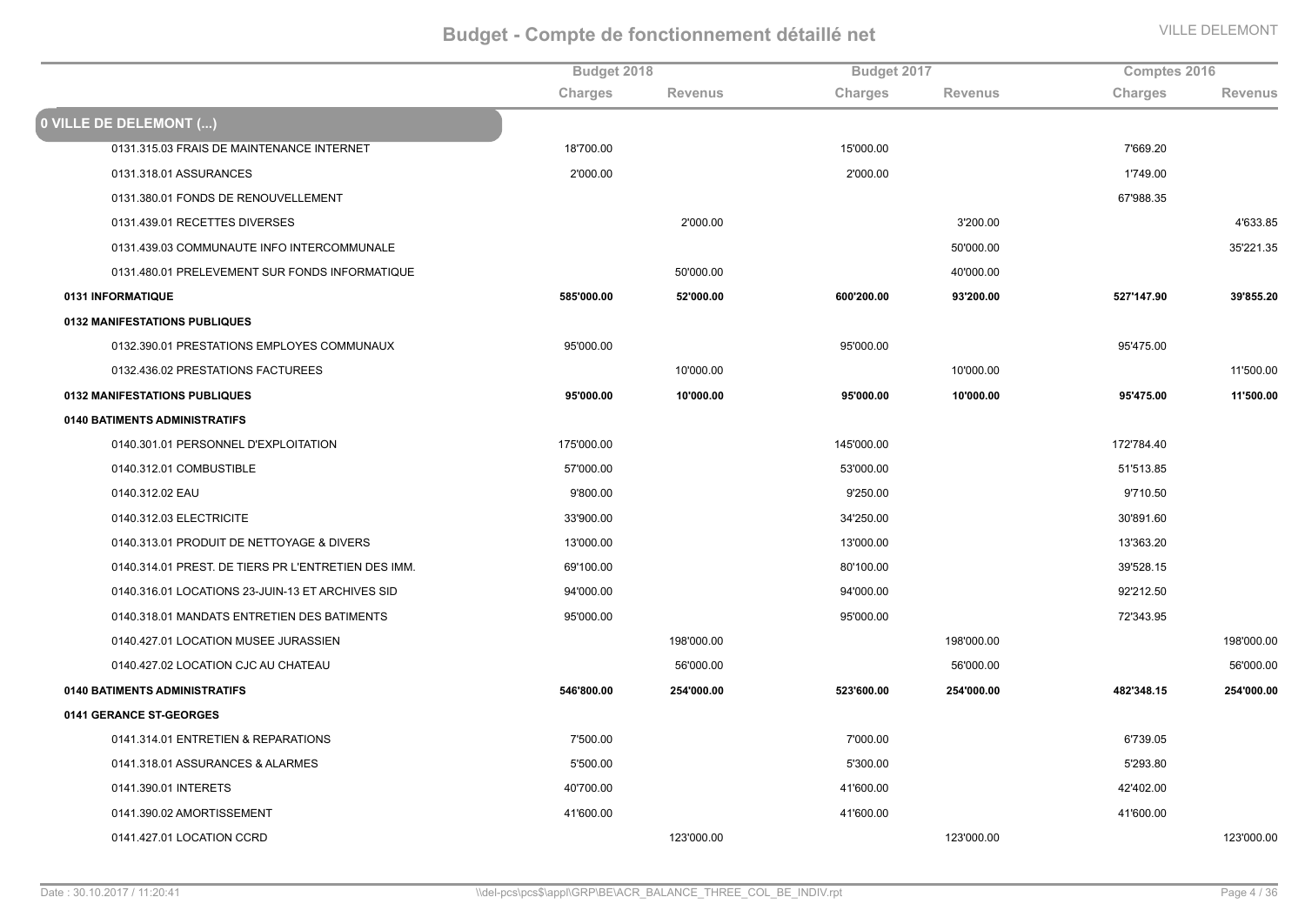|                                                      | Budget 2018   |                |               | Budget 2017    |               | Comptes 2016   |  |
|------------------------------------------------------|---------------|----------------|---------------|----------------|---------------|----------------|--|
|                                                      | Charges       | <b>Revenus</b> | Charges       | <b>Revenus</b> | Charges       | <b>Revenus</b> |  |
| 0 VILLE DE DELEMONT ()                               |               |                |               |                |               |                |  |
| 0141 GERANCE ST-GEORGES                              | 95'300.00     | 123'000.00     | 95'500.00     | 123'000.00     | 96'034.85     | 123'000.00     |  |
| 0143 BATIMENT DE L'ART-SENAL                         |               |                |               |                |               |                |  |
| 0143.301.01 PERSONNEL D'EXPLOITATION                 | 3'500.00      |                | 3'500.00      |                | 3'000.00      |                |  |
| 0143.312.01 COMBUSTIBLE                              | 3'500.00      |                | 3'500.00      |                | 2'878.55      |                |  |
| 0143.312.02 EAU                                      | 600.00        |                | 500.00        |                | 638.35        |                |  |
| 0143.312.03 ELECTRICITE                              | 3'500.00      |                | 4'000.00      |                | 2'527.50      |                |  |
| 0143.313.01 PRODUITS DE NETTOYAGE □ DIVERS           | 700.00        |                | 700.00        |                | 637.45        |                |  |
| 0143.314.01 PREST. DE TIERS ENTRETIEN OR REPARATIONS | 8'500.00      |                | 13'500.00     |                | 14'299.40     |                |  |
| 0143.390.01 INTERETS                                 | 20'500.00     |                | 21'000.00     |                | 21'328.00     |                |  |
| 0143.390.02 AMORTISSEMENT                            | 27'400.00     |                | 27'400.00     |                | 27'400.00     |                |  |
| 0143.427.01 RECETTES DIVERSES                        |               | 12'000.00      |               | 15'000.00      |               | 10'538.75      |  |
| 0143 BATIMENT DE L'ART-SENAL                         | 68'200.00     | 12'000.00      | 74'100.00     | 15'000.00      | 72'709.25     | 10'538.75      |  |
| 0170 PRODUITS EMOLUMENTS, INDEMNITES, PROVISION      |               |                |               |                |               |                |  |
| 0170.410.01 PATENTES & CONCESSIONS                   |               | 18'000.00      |               | 20'000.00      |               | 16'550.00      |  |
| 0170.431.01 EMOLUMENTS POLICE DES HABITANTS          |               | 120'000.00     |               | 120'000.00     |               | 101'768.55     |  |
| 0170.436.01 RECETTES DIVERSES                        |               | 150'000.00     |               | 145'000.00     |               | 178'846.80     |  |
| 0170.451.02 ECA PROVISION                            |               | 9'800.00       |               | 9'800.00       |               | 9'851.10       |  |
| 0170.461.01 CONTRIBUTION DES COMMUNES COM.CONS.BAIL  |               | 40'000.00      |               | 40'000.00      |               | 44'623.60      |  |
| 0170 PRODUITS EMOLUMENTS, INDEMNITES, PROVISION      |               | 337'800.00     |               | 334'800.00     |               | 351'640.05     |  |
| 01 AUTORITES, ADMINISTRATION GENERALE                | 10'960'800.00 | 5'147'000.00   | 10'638'900.00 | 5'118'800.00   | 10'399'140.10 | 4'952'454.40   |  |
| <b>Charges nettes</b>                                |               | 5'813'800.00   |               | 5'520'100.00   |               | 5'446'685.70   |  |
| 02 TRAVAUX PUBLICS, URBANISME, TRANSPORT             |               |                |               |                |               |                |  |
| 0200 ENTRETIEN DU DOMAINE PUBLIC                     |               |                |               |                |               |                |  |
| 0200.301.01 PERSONNEL D'EXPLOITATION T.P.            | 2'770'000.00  |                | 2'745'000.00  |                | 2'662'773.10  |                |  |
| 0200.301.02 PERSONNEL D'EXPLOITATION U.E.            | 720'000.00    |                | 650'000.00    |                | 602'918.75    |                |  |
| 0200.301.03 PERSONNEL ADMINISTRATIF UETP             | 265'000.00    |                | 255'000.00    |                | 265'508.80    |                |  |
| 0200.306.01 HABITS DE SERVICE                        | 18'000.00     |                | 18'000.00     |                | 18'050.65     |                |  |
| 0200.311.01 MOBILIER, MACHINES, VEHICULES            | 65'000.00     |                | 65'000.00     |                | 65'000.00     |                |  |
| 0200.313.01 MATERIEL POUR L'ENTRETIEN DES ROUTES     | 45'000.00     |                | 45'000.00     |                | 45'266.30     |                |  |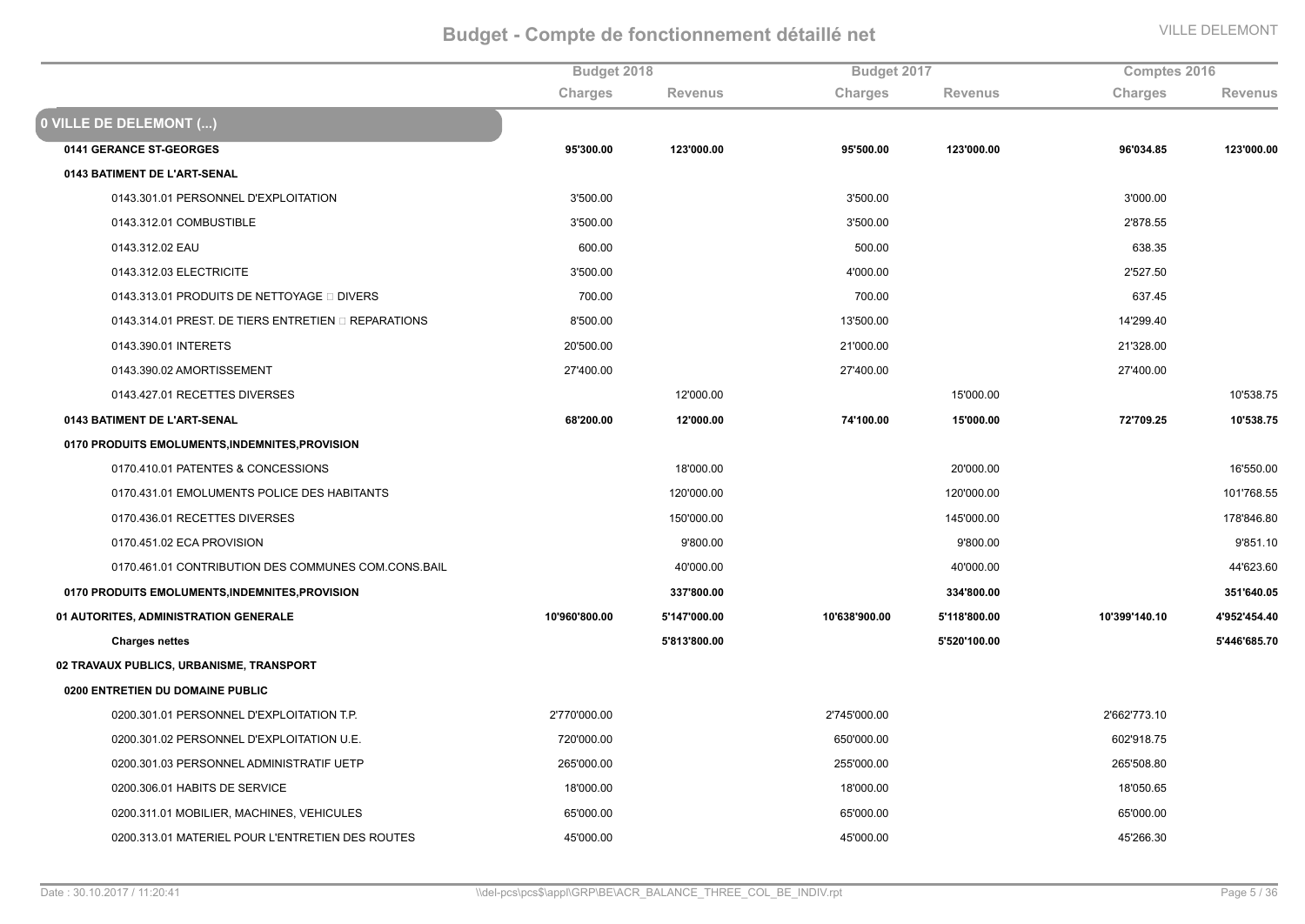|                                                      | Budget 2018  |                | Budget 2017  |                | Comptes 2016 |                |
|------------------------------------------------------|--------------|----------------|--------------|----------------|--------------|----------------|
|                                                      | Charges      | <b>Revenus</b> | Charges      | <b>Revenus</b> | Charges      | <b>Revenus</b> |
| 0 VILLE DE DELEMONT ()                               |              |                |              |                |              |                |
| 0200.313.02 ENTRETIEN PLACES DE JEU                  | 21'000.00    |                | 16'500.00    |                | 14'998.85    |                |
| 0200.313.03 MATERIEL POUR L'ENLEVEMENT DE LA NEIGE   | 45'000.00    |                | 45'000.00    |                | 41'014.75    |                |
| 0200.314.01 PRESTATIONS DE TIERS POUR L'ENTRETIEN    | 82'000.00    |                | 82'000.00    |                | 68'804.30    |                |
| 0200.316.01 LOCATIONS SID RTE DE BALE & JEUNESSE     | 56'000.00    |                | 61'000.00    |                | 55'625.55    |                |
| 0200.318.01 MANDATS GENIE CIVIL                      | 115'000.00   |                | 95'000.00    |                | 43'947.90    |                |
| 0200.318.03 SECURITE AU TRAVAIL                      | 17'000.00    |                | 17'000.00    |                | 8'177.70     |                |
| 0200.318.05 TELEPHONES O CONCESSIONS RADIOS          | 4'000.00     |                | 4'000.00     |                | 3'598.65     |                |
| 0200.380.01 MISE EN RESERVE PLACES DE STATIONNEMENTS | 2'000.00     |                | 2'000.00     |                |              |                |
| 0200.390.01 PERFECTIONNEMENT PROFESSIONNEL           | 5'000.00     |                | 5'000.00     |                | 6'719.00     |                |
| 0200.430.01 PLACES DE STATIONNEMENT                  |              | 2'000.00       |              | 2'000.00       |              |                |
| 0200.434.01 REDEVANCES & CONTRIBUTIONS DE TIERS      |              | 75'000.00      |              | 60'000.00      |              | 92'213.25      |
| 0200.452.01 COMMUNAUTE COLLEGE PART SALAIRE          |              | 35'000.00      |              | 35'000.00      |              | 32'390.85      |
| 0200.490.01 CONTRIBUTIONS FOIRES                     |              | 40'000.00      |              | 25'000.00      |              | 25'000.00      |
| 0200.490.02 RAMASSAGE DES ORDURES                    |              | 780'000.00     |              | 780'000.00     |              | 792'900.00     |
| 0200.490.03 DIGUES PART AUX FRAIS PERSONNEL          |              | 80'000.00      |              | 80'000.00      |              | 86'475.00      |
| 0200.490.04 CANALISATIONS PART AUX FRAIS PERSONNEL   |              | 247'000.00     |              | 247'000.00     |              | 31'125.00      |
| 0200.490.05 PRESTATIONS POUR MANIFESTATIONS          |              | 95'000.00      |              | 95'000.00      |              | 95'475.00      |
| 0200 ENTRETIEN DU DOMAINE PUBLIC                     | 4'230'000.00 | 1'354'000.00   | 4'105'500.00 | 1'324'000.00   | 3'902'404.30 | 1'155'579.10   |
| 0201 EMBELLISSEMENT DE LA VILLE                      |              |                |              |                |              |                |
| 0201.311.01 OUTILLAGE DES JARDINIERS & ETUDES        | 35'000.00    |                | 12'000.00    |                | 35'755.05    |                |
| 0201.313.01 DRAPEAUX, ARBRES ET FLEURS               | 50'000.00    |                | 50'000.00    |                | 29'827.30    |                |
| 0201.314.01 PREST. ENTRETIEN FONTAINES & V. VILLE    | 50'000.00    |                | 33'000.00    |                | 2'982.75     |                |
| 0201.314.02 PREST. NETTOYAGE TAGS & MOBILIER URBAIN  | 25'000.00    |                | 25'000.00    |                | 3'869.90     |                |
| 0201.318.02 NATURE ET PAYSAGE                        | 35'000.00    |                | 35'000.00    |                | 10'049.90    |                |
| 0201 EMBELLISSEMENT DE LA VILLE                      | 195'000.00   |                | 155'000.00   |                | 82'484.90    |                |
| 0202 VEHICULES A MOTEUR                              |              |                |              |                |              |                |
| 0202.313.01 ACHAT MAT. NETTOYAGE, PNEUS, CARBURANT   | 100'000.00   |                | 100'000.00   |                | 99'016.45    |                |
| 0202.315.01 PRESTATIONS DE TIERS POUR L'ENTRETIEN    | 70'000.00    |                | 70'000.00    |                | 73'472.10    |                |
| 0202.316.01 LOCATION ST-MICHEL 8                     | 20'100.00    |                | 20'100.00    |                | 20'060.00    |                |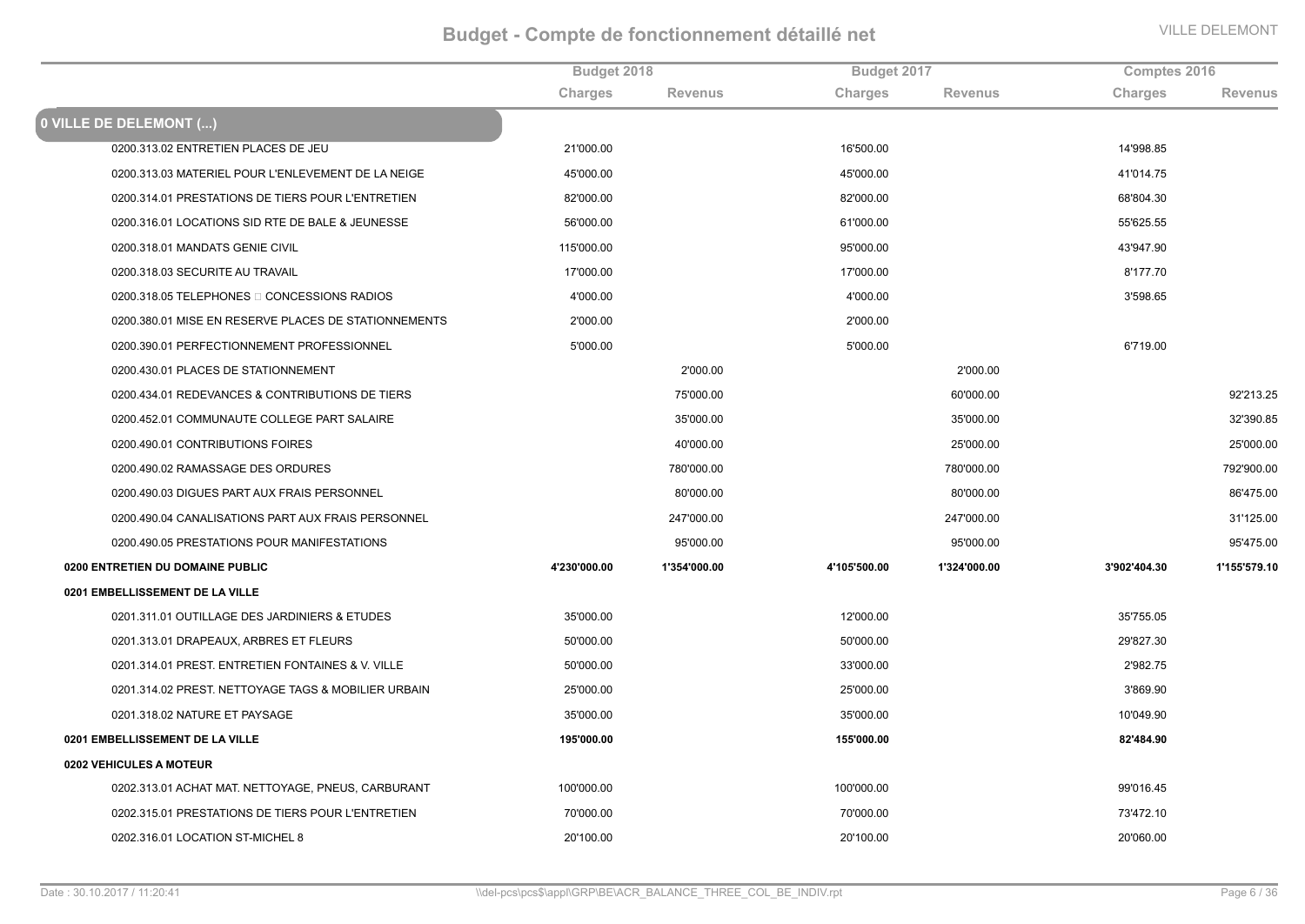|                                                      | Budget 2018 |                | Budget 2017 |                | Comptes 2016   |                |
|------------------------------------------------------|-------------|----------------|-------------|----------------|----------------|----------------|
|                                                      | Charges     | <b>Revenus</b> | Charges     | <b>Revenus</b> | <b>Charges</b> | <b>Revenus</b> |
| 0 VILLE DE DELEMONT ()                               |             |                |             |                |                |                |
| 0202.318.01 ASSURANCES □ TAXES RPLP                  | 50'000.00   |                | 50'000.00   |                | 50'572.65      |                |
| 0202.490.01 IMPUTATIONS INTERNES STEP & DIGUES       |             | 40'000.00      |             | 35'000.00      |                | 40'000.00      |
| 0202 VEHICULES A MOTEUR                              | 240'100.00  | 40'000.00      | 240'100.00  | 35'000.00      | 243'121.20     | 40'000.00      |
| 0210 COURS D'EAU ET TRAVAUX HYDRAULIQUES             |             |                |             |                |                |                |
| 0210.314.01 PRESTATIONS DE TIERS POUR L'ENTRETIEN    | 450'000.00  |                | 450'000.00  |                | 424'681.25     |                |
| 0210.318.01 MANDATS A TIERS                          | 100'000.00  |                | 100'000.00  |                | 102'465.00     |                |
| 0210.322.01 INTERETS                                 | 40'000.00   |                | 50'600.00   |                | 24'294.85      |                |
| 0210.331.01 AMORTISSEMENT                            | 195'000.00  |                | 107'400.00  |                | 188'662.25     |                |
| 0210.390.01 PART AUX FRAIS PERSONNEL + VHC           | 95'000.00   |                | 90'000.00   |                | 101'475.00     |                |
| 0210.434.01 REDEVANCES D'UTILISATION DIGUES          |             | 470'000.00     |             | 475'000.00     |                | 463'361.00     |
| 0210.461.01 SUBVENTIONS & PART DE TIERS              |             |                |             | 200'000.00     |                |                |
| 0210.480.01 PRELEVEMENT SUR RESERVE                  |             | 260'000.00     |             | 123'000.00     |                | 378'217.35     |
| 0210 COURS D'EAU ET TRAVAUX HYDRAULIQUES             | 880'000.00  | 730'000.00     | 798'000.00  | 798'000.00     | 841'578.35     | 841'578.35     |
| 0220 TRANSPORTS URBAINS DELEMONTAINS                 |             |                |             |                |                |                |
| 0220.318.02 PROMOTION                                | 9'000.00    |                | 9'000.00    |                | 8'541.35       |                |
| 0220.318.03 ABRIS ET ARRETS DE BUS, GARE ROUTIERE    | 30'000.00   |                | 14'000.00   |                | 20'548.00      |                |
| 0220.318.04 TRANSPORTS NOCTURNES RCJU                | 26'000.00   |                | 26'000.00   |                | 25'176.00      |                |
| 0220.318.05 PARTICIPATION COMMUNALE TUD              | 430'000.00  |                | 420'000.00  |                | 424'890.15     |                |
| 0220.361.01 PART. COM. TRANSPORTS PUBLICS JU         | 370'000.00  |                | 370'000.00  |                | 287'899.90     |                |
| 0220.366.01 CONTR. ABON. TRANSP. PUBLIC PREST. COMPL | 4'000.00    |                | 4'500.00    |                | 3'137.50       |                |
| 0220.434.01 RESTITUTION ABT GENERAL CFF              |             | 90'000.00      |             |                |                | 91'091.70      |
| 0220.451.01 SUBVENTION CANTONALE                     |             | 126'000.00     |             | 126'000.00     |                | 125'902.10     |
| 0220.480.01 PRELEVEMENT FONDS LIGNES REGIONALES      |             | 35'000.00      |             | 35'000.00      |                |                |
| 0220 TRANSPORTS URBAINS DELEMONTAINS                 | 869'000.00  | 251'000.00     | 843'500.00  | 161'000.00     | 770'192.90     | 216'993.80     |
| 0230 CADASTRE                                        |             |                |             |                |                |                |
| 0230.318.01 HONORAIRES & PRESTATIONS DE SERVICES     | 150'000.00  |                | 200'000.00  |                | 112'718.60     |                |
| 0230.380.01 MISE EN RESERVE                          |             |                |             |                | 3'121.40       |                |
| 0230.434.01 REDEVANCES D'UTILISATION CADASTRE        |             | 115'000.00     |             | 120'000.00     |                | 115'840.00     |
| 0230.480.01 PRELEVEMENTS SUR RESERVES                |             | 35'000.00      |             | 80'000.00      |                |                |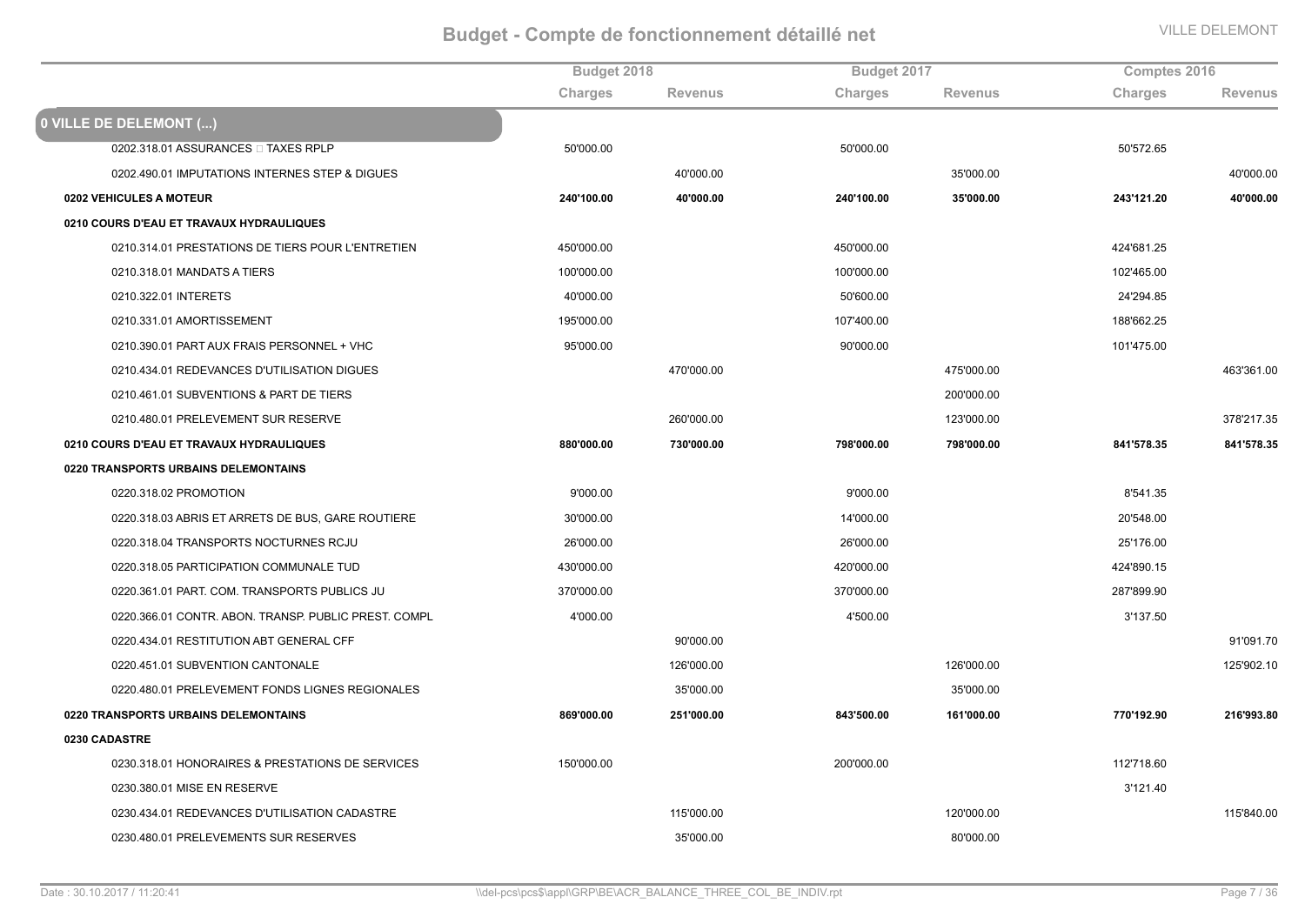|                                                      | Budget 2018  |                |              | Budget 2017    |                | Comptes 2016   |  |
|------------------------------------------------------|--------------|----------------|--------------|----------------|----------------|----------------|--|
|                                                      | Charges      | <b>Revenus</b> | Charges      | <b>Revenus</b> | <b>Charges</b> | <b>Revenus</b> |  |
| 0 VILLE DE DELEMONT ()                               |              |                |              |                |                |                |  |
| 0230 CADASTRE                                        | 150'000.00   | 150'000.00     | 200'000.00   | 200'000.00     | 115'840.00     | 115'840.00     |  |
| 0240 AMENAGEMENT DU TERRITOIRE                       |              |                |              |                |                |                |  |
| 0240.318.01 HONORAIRES & PRESTATIONS DE SERVICES     | 20'000.00    |                | 20'000.00    |                | 26'892.50      |                |  |
| 0240.318.02 REALISATIONS FINANCEES PAR DES FONDS     | 1'200.00     |                | 1'200.00     |                |                |                |  |
| 0240.318.03 MANDATS UETP                             | 105'000.00   |                | 105'000.00   |                | 97'263.00      |                |  |
| 0240.318.04 SYSTEME D'INFORMATION DU TERRITOIRE      | 8'000.00     |                | 8'000.00     |                | 886.00         |                |  |
| 0240.461.01 SUBVENTIONS CANTONALES                   |              |                |              |                |                | 4'318.50       |  |
| 0240 AMENAGEMENT DU TERRITOIRE                       | 134'200.00   |                | 134'200.00   |                | 125'041.50     | 4'318.50       |  |
| 0241 AUTORISATION DE L'ETAT                          |              |                |              |                |                |                |  |
| 0241.318.01 AUTORISATION DE L'ETAT                   | 45'000.00    |                | 55'000.00    |                | 39'076.10      |                |  |
| 0241.431.01 PERMIS DE CONSTRUIRE/ AUTO. DE RECLAMES  |              | 110'000.00     |              | 177'000.00     |                | 101'869.85     |  |
| 0241 AUTORISATION DE L'ETAT                          | 45'000.00    | 110'000.00     | 55'000.00    | 177'000.00     | 39'076.10      | 101'869.85     |  |
| 0242 AGGLOMERATION DE DELEMONT                       |              |                |              |                |                |                |  |
| 0242.361.00 FONCTIONNEMENT AGGLOMERATION             | 75'000.00    |                | 73'200.00    |                | 59'214.75      |                |  |
| 0242.361.02 FONCTIONNEMENT COMPLEMENTAIRE AGGLO      |              |                | 35'000.00    |                | 69'700.00      |                |  |
| 0242 AGGLOMERATION DE DELEMONT                       | 75'000.00    |                | 108'200.00   |                | 128'914.75     |                |  |
| 0243 POLITIQUE ENERGETIQUE                           |              |                |              |                |                |                |  |
| 0243.314.01 POLITIQUE ENERGETIQUE                    | 80'000.00    |                | 80'000.00    |                | 79'218.65      |                |  |
| 0243 POLITIQUE ENERGETIQUE                           | 80'000.00    |                | 80'000.00    |                | 79'218.65      |                |  |
| 0245 CARTES JOURNALIERES CFF                         |              |                |              |                |                |                |  |
| 0245.301.01 PERSONNEL ADMINISTRATIF                  | 17'000.00    |                | 17'000.00    |                | 16'800.00      |                |  |
| 0245.318.05 CARTES JOURNALIERES CFF                  | 182'000.00   |                | 182'000.00   |                | 166'323.85     |                |  |
| 0245.434.03 VENTES CARTES JOURNALIERES CFF           |              | 205'000.00     |              | 205'000.00     |                | 204'042.25     |  |
| 0245 CARTES JOURNALIERES CFF                         | 199'000.00   | 205'000.00     | 199'000.00   | 205'000.00     | 183'123.85     | 204'042.25     |  |
| 02 TRAVAUX PUBLICS, URBANISME, TRANSPORT             | 7'097'300.00 | 2'840'000.00   | 6'918'500.00 | 2'900'000.00   | 6'510'996.50   | 2'680'221.85   |  |
| <b>Charges nettes</b>                                |              | 4'257'300.00   |              | 4'018'500.00   |                | 3'830'774.65   |  |
| 03 AFF. JURIDIQUES POLICE MILITAIRES PC              |              |                |              |                |                |                |  |
| 0310 POLICE                                          |              |                |              |                |                |                |  |
| 0310.301.01 PERSONNEL ADMINISTRATIF & D'EXPLOITATION | 1'690'000.00 |                | 1'665'000.00 |                | 1'627'295.40   |                |  |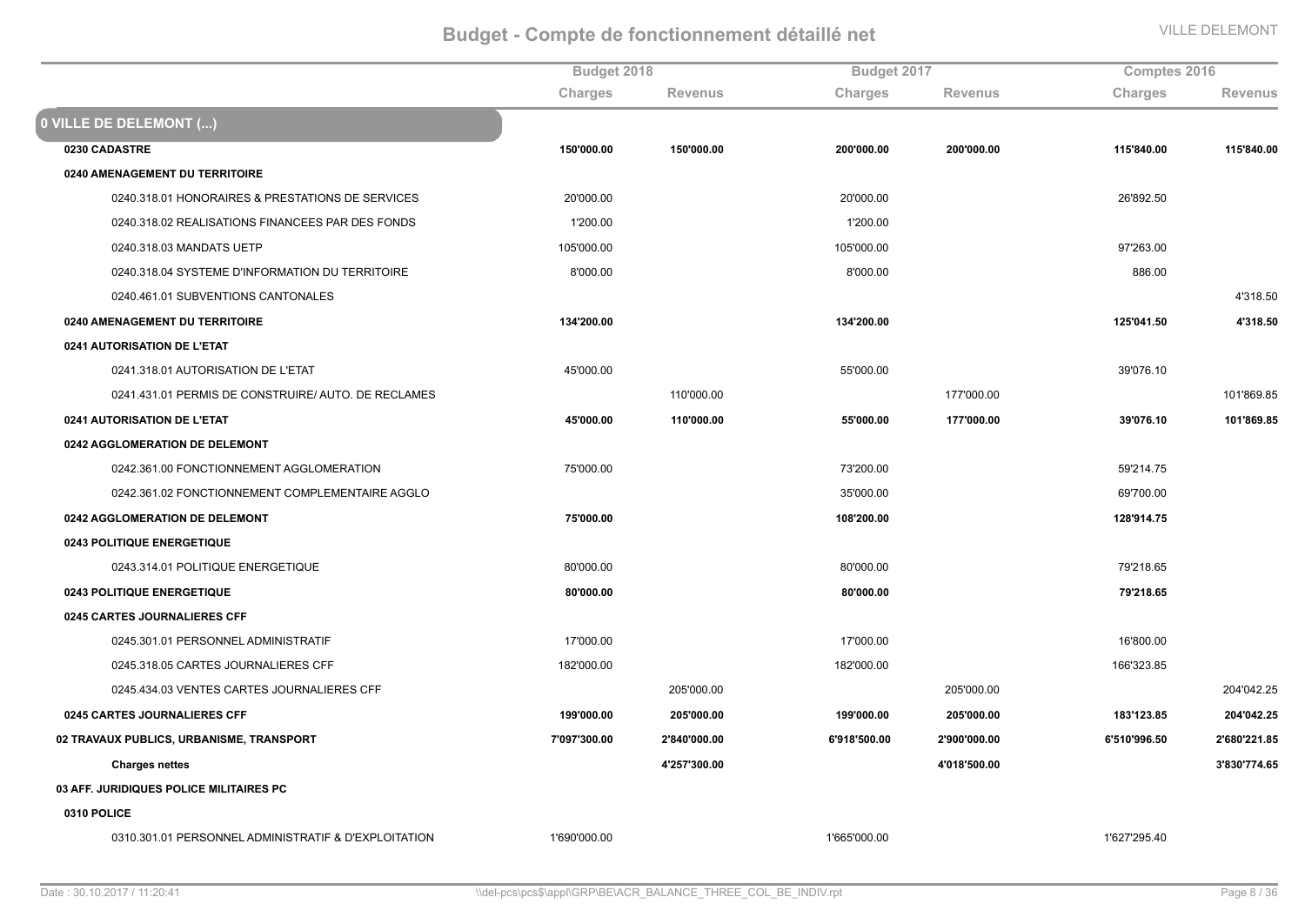|                                                      | Budget 2018  |                | Budget 2017  |                | Comptes 2016 |                |
|------------------------------------------------------|--------------|----------------|--------------|----------------|--------------|----------------|
|                                                      | Charges      | <b>Revenus</b> | Charges      | <b>Revenus</b> | Charges      | <b>Revenus</b> |
| <b>0 VILLE DE DELEMONT ()</b>                        |              |                |              |                |              |                |
| 0310.306.01 EQUIPEMENTS                              | 30'000.00    |                | 25'000.00    |                | 17'890.25    |                |
| 0310.310.01 MATERIEL DE BUREAU & PRESTAT. DIVERSES   | 30'000.00    |                | 30'000.00    |                | 5'990.75     |                |
| 0310.311.01 MOBILIER, MACHINES, VEHICULES            | 23'000.00    |                | 23'000.00    |                | 7'788.95     |                |
| 0310.315.01 ENTRETIEN VEHICULES                      | 15'000.00    |                | 15'000.00    |                | 15'587.35    |                |
| 0310.316.01 LOCATION RUE DE LA JEUNESSE & PL. GARE   | 25'300.00    |                | 20'000.00    |                | 9'600.00     |                |
| 0310.317.01 FRAIS DE DEPLACEMENT & DEDOMMAGEMENTS    | 60'000.00    |                | 60'000.00    |                | 56'050.80    |                |
| 0310.319.01 FRAIS DIVERS                             | 10'000.00    |                | 10'000.00    |                | 11'852.50    |                |
| 0310.434.01 DIVERS                                   |              | 20'000.00      |              | 20'000.00      |              | 17'720.80      |
| 0310.437.01 AMENDES                                  |              | 200'000.00     |              | 200'000.00     |              | 173'416.30     |
| 0310 POLICE                                          | 1'883'300.00 | 220'000.00     | 1'848'000.00 | 220'000.00     | 1'752'056.00 | 191'137.10     |
| 0320 PARCOMETRES (TVA)                               |              |                |              |                |              |                |
| 0320.315.01 LOCATION ET ENTRETIEN PARCOMETRES        | 25'000.00    |                | 25'000.00    |                | 13'223.30    |                |
| 0320.316.01 REDEVANCES D'UTILISATION                 | 100'000.00   |                | 120'000.00   |                | 84'489.75    |                |
| 0320.316.02 GESTION DES PARKINGS                     | 20'000.00    |                | 60'000.00    |                |              |                |
| 0320.439.01 RECETTES                                 |              | 325'000.00     |              | 380'000.00     |              | 315'223.00     |
| 0320 PARCOMETRES (TVA)                               | 145'000.00   | 325'000.00     | 205'000.00   | 380'000.00     | 97'713.05    | 315'223.00     |
| 0340 ORGANISME DE PC ET DE SECOURS                   |              |                |              |                |              |                |
| 0340.301.01 PERSONNEL ADMINISTRATIF & D'EXPLOITATION | 5'000.00     |                | 4'000.00     |                | 5'000.00     |                |
| 0340.312.03 ELECTRICITE                              | 1'000.00     |                | 2'000.00     |                | 1'000.00     |                |
| 0340.314.01 PREST. DE TIERS POUR L'ENTRETIEN DES IMM | 2'000.00     |                | 2'500.00     |                | 1'921.35     |                |
| 0340.315.01 PREST. DE TIERS PR L'ENTRET. OBJETS MOB. | 1'000.00     |                | 1'500.00     |                | 307.70       |                |
| 0340.351.01 CONTRIBUTION AUX FRAIS PCI               | 40'000.00    |                | 40'000.00    |                | 38'060.85    |                |
| 0340.461.01 SUBVENTIONS                              |              | 8'800.00       |              | 8'800.00       |              | 9'680.00       |
| 0340.480.01 PRELEVEMENT FONDS PC                     |              | 37'800.00      |              | 37'500.00      |              | 35'657.35      |
| 0340 ORGANISME DE PC ET DE SECOURS                   | 49'000.00    | 46'600.00      | 50'000.00    | 46'300.00      | 46'289.90    | 45'337.35      |
| 03 AFF. JURIDIQUES POLICE MILITAIRES PC              | 2'077'300.00 | 591'600.00     | 2'103'000.00 | 646'300.00     | 1'896'058.95 | 551'697.45     |
| <b>Charges nettes</b>                                |              | 1'485'700.00   |              | 1'456'700.00   |              | 1'344'361.50   |
| 04 HYGIENE PUBLIQUE                                  |              |                |              |                |              |                |

**0400 POLICE DENREES ALIMENTAIRES**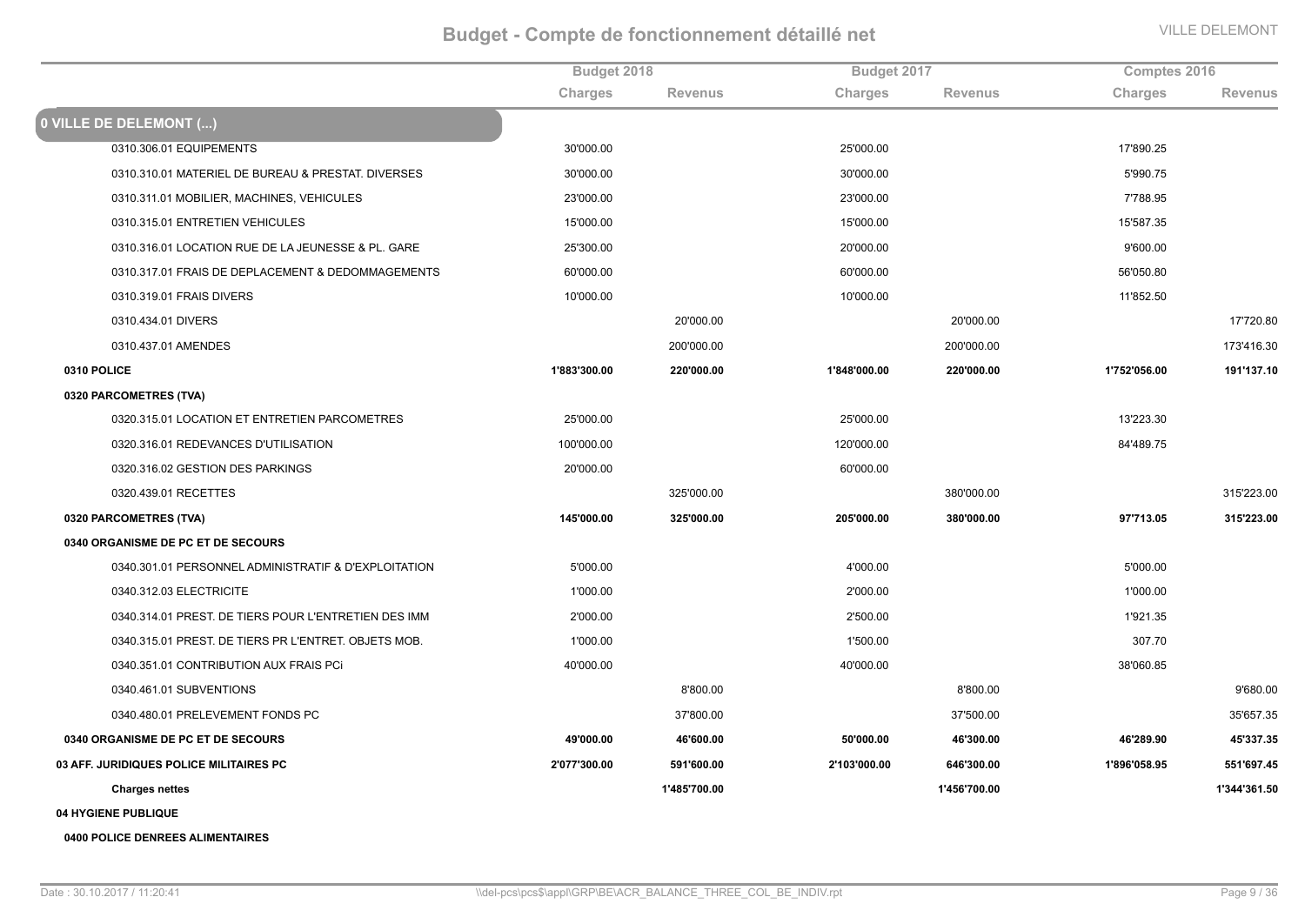|                                                      | Budget 2018 |                | Budget 2017 |                | Comptes 2016 |                |
|------------------------------------------------------|-------------|----------------|-------------|----------------|--------------|----------------|
|                                                      | Charges     | <b>Revenus</b> | Charges     | <b>Revenus</b> | Charges      | <b>Revenus</b> |
| 0 VILLE DE DELEMONT ()                               |             |                |             |                |              |                |
| 0400.301.01 EXPERTS LOCAUX DENREES ALIMENTAIRES      | 5'000.00    |                | 5'000.00    |                | 5'000.00     |                |
| 0400.301.02 CONTROLE DES CHAMPIGNONS                 | 9'100.00    |                | 9'100.00    |                | 9'100.00     |                |
| 0400.319.01 FRAIS DIVERS                             | 800.00      |                | 400.00      |                | 995.00       |                |
| 0400.362.01 COTISATION                               | 1'300.00    |                | 1'300.00    |                | 1'259.30     |                |
| 0400.380.01 MISE EN RESERVE                          |             |                |             |                | 303.80       |                |
| 0400.451.01 SUBVENTION CANTONALE C/ CHAMPIGNONS      |             | 6'000.00       |             | 6'000.00       |              | 6'000.00       |
| 0400.452.01 COTISATIONS DES COMMUNES C/ CHAMPIGNONS  |             | 3'800.00       |             | 3'800.00       |              | 3'791.20       |
| 0400 POLICE DENREES ALIMENTAIRES                     | 16'200.00   | 9'800.00       | 15'800.00   | 9'800.00       | 16'658.10    | 9'791.20       |
| 04 HYGIENE PUBLIQUE                                  | 16'200.00   | 9'800.00       | 15'800.00   | 9'800.00       | 16'658.10    | 9'791.20       |
| <b>Charges nettes</b>                                |             | 6'400.00       |             | 6'000.00       |              | 6'866.90       |
| 05 INSTRUCTION FORMATION CULTURE SPORTS              |             |                |             |                |              |                |
| 0510 ECOLES PRIMAIRES ET ENFANTINES                  |             |                |             |                |              |                |
| 0510.300.01 COMMISSIONS                              | 5'800.00    |                | 6'000.00    |                | 5'600.00     |                |
| 0510.301.01 PERSONNEL ADMINISTRATIF                  | 82'000.00   |                | 85'000.00   |                | 88'422.40    |                |
| 0510.302.01 DEVOIRS SURVEILLES & COURSIER            | 16'000.00   |                | 16'000.00   |                | 14'318.40    |                |
| 0510.310.01 MAT. DE BUREAU, MOYENS D'ENSEIGNEMENT    | 279'000.00  |                | 266'000.00  |                | 269'420.10   |                |
| 0510.311.01 MOBILIER, MACHINES                       | 20'000.00   |                | 20'000.00   |                | 38'000.85    |                |
| 0510.315.01 PREST. DE TIERS PR L'ENTRET. OBJETS MOB. | 4'000.00    |                | 4'000.00    |                | 3'917.80     |                |
| 0510.315.02 MAINTENANCE TIC ET INTERNET              | 39'000.00   |                | 37'900.00   |                | 29'099.90    |                |
| 0510.317.03 ACTIVITES PARASCOLAIRES                  | 45'000.00   |                | 45'000.00   |                | 54'522.10    |                |
| 0510.318.01 VEHICULE TRANSPORT DES ELEVES            | 25'000.00   |                | 17'000.00   |                | 21'502.95    |                |
| 0510.318.02 TELEPHONES                               | 2'000.00    |                | 3'500.00    |                | 1'886.65     |                |
| 0510.318.03 PRIMES D'ASSURANCE                       | 6'500.00    |                | 6'500.00    |                | 6'416.00     |                |
| 0510.318.04 DIVERS                                   | 6'000.00    |                | 6'000.00    |                | 7'390.10     |                |
| 0510.318.06 PORTS                                    | 2'500.00    |                | 2'500.00    |                | 1'523.45     |                |
| 0510.439.01 RECETTES DIVERSES                        |             | 500.00         |             | 1'000.00       |              | 1'875.50       |
| 0510.461.01 SUBVENTIONS CANTONALES                   |             | 29'000.00      |             | 27'000.00      |              | 29'079.05      |
| 0510 ECOLES PRIMAIRES ET ENFANTINES                  | 532'800.00  | 29'500.00      | 515'400.00  | 28'000.00      | 542'020.70   | 30'954.55      |
| 0511 BATIMENTS & PL. D'ECOLE, INSTAL. DE GYMN        |             |                |             |                |              |                |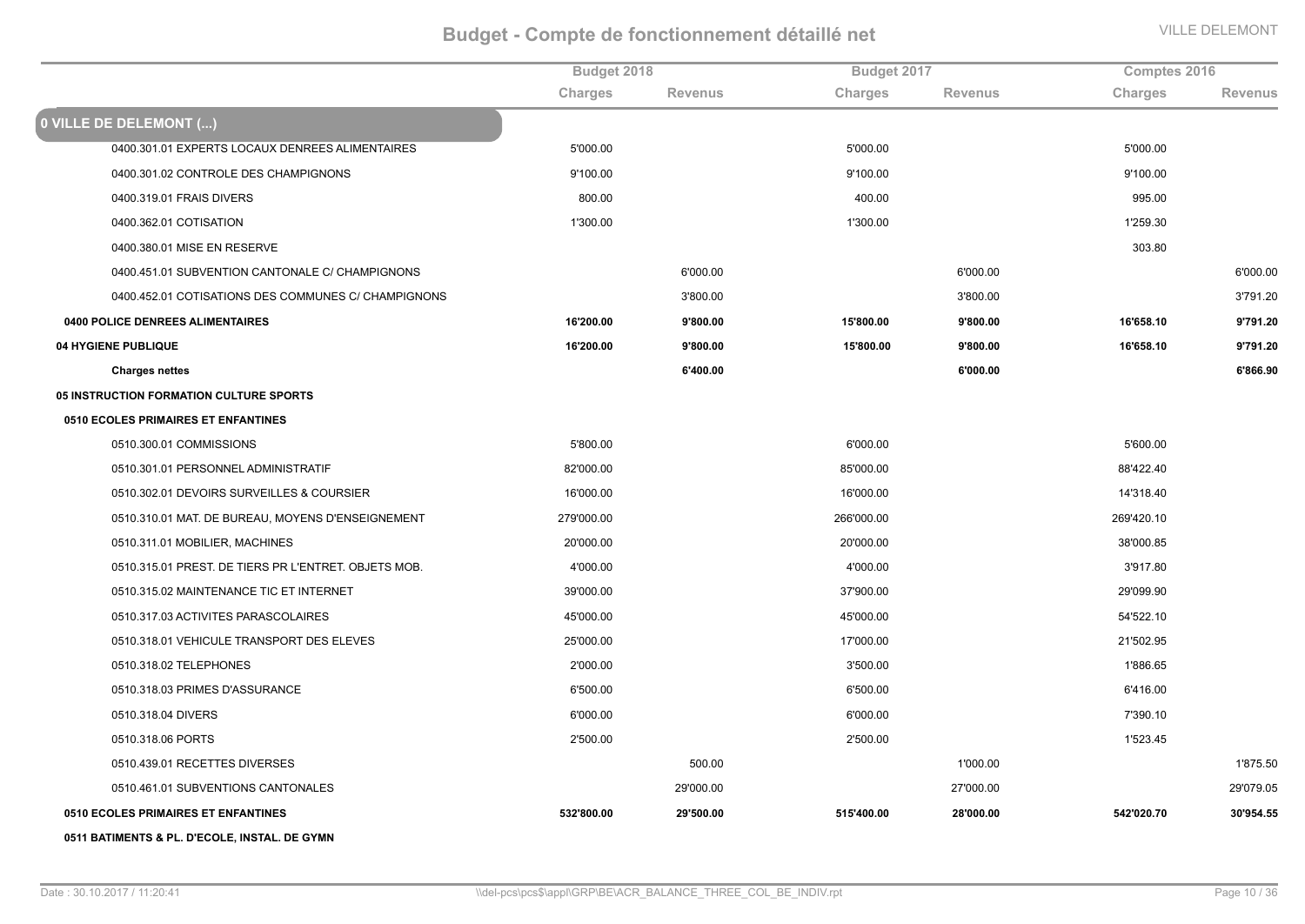|                                                      | Budget 2018  |                |              | Budget 2017    |              | Comptes 2016   |  |
|------------------------------------------------------|--------------|----------------|--------------|----------------|--------------|----------------|--|
|                                                      | Charges      | <b>Revenus</b> | Charges      | <b>Revenus</b> | Charges      | <b>Revenus</b> |  |
| 0 VILLE DE DELEMONT ()                               |              |                |              |                |              |                |  |
| 0511.301.01 PERSONNEL D'EXPLOITATION                 | 450'000.00   |                | 450'000.00   |                | 446'140.50   |                |  |
| 0511.311.01 MOBILIER, EQUIPEMENTS, HALLE CHATEAU     | 1'500.00     |                | 1'500.00     |                | 1'139.85     |                |  |
| 0511.312.01 COMBUSTIBLE                              | 121'400.00   |                | 115'000.00   |                | 122'513.65   |                |  |
| 0511.312.02 EAU                                      | 13'900.00    |                | 13'850.00    |                | 14'693.60    |                |  |
| 0511.312.03 ELECTRICITE                              | 51'000.00    |                | 52'800.00    |                | 48'876.70    |                |  |
| 0511.313.01 PRODUITS DE NETTOYAGE                    | 27'000.00    |                | 27'000.00    |                | 27'730.30    |                |  |
| 0511.314.01 PREST. DE TIERS PR L'ENTRETIEN DES IMM.  | 124'800.00   |                | 124'300.00   |                | 148'243.30   |                |  |
| 0511.316.01 LOYERS                                   | 130'000.00   |                | 130'000.00   |                | 79'978.40    |                |  |
| 0511.318.01 PRIMES D'ASSURANCE ET DIVERS             | 20'000.00    |                | 25'000.00    |                | 19'828.70    |                |  |
| 0511.427.01 LOCATIONS; LOYERS, SALLES, CAVES         |              | 60'000.00      |              | 43'000.00      |              | 63'148.15      |  |
| 0511.452.01 COMMUNAUTE COLLEGE CHATELET              |              | 24'000.00      |              | 24'000.00      |              | 24'000.00      |  |
| 0511.462.01 CONTR. BOURGEOISE                        |              | 6'000.00       |              | 6'000.00       |              | 6'000.00       |  |
| 0511.462.02 CONTR. BOURGEOISE BOIS CORPS ENSEIGNANT  |              | 2'500.00       |              | 2'500.00       |              | 2'500.00       |  |
| 0511 BATIMENTS & PL. D'ECOLE, INSTAL. DE GYMN        | 939'600.00   | 92'500.00      | 939'450.00   | 75'500.00      | 909'145.00   | 95'648.15      |  |
| 0520 ECOLE SECONDAIRE                                |              |                |              |                |              |                |  |
| 0520.318.03 PRIMES D'ASSURANCE                       | 2'090.00     |                | 2'100.00     |                | 2'002.00     |                |  |
| 0520.352.01 PART.COMMUNAUTE DU COLLEGE               | 1'300'000.00 |                | 1'315'000.00 |                | 1'319'628.55 |                |  |
| <b>0520 ECOLE SECONDAIRE</b>                         | 1'302'090.00 |                | 1'317'100.00 |                | 1'321'630.55 |                |  |
| 0521 BATIMENTS & INSTAL. DE GYM COLLEGE              |              |                |              |                |              |                |  |
| 0521.301.01 PERSONNEL D'EXPLOITATION                 | 305'000.00   |                | 300'000.00   |                | 323'927.40   |                |  |
| 0521.312.01 COMBUSTIBLE                              | 80'000.00    |                | 75'000.00    |                | 75'153.95    |                |  |
| 0521.312.02 EAU                                      | 12'200.00    |                | 12'200.00    |                | 11'084.00    |                |  |
| 0521.312.03 ELECTRICITE                              | 40'600.00    |                | 45'000.00    |                | 33'371.05    |                |  |
| 0521.313.01 MATERIEL AUXILIAIRE, NETTOYAGE           | 22'500.00    |                | 22'500.00    |                | 22'917.50    |                |  |
| 0521.314.01 PREST. DE TIERS PR L'ENTRET. DES IMMEUB. | 100'000.00   |                | 100'000.00   |                | 103'217.65   |                |  |
| 0521.318.01 ASSURANCES                               | 18'600.00    |                | 19'000.00    |                | 18'530.85    |                |  |
| 0521.427.01 LOYERS                                   |              | 8'000.00       |              | 8'000.00       |              | 8'040.00       |  |
| 0521.439.01 RECETTES DIVERSES                        |              | 10'000.00      |              | 10'000.00      |              | 9'895.00       |  |
| 0521.452.01 COMMUNAUTE COLLEGE BATIMENTS ET INST.GYM |              | 560'900.00     |              | 555'700.00     |              | 570'267.40     |  |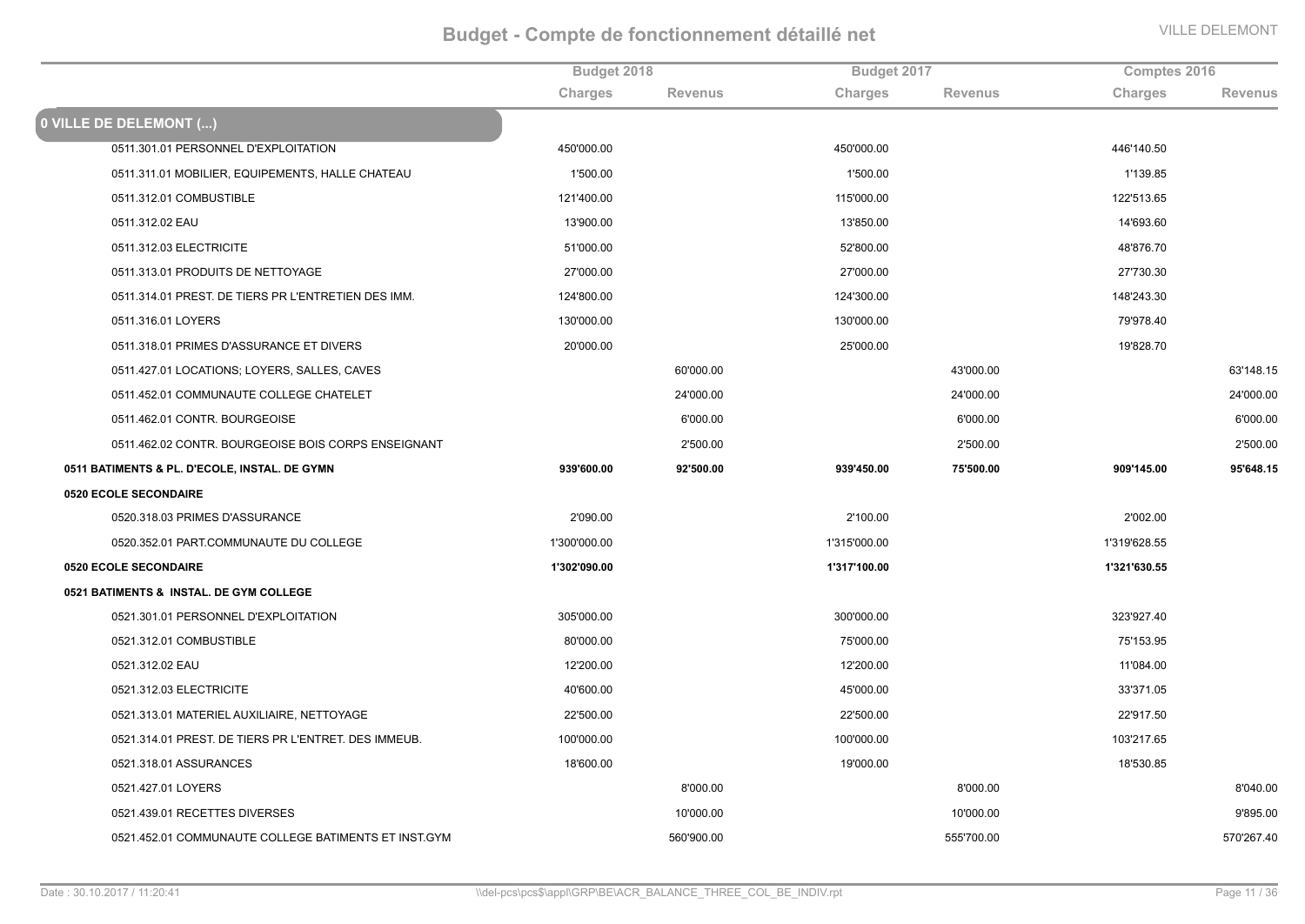|                                                     | Budget 2018   |                | Budget 2017   |                | Comptes 2016  |                |
|-----------------------------------------------------|---------------|----------------|---------------|----------------|---------------|----------------|
|                                                     | Charges       | <b>Revenus</b> | Charges       | <b>Revenus</b> | Charges       | <b>Revenus</b> |
| 0 VILLE DE DELEMONT ()                              |               |                |               |                |               |                |
| 0521 BATIMENTS & INSTAL. DE GYM COLLEGE             | 578'900.00    | 578'900.00     | 573'700.00    | 573'700.00     | 588'202.40    | 588'202.40     |
| 0540 AUTRES DEPENSES DE L'ENSEIGNEMENT              |               |                |               |                |               |                |
| 0540.351.01 PARTICIPATION CHARGES ENSEIGNEMENT      | 12'200'000.00 |                | 12'250'000.00 |                | 12'133'378.55 |                |
| 0540.352.01 ECOLAGES AUTRES CERCLE SCOLAIRE         | 8'500.00      |                | 8'000.00      |                | 8'150.00      |                |
| 0540.366.01 AIDES A LA FORMATION (BOURSES)          | 100'000.00    |                | 110'000.00    |                | 60'489.00     |                |
| 0540.433.01 ECOLAGES D'ELEVES DE L'EXTERIEUR        |               | 40'000.00      |               | 30'000.00      |               | 45'625.00      |
| 0540 AUTRES DEPENSES DE L'ENSEIGNEMENT              | 12'308'500.00 | 40'000.00      | 12'368'000.00 | 30'000.00      | 12'202'017.55 | 45'625.00      |
| 0580 PISCINES LA BLANCHERIE                         |               |                |               |                |               |                |
| 0580.301.01 PERSONNEL D'EXPLOITATION                | 595'000.00    |                | 580'000.00    |                | 545'279.30    |                |
| 0580.301.02 PERSONNEL AUXILIAIRE D'ETE              | 220'000.00    |                | 160'000.00    |                | 193'954.25    |                |
| 0580.306.01 HABITS DE TRAVAIL                       | 2'300.00      |                | 2'300.00      |                | 2'181.15      |                |
| 0580.311.01 VEHICULES, MACHINES TP                  | 1'800.00      |                | 1'800.00      |                | 1'771.55      |                |
| 0580.312.01 COMBUSTIBLE                             | 85'000.00     |                | 80'000.00     |                | 83'671.30     |                |
| 0580.312.02 EAU                                     | 125'000.00    |                | 100'000.00    |                | 119'353.95    |                |
| 0580.312.03 ELECTRICITE                             | 120'000.00    |                | 105'000.00    |                | 116'731.60    |                |
| 0580.313.01 PRODUITS CHIMIQUES, CARTES ET ABTS      | 40'000.00     |                | 40'000.00     |                | 31'694.70     |                |
| 0580.314.01 ENTRETIEN INSTALLATIONS SPORTIVES TP    | 10'000.00     |                | 10'000.00     |                | 9'969.45      |                |
| 0580.314.04 PREST. DE TIERS POUR ENTRETIEN & DIVERS | 15'000.00     |                | 20'000.00     |                | 11'903.70     |                |
| 0580.314.05 ENTRETIEN BATIMENTS URBA                | 25'000.00     |                | 25'000.00     |                | 39'682.85     |                |
| 0580.315.01 ENTRETIEN ET REPARATIONS CS             | 90'000.00     |                | 90'000.00     |                | 98'986.05     |                |
| 0580.318.01 ASSURANCES                              | 14'000.00     |                | 20'000.00     |                | 13'090.55     |                |
| 0580.318.02 PORTS TELEPHONES, DIVERS                | 12'000.00     |                | 12'000.00     |                | 10'537.90     |                |
| 0580.318.03 ANIMATION PISCINE                       | 2'500.00      |                | 2'500.00      |                | 343.90        |                |
| 0580.350.01 CORRECTION ADM. FED. CONTRIBUTIONS TVA  | 25'000.00     |                | 20'000.00     |                | 25'647.65     |                |
| 0580.390.01 INTERETS                                | 92'500.00     |                | 113'000.00    |                | 91'000.00     |                |
| 0580.390.02 AMORTISSEMENT                           | 411'200.00    |                | 411'200.00    |                | 411'200.00    |                |
| 0580.390.03 CHARGES SOCIALES                        | 150'000.00    |                | 147'000.00    |                | 139'462.60    |                |
| 0580.390.05 PERFECTIONNEMENT PROFESSIONNEL          | 4'500.00      |                | 4'500.00      |                | 351.00        |                |
| 0580.427.01 LOCATION RESTAURANT                     |               | 36'000.00      |               | 36'000.00      |               | 36'000.00      |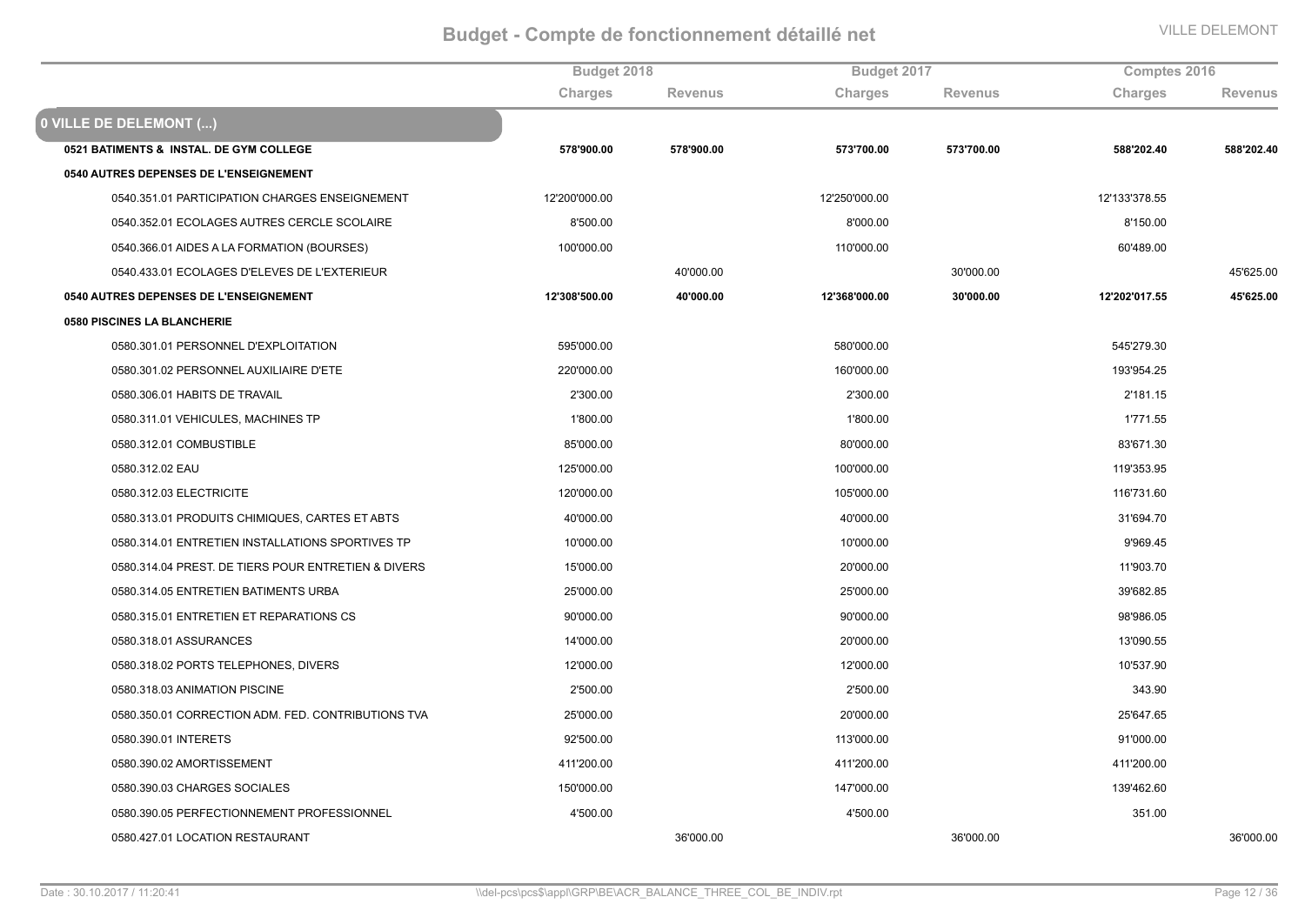|                                                 | Budget 2018  |                | Budget 2017  |                | Comptes 2016 |            |
|-------------------------------------------------|--------------|----------------|--------------|----------------|--------------|------------|
|                                                 | Charges      | <b>Revenus</b> | Charges      | <b>Revenus</b> | Charges      | Revenus    |
| 0 VILLE DE DELEMONT ()                          |              |                |              |                |              |            |
| 0580.434.01 PISCINE COUVERTE                    |              | 285'000.00     |              | 275'000.00     |              | 280'966.20 |
| 0580.434.02 PISCINE PLEIN AIR                   |              | 200'000.00     |              | 200'000.00     |              | 208'103.20 |
| 0580.434.04 DIVERS                              |              | 3'000.00       |              | 5'000.00       |              | 2'583.35   |
| 0580.436.01 INDEMNITE CAISSE MALADIE            |              | 5'000.00       |              | 5'000.00       |              | 47'636.30  |
| 0580.452.02 COMMUNAUTE COLLEGE ENTREES PISCINES |              | 3'500.00       |              | 3'500.00       |              | 3'133.90   |
| 0580 PISCINES LA BLANCHERIE                     | 2'040'800.00 | 532'500.00     | 1'944'300.00 | 524'500.00     | 1'946'813.45 | 578'422.95 |
| 0581 CENTRE SPORTIF LA BLANCHERIE               |              |                |              |                |              |            |
| 0581.301.01 PERSONNEL D'EXPLOITATION            | 245'000.00   |                | 243'000.00   |                | 242'866.00   |            |
| 0581.311.01 VEHICULES, MACHINES TP              | 2'700.00     |                | 2'700.00     |                | 2'685.55     |            |
| 0581.312.01 COMBUSTIBLE                         | 27'000.00    |                | 40'000.00    |                | 22'271.10    |            |
| 0581.312.02 EAU                                 | 12'000.00    |                | 30'000.00    |                | 10'306.45    |            |
| 0581.312.03 ELECTRICITE                         | 40'000.00    |                | 50'000.00    |                | 37'356.25    |            |
| 0581.314.01 ENTRETIEN INSTALLATIONS TP          | 20'000.00    |                | 43'000.00    |                | 19'999.65    |            |
| 0581.314.04 PRESTATIONS DE TIERS CS             | 10'000.00    |                | 10'000.00    |                | 4'152.60     |            |
| 0581.314.05 ENTRETIEN BATIMENTS URBANISME       | 10'000.00    |                | 10'000.00    |                | 20'470.80    |            |
| 0581.315.01 ENTRETIEN ET REPARATIONS CS         | 30'000.00    |                | 30'000.00    |                | 30'300.85    |            |
| 0581.318.01 ASSURANCES                          | 30'300.00    |                | 14'000.00    |                | 13'351.00    |            |
| 0581.318.02 PORTS, TELEPHONES                   |              |                | 2'500.00     |                |              |            |
| 0581.390.01 INTERETS                            | 107'800.00   |                | 124'300.00   |                | 109'390.00   |            |
| 0581.390.02 AMORTISSEMENTS                      | 435'000.00   |                | 435'000.00   |                | 435'000.00   |            |
| 0581.390.03 CHARGES SOCIALES                    | 60'000.00    |                | 59'100.00    |                | 54'441.00    |            |
| 0581.427.02 PARTICIPATION SRD                   |              | 12'300.00      |              | 12'300.00      |              | 12'566.00  |
| 0581.434.03 SALLES □ STADE                      |              | 105'000.00     |              | 105'000.00     |              | 107'977.65 |
| 0581.452.01 COLLEGE SALLES GYM                  |              | 130'000.00     |              | 180'000.00     |              | 130'682.50 |
| 0581 CENTRE SPORTIF LA BLANCHERIE               | 1'029'800.00 | 247'300.00     | 1'093'600.00 | 297'300.00     | 1'002'591.25 | 251'226.15 |
| 0582 STADES DES PRES-ROSES                      |              |                |              |                |              |            |
| 0582.301.01 PERSONNEL D'EXPLOITATION            | 15'500.00    |                | 15'500.00    |                | 15'312.00    |            |
| 0582.311.01 VEHICULES, MACHINES TP              | 4'000.00     |                | 4'000.00     |                | 3'990.80     |            |
| 0582.312.01 COMBUSTIBLE                         | 11'000.00    |                | 15'000.00    |                | 9'874.25     |            |
|                                                 |              |                |              |                |              |            |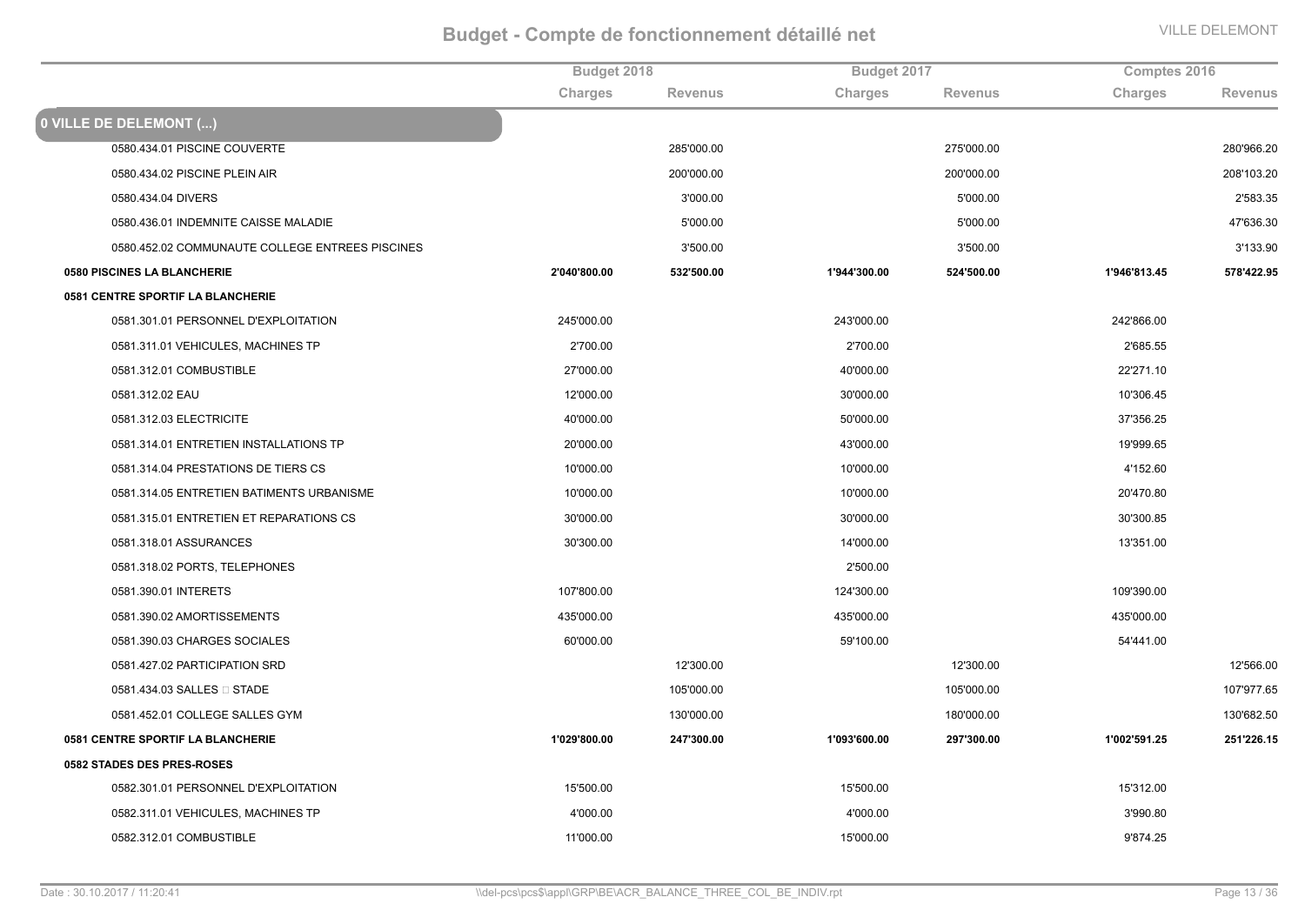|                                                 | Budget 2018 |                | Budget 2017 |                | Comptes 2016 |                |
|-------------------------------------------------|-------------|----------------|-------------|----------------|--------------|----------------|
|                                                 | Charges     | <b>Revenus</b> | Charges     | <b>Revenus</b> | Charges      | <b>Revenus</b> |
| 0 VILLE DE DELEMONT ()                          |             |                |             |                |              |                |
| 0582.312.02 EAU                                 | 6'000.00    |                | 5'000.00    |                | 5'458.10     |                |
| 0582.312.03 ELECTRICITE                         | 20'000.00   |                | 20'000.00   |                | 17'525.30    |                |
| 0582.314.01 ENTRETIEN INSTALLATIONS T.P.        | 43'000.00   |                | 45'000.00   |                | 44'955.65    |                |
| 0582.314.04 PRESTATIONS DE TIERS CS             | 1'000.00    |                | 1'000.00    |                | 509.50       |                |
| 0582.314.05 ENTRETIEN BATIMENTS URBANISME       | 2'000.00    |                | 2'000.00    |                | 376.80       |                |
| 0582.315.01 ENTRETIEN ET REPARATIONS CS         | 6'000.00    |                | 6'000.00    |                | 4'165.55     |                |
| 0582.318.01 ASSURANCES                          | 2'500.00    |                | 2'500.00    |                | 2'506.15     |                |
| 0582.318.02 TELEPHONES                          | 1'000.00    |                | 300.00      |                | 304.65       |                |
| 0582.390.01 INTERETS                            | 23'000.00   |                | 26'200.00   |                | 25'068.00    |                |
| 0582.390.02 AMORTISSEMENTS                      | 120'000.00  |                | 120'000.00  |                | 120'000.00   |                |
| 0582.390.03 CHARGES SOCIALES                    | 3'000.00    |                | 3'600.00    |                | 2'722.00     |                |
| 0582.427.02 PARTICIPATION SRD BUVETTE           |             | 10'100.00      |             | 10'200.00      |              | 10'300.00      |
| 0582 STADES DES PRES-ROSES                      | 258'000.00  | 10'100.00      | 266'100.00  | 10'200.00      | 252'768.75   | 10'300.00      |
| 0590 CONTR.INSTRUCTION CULTURE ET SPORT         |             |                |             |                |              |                |
| 0590.365.01 MOTO CLUB JURA                      | 750.00      |                | 800.00      |                | 800.00       |                |
| 0590.365.02 CLUB VTT                            | 550.00      |                | 500.00      |                | 500.00       |                |
| 0590.365.08 JEUX INTERNATIONAUX DES ECOLIERS    | 10'000.00   |                |             |                |              |                |
| 0590.365.09 CINEMA LA GRANGE                    | 5'000.00    |                | 5'000.00    |                | 5'000.00     |                |
| 0590.365.10 UNIVERSITE POPULAIRE                | 3'700.00    |                | 3'700.00    |                | 3'700.00     |                |
| 0590.365.12 MUSEE JURASSIEN D'ART ET D'HISTOIRE | 348'000.00  |                | 348'000.00  |                | 348'000.00   |                |
| 0590.365.13 CCRD                                | 245'400.00  |                | 245'400.00  |                | 228'000.00   |                |
| 0590.365.14 FONDATION ROSINSKI                  |             |                | 180'000.00  |                | 180'000.00   |                |
| 0590.365.15 PASSEPORTS VACANCES                 | 5'000.00    |                | 4'550.00    |                | 4'500.00     |                |
| 0590.365.16 CENTRE DE JEUNESSE & DE CULTURE     | 106'000.00  |                | 106'000.00  |                | 106'000.00   |                |
| 0590.365.17 SAT                                 |             |                |             |                | 17'400.00    |                |
| 0590.365.18 FONDATION DELEMONT'BD               | 160'000.00  |                | 160'000.00  |                | 160'000.00   |                |
| 0590.365.20 FANFARE MUNICIPALE                  | 4'050.00    |                | 4'050.00    |                | 4'050.00     |                |
| 0590.365.21 CADETS DE LA FANFARE MUNICIPALE     | 2'025.00    |                | 2'025.00    |                | 2'025.00     |                |
| 0590.365.23 FANFARE INSTRUMENTALE               | 4'050.00    |                | 4'050.00    |                | 4'050.00     |                |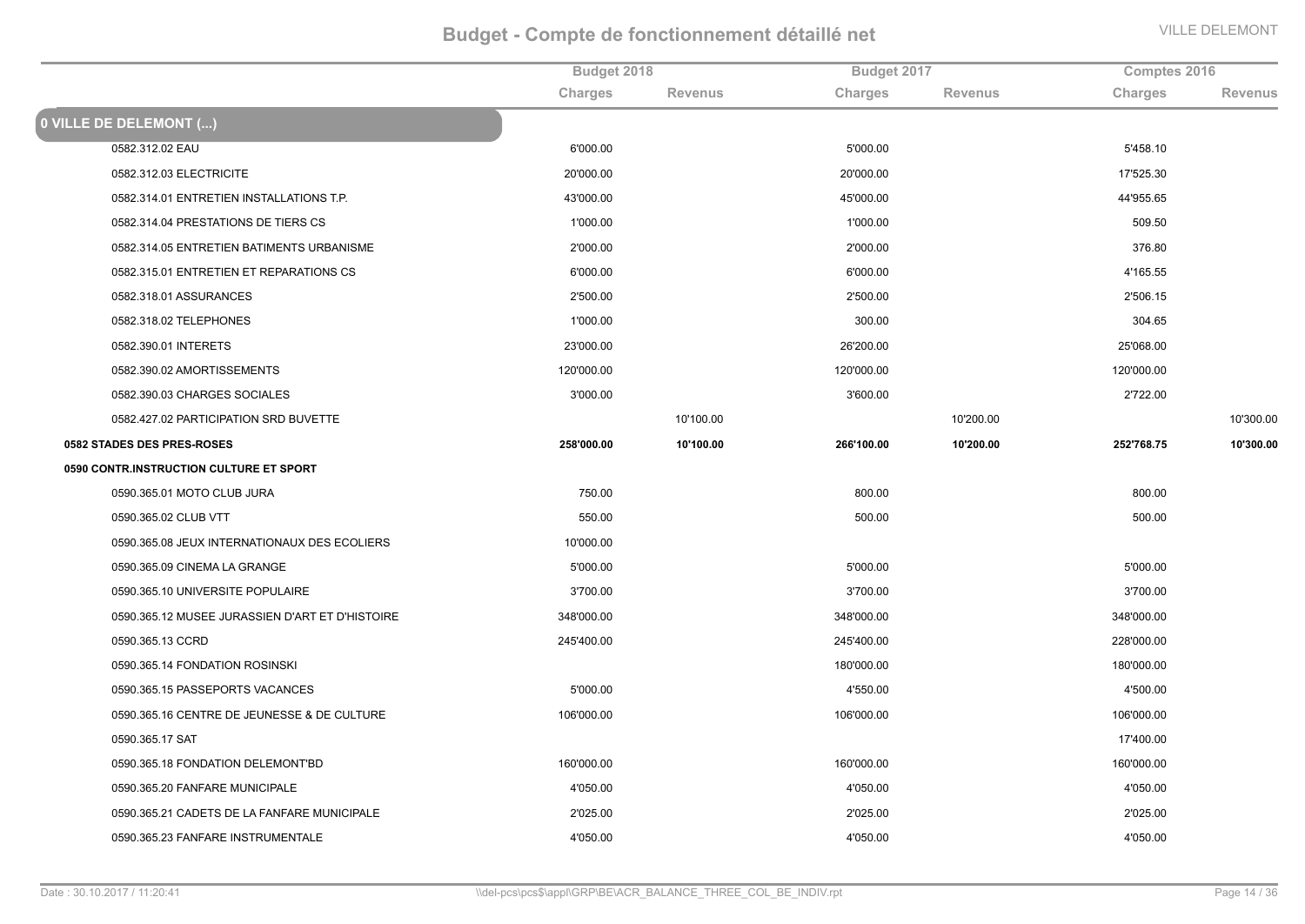|                                                   | Budget 2018 |                | Budget 2017 |                | Comptes 2016 |                |
|---------------------------------------------------|-------------|----------------|-------------|----------------|--------------|----------------|
|                                                   | Charges     | <b>Revenus</b> | Charges     | <b>Revenus</b> | Charges      | <b>Revenus</b> |
| 0 VILLE DE DELEMONT ()                            |             |                |             |                |              |                |
| 0590.365.24 CADETS DE LA FANFARE INSTRUMENTALE    | 2'025.00    |                | 2'025.00    |                | 2'025.00     |                |
| 0590.365.25 ORCHESTRE DE LA VILLE                 | 5'220.00    |                | 5'220.00    |                | 5'220.00     |                |
| 0590.365.26 JEUNESSE MUSICALE                     | 1'250.00    |                | 1'250.00    |                | 1'250.00     |                |
| 0590.365.27 GROUPE FOLKLORIQUE                    | 630.00      |                | 630.00      |                | 630.00       |                |
| 0590.365.28 PRO TICINO                            | 630.00      |                | 630.00      |                | 630.00       |                |
| 0590.365.31 FUNAMBULES                            | 900.00      |                | 900.00      |                | 900.00       |                |
| 0590.365.33 SOCIETE D'EMULATION & DICTIONNAIRE JU | 1'400.00    |                | 400.00      |                | 400.00       |                |
| 0590.365.35 CLUB JEUNESSE DE PHILATELIE           | 225.00      |                | 225.00      |                | 225.00       |                |
| 0590.365.38 LE TEMPS DES CERISES                  | 1'800.00    |                | 1'800.00    |                | 1'800.00     |                |
| 0590.365.41 S.R.D. JUNIORS                        | 3'000.00    |                | 5'350.00    |                | 5'350.00     |                |
| 0590.365.45 TENNIS CLUB LA CROISEE                |             |                | 1'850.00    |                | 1'850.00     |                |
| 0590.365.48 HOCKEY CLUB                           | 8'550.00    |                | 6'500.00    |                | 6'500.00     |                |
| 0590.365.49 JUDO-CLUB                             | 3'500.00    |                | 3'500.00    |                | 3'500.00     |                |
| 0590.365.50 CLUB DE NATATION                      | 1'050.00    |                | 1'300.00    |                | 1'300.00     |                |
| 0590.365.54 SPORTIFS & ARTISTES MERITANTS         | 7'000.00    |                | 7'000.00    |                | 7'000.00     |                |
| 0590.365.59 TENNIS CLUB                           | 8'100.00    |                |             |                |              |                |
| 0590.365.60 SOCIETE D'ECOLOGIE                    | 540.00      |                | 540.00      |                | 540.00       |                |
| 0590.365.62 STE MYCOLOGIQUE                       | 225.00      |                | 225.00      |                | 225.00       |                |
| 0590.365.64 CLUB PATINAGE ARTISTIQUE              | 5'600.00    |                | 4'100.00    |                | 4'100.00     |                |
| 0590.365.70 CARNAVAL                              | 12'000.00   |                | 12'000.00   |                | 12'000.00    |                |
| 0590.365.71 KART CLUB JURA                        |             |                | 450.00      |                | 450.00       |                |
| 0590.365.72 FEMINA-GYM                            |             |                | 550.00      |                | 550.00       |                |
| 0590.365.73 CLUB DE PETANQUE LE BERIDIER          |             |                | 750.00      |                | 750.00       |                |
| 0590.365.75 CLUB DE FAUTEUIL ROULANT              | 750.00      |                |             |                |              |                |
| 0590.365.76 TCHOUKBALL CLUB                       | 400.00      |                |             |                |              |                |
| 0590.365.77 FSG SECTION DE DELEMONT               | 350.00      |                |             |                |              |                |
| 0590.365.78 CANOE CLUB JURA                       | 900.00      |                |             |                |              |                |
| 0590.365.82 JUMELAGES                             | 15'000.00   |                | 19'000.00   |                | 12'723.30    |                |
| 0590.365.84 ASSOCIATION LIRE ET ECRIRE            | 1'080.00    |                | 1'080.00    |                | 1'080.00     |                |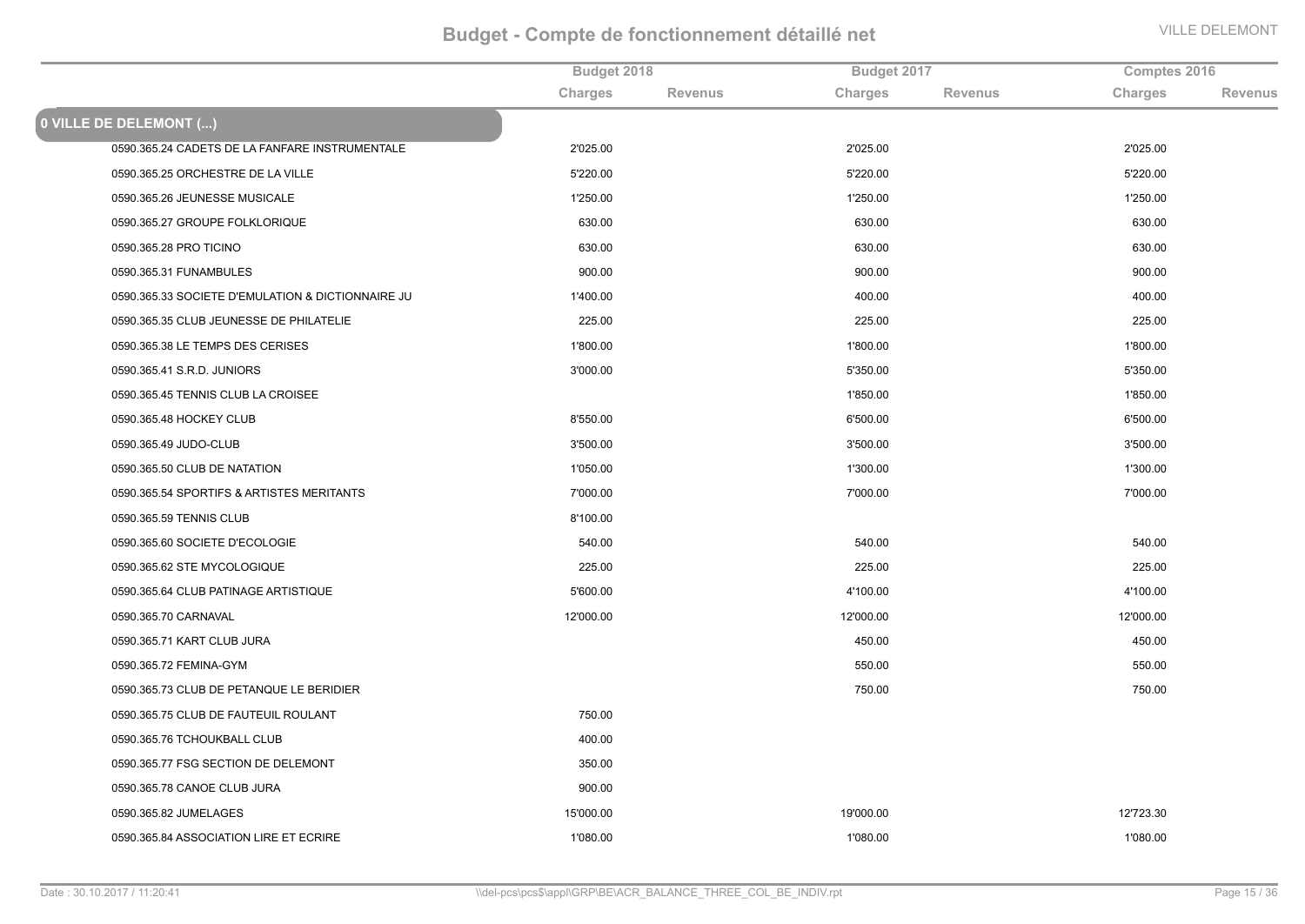|                                                     | Budget 2018  |                | Budget 2017  |                | Comptes 2016 |                |
|-----------------------------------------------------|--------------|----------------|--------------|----------------|--------------|----------------|
|                                                     | Charges      | <b>Revenus</b> | Charges      | <b>Revenus</b> | Charges      | <b>Revenus</b> |
| 0 VILLE DE DELEMONT ()                              |              |                |              |                |              |                |
| 0590.365.85 CLUB ALPIN SUISSE                       | 15'000.00    |                | 1'250.00     |                | 1'250.00     |                |
| 0590.365.86 SCOUTS NOTRE-DAME                       | 450.00       |                | 500.00       |                | 500.00       |                |
| 0590.365.87 SCOUTS ST-MICHEL                        | 500.00       |                | 500.00       |                | 500.00       |                |
| 0590.365.88 SHIN-TAI KARATE-DO                      | 1'000.00     |                | 1'300.00     |                | 1'300.00     |                |
| 0590.365.89 CREA MOVE                               | 660.00       |                |              |                |              |                |
| 0590.365.91 LA LANTERNE MAGIQUE                     | 2'000.00     |                | 2'000.00     |                | 900.00       |                |
| 0590.365.96 DICTEE DES NATIONS                      | 2'000.00     |                | 2'000.00     |                |              |                |
| 0590.365.97 SALON FORMATION PROFESSIONNELLE         | 10'000.00    |                |              |                | 10'000.00    |                |
| 0590.365.98 SALONS ET EXPOSITIONS                   | 5'000.00     |                | 5'000.00     |                | 1'290.55     |                |
| 0590.365.99 DIVERSES MANIFESTATIONS                 | 70'000.00    |                | 70'000.00    |                | 68'181.35    |                |
| 0590 CONTR.INSTRUCTION CULTURE ET SPORT             | 1'083'260.00 |                | 1'223'900.00 |                | 1'218'945.20 |                |
| 0591 BIBLIOTHEQUE                                   |              |                |              |                |              |                |
| 0591.301.01 PERSONNEL                               | 585'000.00   |                | 580'000.00   |                | 544'860.45   |                |
| 0591.301.02 STAGIAIRES                              | 13'000.00    |                | 13'000.00    |                | 12'031.10    |                |
| 0591.310.01 ACHAT DE LIVRES, BD, CD; MAT. DE BUREAU | 95'000.00    |                | 95'000.00    |                | 94'927.25    |                |
| 0591.311.01 MOBILIER                                | 7'000.00     |                | 3'000.00     |                | 900.00       |                |
| 0591.312.01 COMBUSTIBLE                             | 9'000.00     |                | 9'000.00     |                | 8'500.00     |                |
| 0591.312.03 ELECTRICITE                             | 6'500.00     |                | 6'500.00     |                | 7'030.20     |                |
| 0591.313.01 PRODUITS NETTOYAGE                      | 1'200.00     |                | 1'200.00     |                | 1'184.20     |                |
| 0591.314.01 PRESTATION DE TIERS ENTRETIEN IMMEUBLE  | 4'000.00     |                | 4'000.00     |                | 3'080.75     |                |
| 0591.315.01 FRAIS DE MAINTENANCE INFORMATIQUE       | 35'000.00    |                | 30'900.00    |                | 27'196.30    |                |
| 0591.316.01 LOCATION                                | 60'000.00    |                | 60'000.00    |                | 58'250.00    |                |
| 0591.318.01 PREST. DE SERVICES & HONORAIRES DIVERS  | 10'000.00    |                | 10'000.00    |                | 9'998.50     |                |
| 0591.318.02 ANIMATION ET ACTION CULTURELLE          | 12'000.00    |                | 12'000.00    |                | 11'991.25    |                |
| 0591.318.03 MAINTENANCE INTERNET                    | 2'400.00     |                | 1'350.00     |                | 443.60       |                |
| 0591.390.01 CHARGES SOCIALES                        | 114'000.00   |                | 114'000.00   |                | 103'658.00   |                |
| 0591.390.02 INTERETS                                | 4'600.00     |                | 4'900.00     |                | 5'112.00     |                |
| 0591.390.03 AMORTISSEMENT                           | 13'000.00    |                | 13'000.00    |                | 13'000.00    |                |
| 0591.390.05 PERFECTIONNEMENT PROFESSIONNEL          | 2'000.00     |                | 2'000.00     |                | 837.65       |                |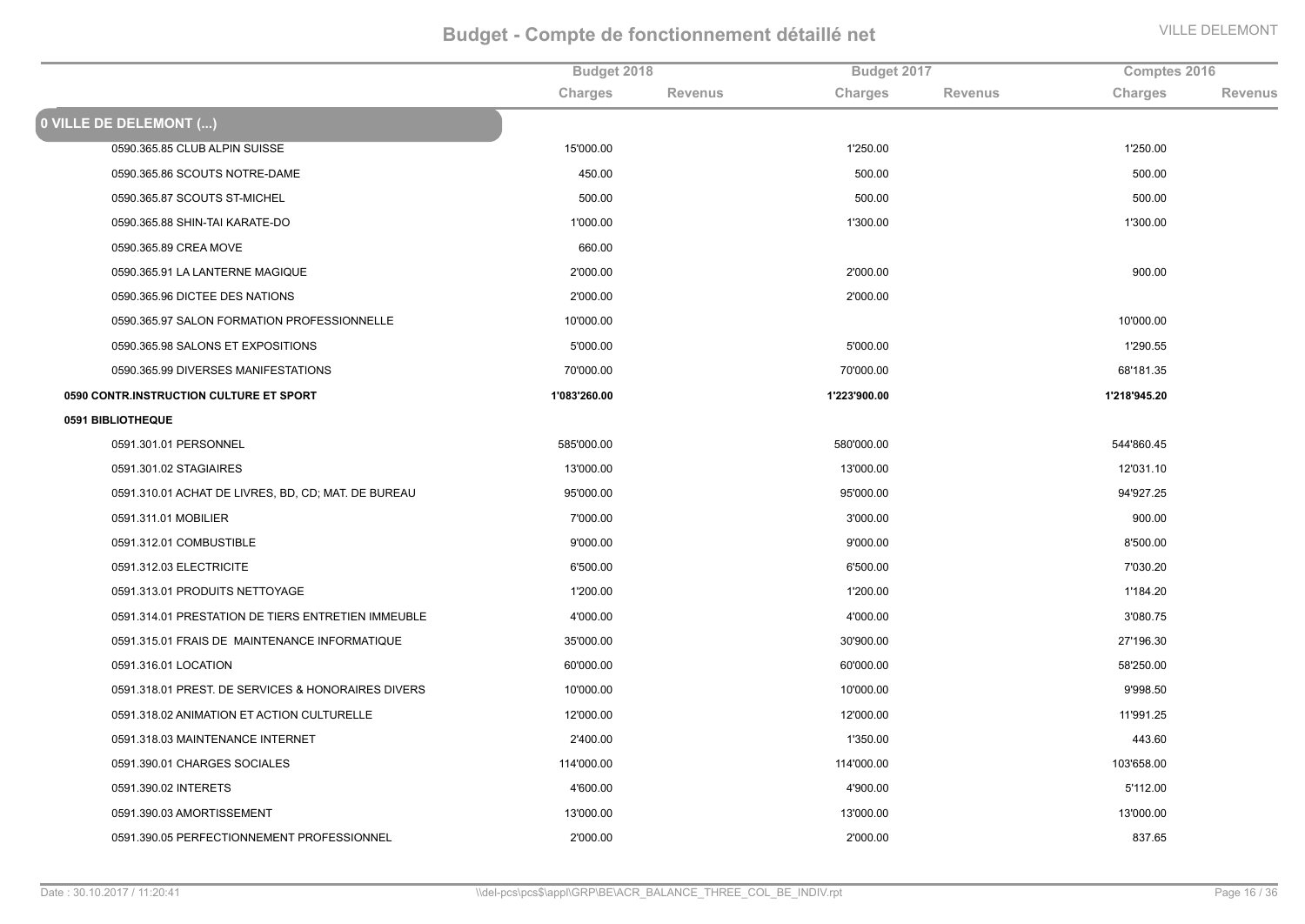|                                                    | Budget 2018 |                | Budget 2017 |                | Comptes 2016 |                |
|----------------------------------------------------|-------------|----------------|-------------|----------------|--------------|----------------|
|                                                    | Charges     | <b>Revenus</b> | Charges     | <b>Revenus</b> | Charges      | <b>Revenus</b> |
| 0 VILLE DE DELEMONT ()                             |             |                |             |                |              |                |
| 0591.434.01 SERVICE DE PRET ET DIVERS              |             | 11'000.00      |             | 9'000.00       |              | 14'077.95      |
| 0591.436.01 INDEMNITE CAISSE-MALADIE APG           |             |                |             |                |              |                |
| 0591.451.01 SUBVENTIONS CANTONALES                 |             | 22'300.00      |             | 25'000.00      |              | 23'268.00      |
| 0591 BIBLIOTHEQUE                                  | 973'700.00  | 33'300.00      | 959'850.00  | 34'000.00      | 903'001.25   | 37'345.95      |
| 0593 LUDOTHEQUE                                    |             |                |             |                |              |                |
| 0593.301.01 PERSONNEL                              | 128'000.00  |                | 132'000.00  |                | 127'456.05   |                |
| 0593.310.01 ACHATS ET REMPLACEMENT DE JEUX         | 13'500.00   |                | 13'500.00   |                | 10'925.05    |                |
| 0593.312.01 COMBUSTIBLE                            | 2'300.00    |                | 2'300.00    |                | 1'996.80     |                |
| 0593.312.03 ELECTRICITE                            | 1'300.00    |                | 1'250.00    |                | 1'847.90     |                |
| 0593.313.01 PRODUITS DE NETTOYAGE                  | 600.00      |                | 600.00      |                | 172.15       |                |
| 0593.314.01 PRESTATION DE TIERS ENTRETIEN IMM.     | 2'800.00    |                | 800.00      |                | 216.15       |                |
| 0593.318.01 PREST. DE SERVICES & HONORAIRES DIVERS | 2'500.00    |                | 2'500.00    |                | 1'558.25     |                |
| 0593.390.01 CHARGES SOCIALES                       | 27'000.00   |                | 25'100.00   |                | 26'966.00    |                |
| 0593.390.02 INTERETS                               | 4'100.00    |                | 4'300.00    |                | 4'432.00     |                |
| 0593.390.03 AMORTISSEMENT                          | 12'500.00   |                | 12'500.00   |                | 12'500.00    |                |
| 0593.434.01 SERVICE DE PRET                        |             | 13'500.00      |             | 13'500.00      |              | 10'916.30      |
| 0593.436.01 INDEMNITES CAISSE MALADIE APG          |             |                |             |                |              | 5'246.65       |
| 0593 LUDOTHEQUE                                    | 194'600.00  | 13'500.00      | 194'850.00  | 13'500.00      | 188'070.35   | 16'162.95      |
| 0595 PATINOIRE REGIONALE                           |             |                |             |                |              |                |
| 0595.365.01 SUBVENTION                             | 250'000.00  |                | 250'000.00  |                | 250'000.00   |                |
| 0595 PATINOIRE REGIONALE                           | 250'000.00  |                | 250'000.00  |                | 250'000.00   |                |
| 0596 MANDATS CULTURE ET SPORTS                     |             |                |             |                |              |                |
| 0596.318.01 ETUDES ET AMENAGEMENT                  | 5'000.00    |                | 5'000.00    |                | 255.80       |                |
| 0596.318.02 PRESTATIONS DE TIERS ET COTISATIONS    | 12'000.00   |                | 12'000.00   |                | 9'951.55     |                |
| 0596.318.03 DELEMONT CITE DE LA BD                 | 30'000.00   |                | 15'000.00   |                | 59'930.80    |                |
| 0596.423.01 LOYER CENTRE DES ARTS DU CIRQUE        |             | 18'500.00      |             | 18'500.00      |              | 18'504.00      |
| 0596.423.02 LOCATION BAMBOIS                       |             | 3'000.00       |             | 3'000.00       |              | 2'600.00       |
| 0596.436.01 RECETTES DIVERSES                      |             | 500.00         |             | 500.00         |              | 2'100.00       |
| 0596.450.01 DELEMONT CITE DE LA BD SOUTIEN         |             |                |             | 15'000.00      |              | 60'000.00      |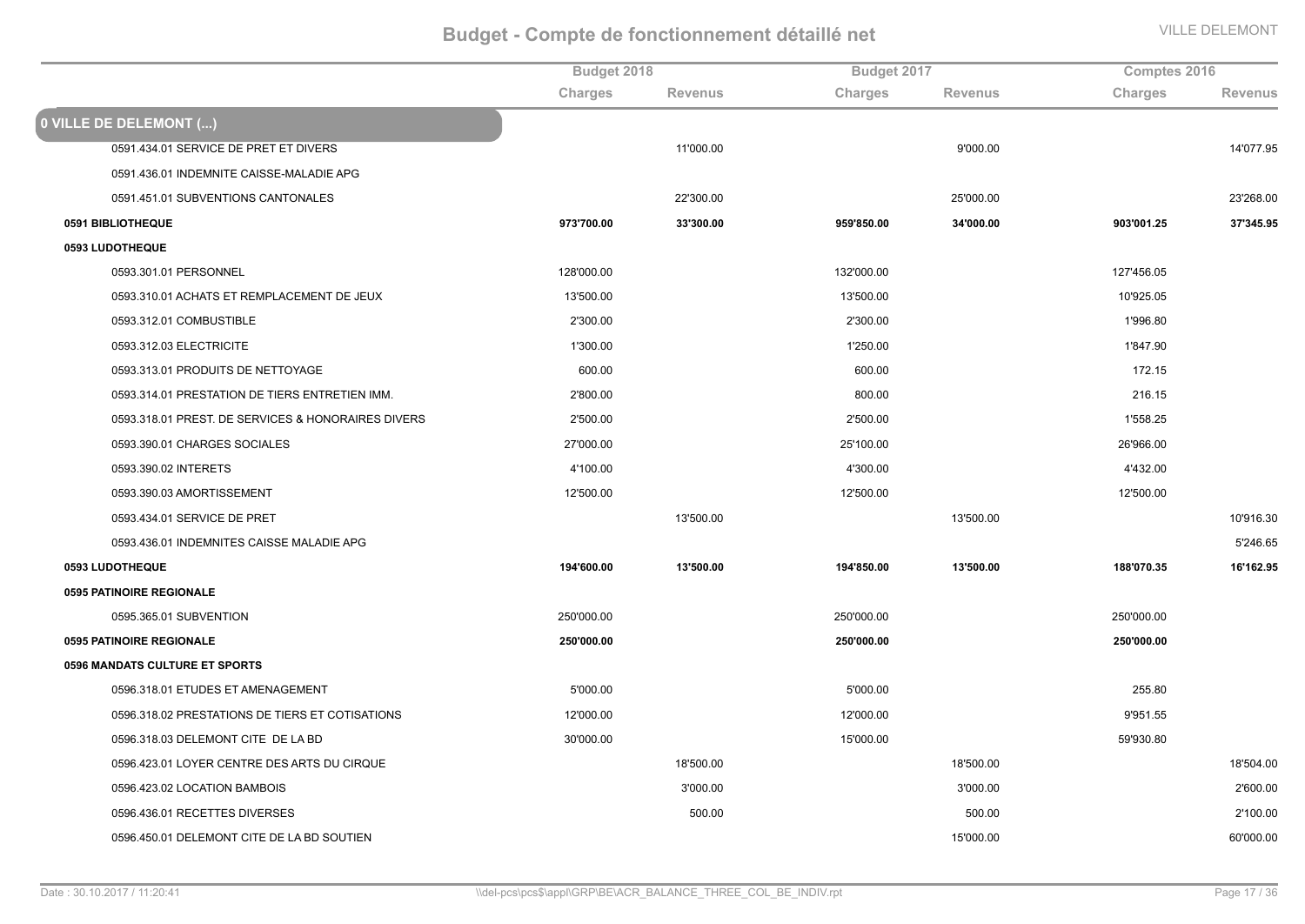|                                                       | Budget 2018   |                | Budget 2017    |                | Comptes 2016  |                |
|-------------------------------------------------------|---------------|----------------|----------------|----------------|---------------|----------------|
|                                                       | Charges       | <b>Revenus</b> | <b>Charges</b> | <b>Revenus</b> | Charges       | <b>Revenus</b> |
| 0 VILLE DE DELEMONT ()                                |               |                |                |                |               |                |
| 0596 MANDATS CULTURE ET SPORTS                        | 47'000.00     | 22'000.00      | 32'000.00      | 37'000.00      | 70'138.15     | 83'204.00      |
| 05 INSTRUCTION FORMATION CULTURE SPORTS               | 21'539'050.00 | 1'599'600.00   | 21'678'250.00  | 1'623'700.00   | 21'395'344.60 | 1'737'092.10   |
| <b>Charges nettes</b>                                 |               | 19'939'450.00  |                | 20'054'550.00  |               | 19'658'252.50  |
| 06 ACTION SOCIALE; MAISON DE L'ENFANCE DESPACE-JEUNES |               |                |                |                |               |                |
| 0600 ASSISTANCE                                       |               |                |                |                |               |                |
| 0600.319.01 PRESTATIONS D'ASSISTANCE                  | 7'800'000.00  |                | 7'200'000.00   |                | 7'240'466.30  |                |
| 0600.439.01 CONTRIBUTIONS ET REMBOURSEMENTS           |               | 1'700'000.00   |                | 1'600'000.00   |               | 1'757'252.35   |
| 0600 ASSISTANCE                                       | 7'800'000.00  | 1'700'000.00   | 7'200'000.00   | 1'600'000.00   | 7'240'466.30  | 1'757'252.35   |
| 0602.                                                 |               |                |                |                |               |                |
| 0602.319.01 PRESTATIONS D'ASSISTANCE                  |               |                |                |                |               |                |
| $0602$ .                                              |               |                |                |                |               |                |
| <b>0621 SERVICE DENTAIRE SCOLAIRE</b>                 |               |                |                |                |               |                |
| 0621.318.03 TRAITEMENT DE LA DENTURE NORMALE          | 15'000.00     |                | 12'000.00      |                | 15'625.40     |                |
| 0621.318.04 TRAITEMENT ORTHODONTIQUE                  | 30'000.00     |                | 25'000.00      |                | 27'766.45     |                |
| 0621 SERVICE DENTAIRE SCOLAIRE                        | 45'000.00     |                | 37'000.00      |                | 43'391.85     |                |
| 0625 PARTICIPATIONS A D'AUTRES INSTITUTIONS           |               |                |                |                |               |                |
| 0625.365.04 COLONIES DE VACANCES                      | 10'000.00     |                | 10'000.00      |                | 10'000.00     |                |
| 0625.365.05 CRECHES A DOMICILE                        | 3'320'000.00  |                | 3'210'000.00   |                | 3'258'501.50  |                |
| 0625.365.06 AVIVO ARBRE DE NOEL                       | 5'000.00      |                | 5'000.00       |                | 5'000.00      |                |
| 0625.365.07 LARC, CARITAS                             | 9'500.00      |                | 9'500.00       |                | 9'500.00      |                |
| 0625.365.09 PRO INFIRMIS                              | 6'300.00      |                | 6'300.00       |                | 6'290.00      |                |
| 0625.390.01 PUCE VERTE RUE FRANCHE 22                 | 18'000.00     |                | 18'000.00      |                | 18'000.00     |                |
| 0625 PARTICIPATIONS A D'AUTRES INSTITUTIONS           | 3'368'800.00  |                | 3'258'800.00   |                | 3'307'291.50  |                |
| 0626 MAISON DE L'ENFANCE                              |               |                |                |                |               |                |
| 0626.301.01 PERSONNEL D'EXPLOITATION                  | 3'350'000.00  |                | 3'000'000.00   |                | 3'129'673.10  |                |
| 0626.301.02 STAGIAIRES                                | 130'000.00    |                | 150'000.00     |                | 151'633.50    |                |
| 0626.310.01 MATERIEL EDUCATIF                         | 10'500.00     |                | 10'500.00      |                | 9'091.60      |                |
| 0626.311.01 MOBILIER                                  | 15'000.00     |                | 20'000.00      |                | 9'944.70      |                |
| 0626.312.01 COMBUSTIBLE                               | 17'500.00     |                | 20'700.00      |                | 19'183.85     |                |
|                                                       |               |                |                |                |               |                |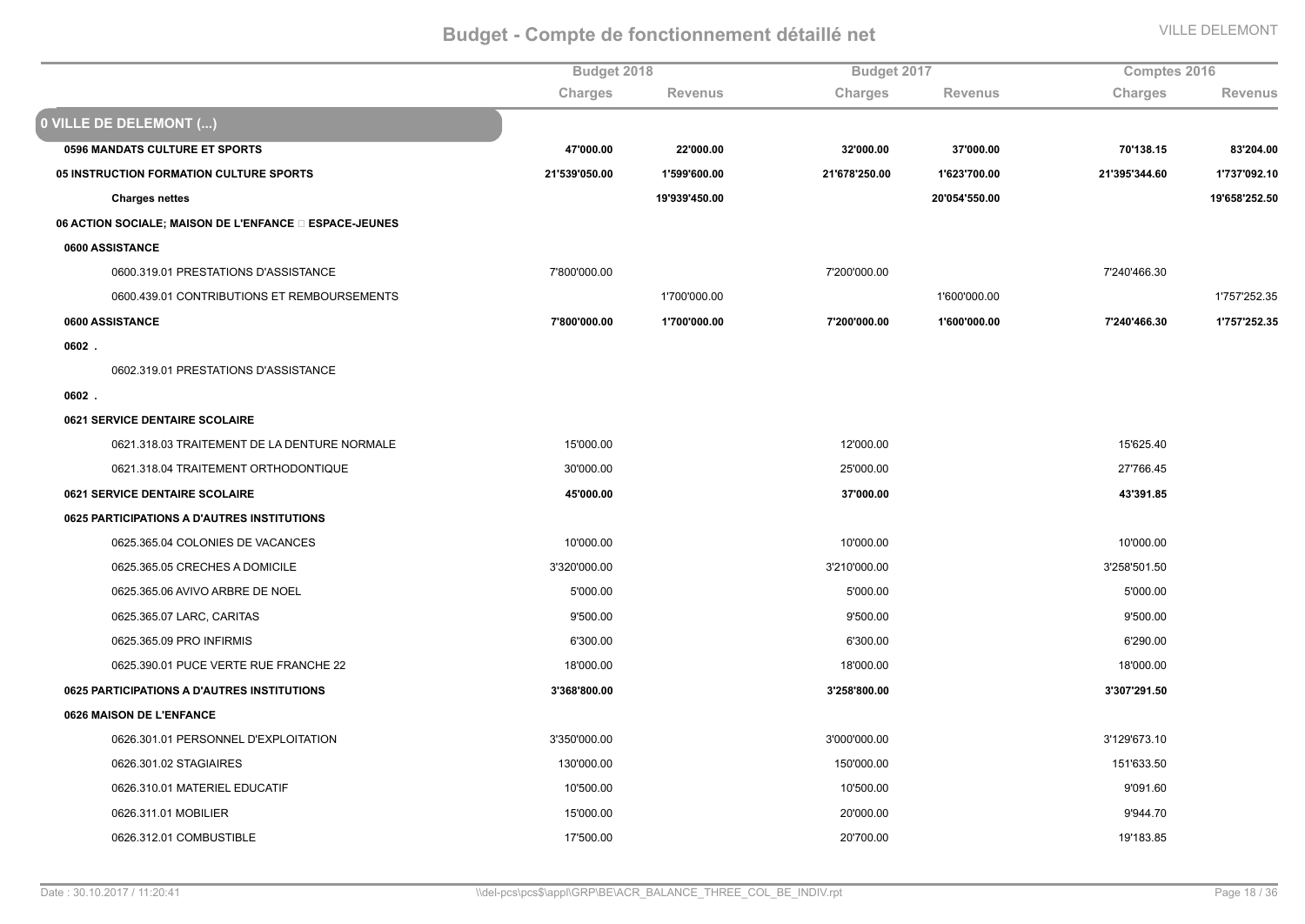|                                                                        | Budget 2018  |                | Budget 2017  |                | Comptes 2016 |                |
|------------------------------------------------------------------------|--------------|----------------|--------------|----------------|--------------|----------------|
|                                                                        | Charges      | <b>Revenus</b> | Charges      | <b>Revenus</b> | Charges      | <b>Revenus</b> |
| 0 VILLE DE DELEMONT ()                                                 |              |                |              |                |              |                |
| 0626.312.02 EAU                                                        | 7'000.00     |                | 4'200.00     |                | 4'145.20     |                |
| 0626.312.03 ELECTRICITE                                                | 17'700.00    |                | 16'100.00    |                | 15'484.30    |                |
| 0626.313.01 ALIMENTATION                                               | 350'000.00   |                | 300'000.00   |                | 304'673.80   |                |
| 0626.313.02 PRODUITS DE NETTOYAGE UETP                                 | 20'000.00    |                | 22'000.00    |                | 17'695.55    |                |
| 0626.313.03 VEHICULES ET AUTRES TRANSPORTS                             | 40'000.00    |                | 2'000.00     |                | 1'999.60     |                |
| 0626.313.04 VETEMENTS DE TRAVAIL ET ACCESSOIRES POUR<br><b>ENFANTS</b> | 30'000.00    |                |              |                |              |                |
| 0626.313.05 PRODUITS D'ENTRETIEN UAPE                                  | 20'000.00    |                |              |                |              |                |
| 0626.314.01 ENTRETIEN ET REPARATION                                    | 20'000.00    |                | 20'400.00    |                | 28'896.45    |                |
| 0626.316.01 LOYER                                                      | 514'800.00   |                | 262'500.00   |                | 275'380.00   |                |
| 0626.318.01 PREST. DE SERVICE & HONORAIRES DIVERS                      | 43'000.00    |                | 43'000.00    |                | 29'805.25    |                |
| 0626.318.02 ANIMATION                                                  | 10'000.00    |                | 7'000.00     |                | 6'393.80     |                |
| 0626.390.01 CHARGES SOCIALES                                           | 625'000.00   |                | 560'000.00   |                | 578'774.00   |                |
| 0626.390.02 INTERETS                                                   | 14'300.00    |                | 12'700.00    |                | 3'704.00     |                |
| 0626.390.03 AMORTISSEMENT                                              | 47'800.00    |                | 75'400.00    |                | 27'632.00    |                |
| 0626.390.04 PERFECTIONNEMENT PROFESSIONNEL                             | 27'000.00    |                | 27'000.00    |                | 12'466.00    |                |
| 0626.434.00 PENSION JOURNALIERE                                        |              | 1'100'000.00   |              | 800'000.00     |              | 791'638.35     |
| 0626.434.01 PENSION REPAS DE MIDI                                      |              | 250'000.00     |              | 200'000.00     |              | 183'408.70     |
| 0626.436.01 INDEMNITES CAISSE MALADIE APG                              |              | 25'000.00      |              | 25'000.00      |              | 103'820.80     |
| 0626.450.01 AIDES FINANCIERES FEDERALES                                |              |                |              | 20'000.00      |              | 74'272.50      |
| 0626 MAISON DE L'ENFANCE                                               | 5'309'600.00 | 1'375'000.00   | 4'553'500.00 | 1'045'000.00   | 4'626'576.70 | 1'153'140.35   |
| 0627 ESPACE JEUNES                                                     |              |                |              |                |              |                |
| 0627.301.01 PERSONNEL D'EXPLOITATION                                   | 151'000.00   |                | 156'000.00   |                | 134'024.45   |                |
| 0627.312.01 COMBUSTIBLE                                                | 1'800.00     |                | 1'800.00     |                | 1'439.25     |                |
| 0627.312.02 EAU                                                        | 600.00       |                | 600.00       |                | 320.20       |                |
| 0627.312.03 ELECTRICITE                                                | 1'800.00     |                | 2'000.00     |                | 1'263.70     |                |
| 0627.313.01 PRODUITS DE NETTOYAGE                                      | 350.00       |                | 350.00       |                | 84.00        |                |
| 0627.315.01 PREST. DE TIERS ENTRETIEN & ACHATS                         | 5'000.00     |                | 5'000.00     |                | 4'999.60     |                |
| 0627.318.01 ANIMATION ET SEMAINE BLANCHE                               | 20'000.00    |                | 20'000.00    |                | 20'029.75    |                |
| 0627.318.02 ASSURANCES                                                 | 1'700.00     |                | 1'700.00     |                | 1'700.00     |                |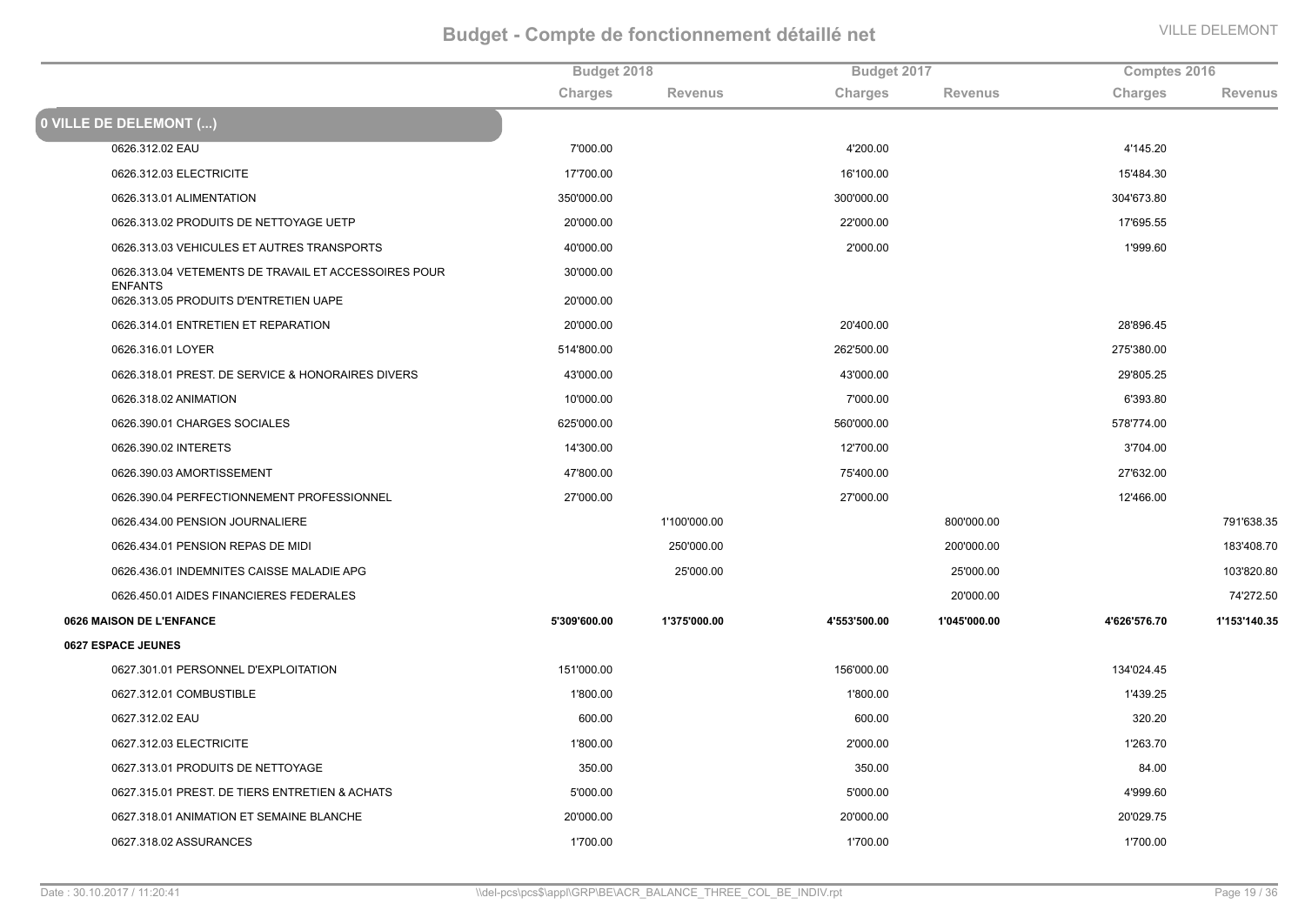|                                                     | Budget 2018  |                |              | Budget 2017    |              | Comptes 2016   |  |
|-----------------------------------------------------|--------------|----------------|--------------|----------------|--------------|----------------|--|
|                                                     | Charges      | <b>Revenus</b> | Charges      | <b>Revenus</b> | Charges      | <b>Revenus</b> |  |
| 0 VILLE DE DELEMONT ()                              |              |                |              |                |              |                |  |
| 0627.318.03 PORTS, TELEPHONES, DIVERS               | 1'000.00     |                | 1'000.00     |                | 899.60       |                |  |
| 0627.390.01 CHARGES SOCIALES                        | 25'700.00    |                | 26'500.00    |                | 22'451.00    |                |  |
| 0627.390.02 INTERETS                                | 5'200.00     |                | 5'400.00     |                | 5'896.00     |                |  |
| 0627.390.03 AMORTISSEMENT                           | 13'200.00    |                | 13'200.00    |                | 13'200.00    |                |  |
| 0627.436.01 RECETTES DIVERSES                       |              |                |              |                |              |                |  |
| 0627 ESPACE JEUNES                                  | 227'350.00   |                | 233'550.00   |                | 206'307.55   |                |  |
| <b>0651 REPARTITION DES CHARGES ACT SOCIALE</b>     |              |                |              |                |              |                |  |
| 0651.461.01 VERSEMENT CANTONAL                      |              | 8'300'000.00   |              | 7'600'000.00   |              | 8'889'032.90   |  |
| 0651 REPARTITION DES CHARGES ACT SOCIALE            |              | 8'300'000.00   |              | 7'600'000.00   |              | 8'889'032.90   |  |
| 0660 AVS, AI, APG, AGENCE COMMUNALE AVS             |              |                |              |                |              |                |  |
| 0660.301.01 PERSONNEL ADMINISTRATIF                 | 130'000.00   |                | 125'000.00   |                | 129'391.55   |                |  |
| 0660.310.01 MATERIEL DE BUREAU & IMPRIMES           | 2'000.00     |                | 2'000.00     |                | 875.90       |                |  |
| 0660.361.01 PART COMM.CONTR. DE L'ETAT PC; CM; AF   | 3'660'000.00 |                | 3'480'000.00 |                | 3'308'920.00 |                |  |
| 0660.461.01 CONTR. AUX FRAIS D'ADM. DE L'AGENCE AVS |              | 32'000.00      |              | 32'000.00      |              | 32'024.60      |  |
| 0660 AVS, AI, APG, AGENCE COMMUNALE AVS             | 3'792'000.00 | 32'000.00      | 3'607'000.00 | 32'000.00      | 3'439'187.45 | 32'024.60      |  |
| 0661 OFFICE DU CHOMAGE                              |              |                |              |                |              |                |  |
| 0661.301.01 PERSONNEL ADMINISTRATIF                 | 19'800.00    |                | 19'500.00    |                | 18'621.00    |                |  |
| 0661.351.01 PART.MES.ACTIVES MARCHE TRAV. FIN DROIT | 380'000.00   |                | 380'000.00   |                | 419'676.00   |                |  |
| 0661 OFFICE DU CHOMAGE                              | 399'800.00   |                | 399'500.00   |                | 438'297.00   |                |  |
| 0662 LOGEMENT ET AIDE COMMUNALE                     |              |                |              |                |              |                |  |
| 0662.366.02 ALLOCATIONS DE FIN D'ANNEE              | 100'000.00   |                | 110'000.00   |                | 50'545.00    |                |  |
| 0662 LOGEMENT ET AIDE COMMUNALE                     | 100'000.00   |                | 110'000.00   |                | 50'545.00    |                |  |
| 0664 ALLOCATION DE NAISSANCE                        |              |                |              |                |              |                |  |
| 0664.366.01 ALLOCATION DE NAISSANCE                 | 65'000.00    |                | 65'000.00    |                | 56'018.85    |                |  |
| 0664 ALLOCATION DE NAISSANCE                        | 65'000.00    |                | 65'000.00    |                | 56'018.85    |                |  |
| 0665 CONTR. AUX INSTIT. D'UTILITE PUBLIQUE          |              |                |              |                |              |                |  |
| 0665.365.01 SUBVENTIONS AUX INSTITUTIONS PRIVEES    | 9'000.00     |                | 9'000.00     |                | 9'000.00     |                |  |
| 0665.365.03 SERVICE D'AIDE ET DE SOINS A DOMICILE   | 6'300.00     |                | 6'300.00     |                | 6'294.00     |                |  |
| 0665.365.06 AIDE AU TIERS MONDE                     | 24'000.00    |                | 24'000.00    |                | 24'000.00    |                |  |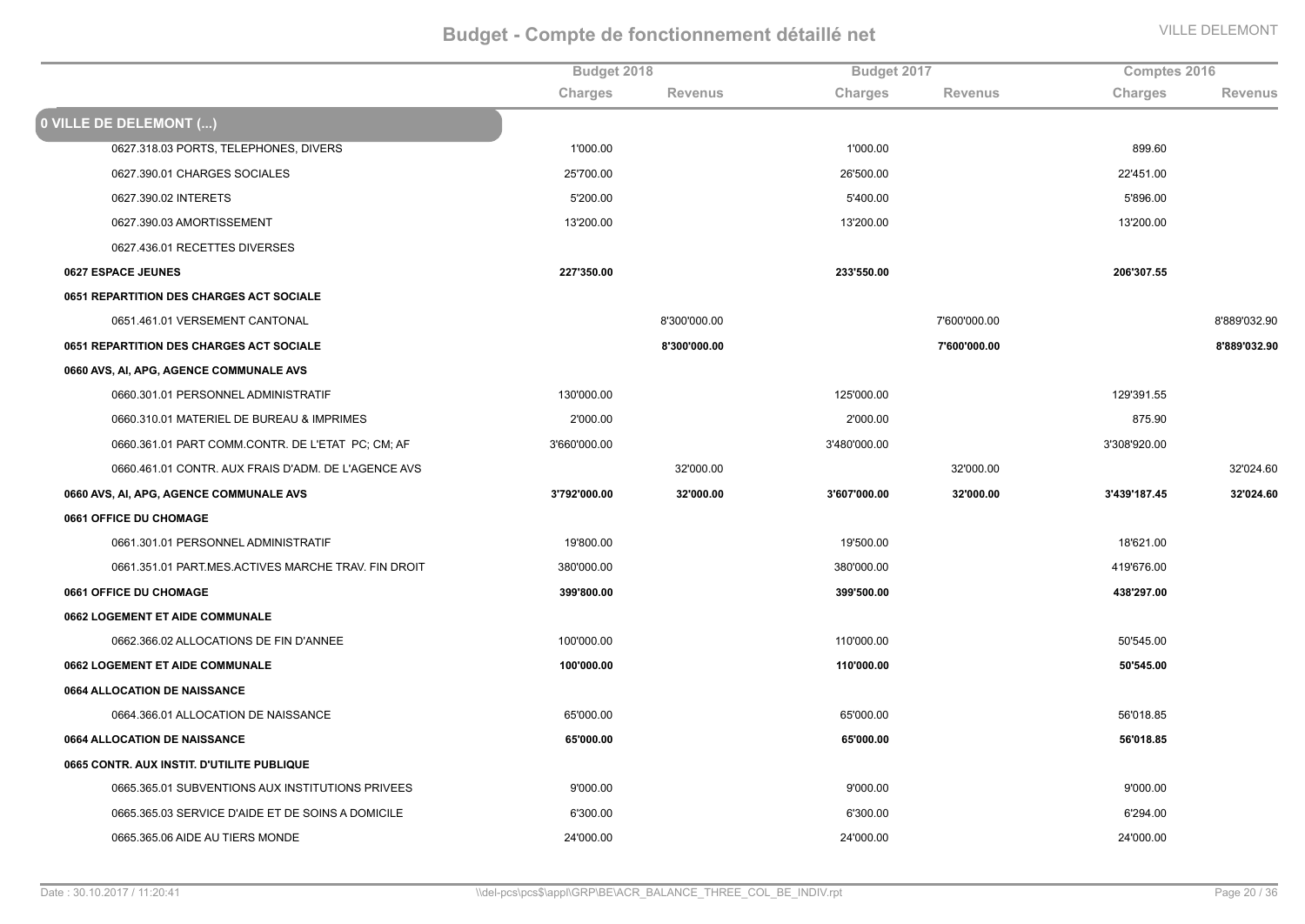|                                                       | Budget 2018   |                |               | Budget 2017    |               | Comptes 2016   |  |
|-------------------------------------------------------|---------------|----------------|---------------|----------------|---------------|----------------|--|
|                                                       | Charges       | <b>Revenus</b> | Charges       | <b>Revenus</b> | Charges       | <b>Revenus</b> |  |
| 0 VILLE DE DELEMONT ()                                |               |                |               |                |               |                |  |
| 0665 CONTR. AUX INSTIT. D'UTILITE PUBLIQUE            | 39'300.00     |                | 39'300.00     |                | 39'294.00     |                |  |
| <b>0666 INTEGRATION DES ETRANGERS</b>                 |               |                |               |                |               |                |  |
| 0666.318.01 INTEGRATION DES ETRANGERS                 | 18'000.00     |                | 18'000.00     |                | 17'900.00     |                |  |
| <b>0666 INTEGRATION DES ETRANGERS</b>                 | 18'000.00     |                | 18'000.00     |                | 17'900.00     |                |  |
| 0670 PROJETS ET DEVELOPPEMENTS SOCIAUX                |               |                |               |                |               |                |  |
| 0670.301.01 AIDE A LA REINSERTION ET AIF              | 60'000.00     |                | 70'000.00     |                | 57'327.50     |                |  |
| 0670.318.01 PROJETS ET DEVELOPPEMENTS SOCIAUX         | 69'000.00     |                | 55'000.00     |                | 37'406.30     |                |  |
| 0670.318.02 CENTRE DE JOUR                            | 15'000.00     |                | 20'000.00     |                | 3'526.00      |                |  |
| 0670.318.03 ETUDES SUR LE LOGEMENT & AUTRES           | 20'000.00     |                |               |                |               |                |  |
| 0670 PROJETS ET DEVELOPPEMENTS SOCIAUX                | 164'000.00    |                | 145'000.00    |                | 98'259.80     |                |  |
| <b>0675 VELOSTATION</b>                               |               |                |               |                |               |                |  |
| 0675.312.03 ELECTRICITE                               | 1'500.00      |                | 1'500.00      |                | 1'641.90      |                |  |
| 0675.313.01 MATERIEL D'ENTRETIEN                      | 7'700.00      |                | 7'700.00      |                | 4'082.40      |                |  |
| 0675.318.01 PRESTATIONS CARITAS                       | 45'800.00     |                | 45'800.00     |                | 45'919.10     |                |  |
| 0675.318.02 PREST. DE SERVICE & TELEPHONES            | 4'000.00      |                | 4'000.00      |                | 5'813.65      |                |  |
| 0675.318.03 PUBLICITE                                 | 2'000.00      |                | 2'000.00      |                |               |                |  |
| 0675.434.01 RECETTES                                  |               | 11'000.00      |               | 11'000.00      |               | 12'148.90      |  |
| 0675.452.01 ENTRETIEN DES ESPACES PUBLICS             |               | 20'000.00      |               | 20'000.00      |               | 25'000.00      |  |
| 0675.452.02 PARTICIPATION AGGLOMERATION               |               | 20'000.00      |               | 30'000.00      |               | 20'221.80      |  |
| 0675 VELOSTATION                                      | 61'000.00     | 51'000.00      | 61'000.00     | 61'000.00      | 57'457.05     | 57'370.70      |  |
| 06 ACTION SOCIALE; MAISON DE L'ENFANCE DESPACE-JEUNES | 21'389'850.00 | 11'458'000.00  | 19'727'650.00 | 10'338'000.00  | 19'620'993.05 | 11'888'820.90  |  |
| <b>Charges nettes</b>                                 |               | 9'931'850.00   |               | 9'389'650.00   |               | 7'732'172.15   |  |
| 07 ECONOMIE                                           |               |                |               |                |               |                |  |
| 0700 FOIRES, MARCHES, CONCOURS DE BETAIL              |               |                |               |                |               |                |  |
| 0700.315.01 ENTRETIEN POIDS PUBLIC                    | 4'000.00      |                | 11'000.00     |                | 9'956.80      |                |  |
| 0700.318.01 ANIMATION FOIRES ET MARCHES               | 13'000.00     |                |               |                |               |                |  |
| 0700.390.01 PART. FRAIS DE TRAITEMENT                 | 40'000.00     |                | 25'000.00     |                | 25'000.00     |                |  |
| 0700.431.01 EMOLUMENTS DE FOIRE                       |               | 4'500.00       |               | 6'000.00       |               | 4'539.50       |  |
| 0700.431.02 MARCHE                                    |               | 13'000.00      |               | 13'500.00      |               | 12'867.00      |  |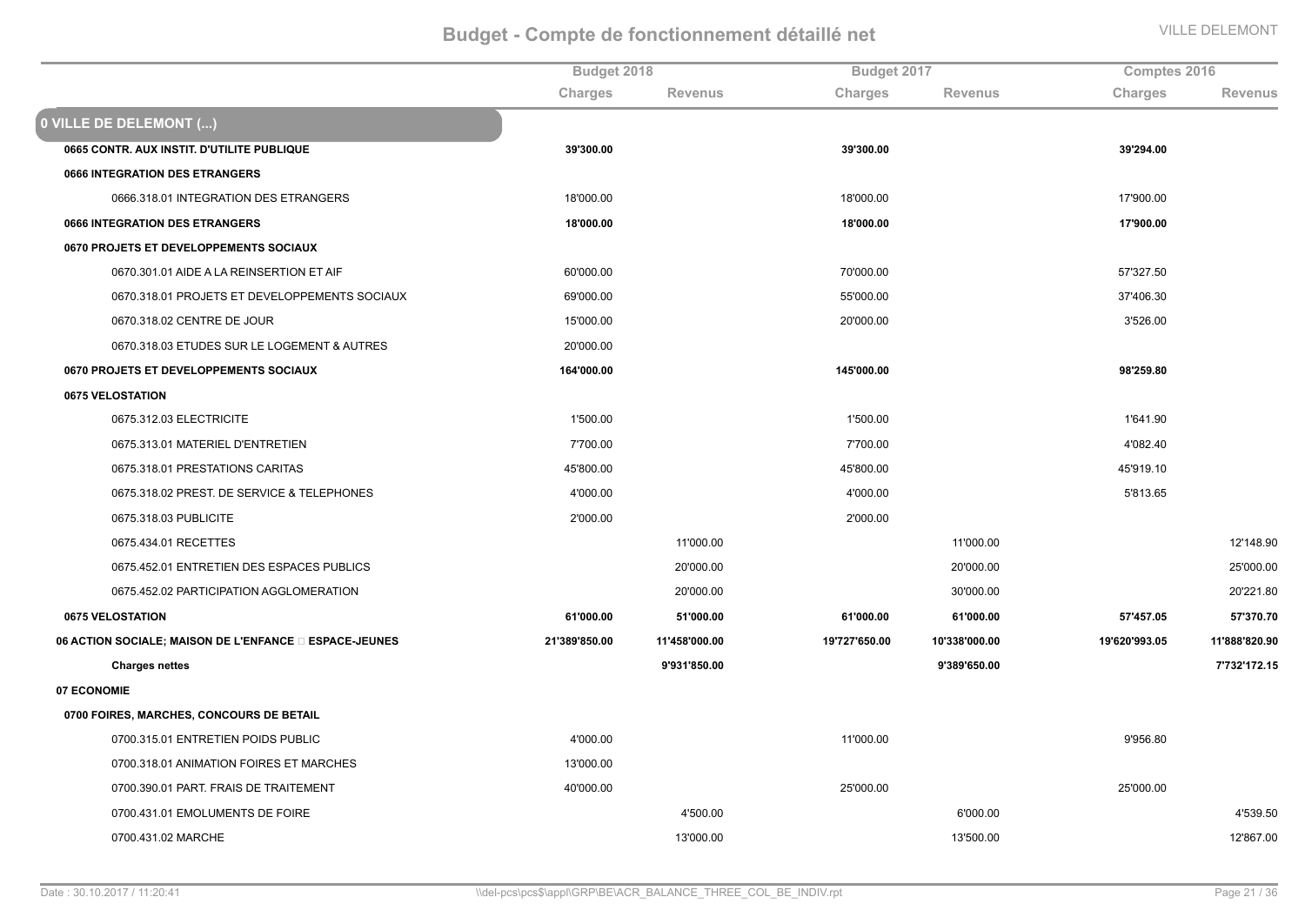|                                                      | Budget 2018  |                | Budget 2017  |                | Comptes 2016 |                |
|------------------------------------------------------|--------------|----------------|--------------|----------------|--------------|----------------|
|                                                      | Charges      | <b>Revenus</b> | Charges      | <b>Revenus</b> | Charges      | <b>Revenus</b> |
| 0 VILLE DE DELEMONT ()                               |              |                |              |                |              |                |
| 0700.431.04 PESAGE                                   |              | 3'000.00       |              | 3'000.00       |              | 3'090.00       |
| 0700 FOIRES, MARCHES, CONCOURS DE BETAIL             | 57'000.00    | 20'500.00      | 36'000.00    | 22'500.00      | 34'956.80    | 20'496.50      |
| 0710 TOURISME                                        |              |                |              |                |              |                |
| 0710.318.01 PRESTATION DE TIERS ENTRETIEN WEBCAMS    | 5'200.00     |                | 4'000.00     |                |              |                |
| 0710.365.01 SOCIETE DE DEVELOPPEMENT, D'EMBELLIS.    | 2'700.00     |                | 2'700.00     |                | 2'700.00     |                |
| 0710.365.02 SIRD, SYND. D'INITIATIVE REGION DELEMONT | 900.00       |                | 900.00       |                | 900.00       |                |
| 0710.365.03 JURA TOURISME ET JURA TROIS-LACS         | 92'500.00    |                | 92'500.00    |                | 92'383.00    |                |
| 0710 TOURISME                                        | 101'300.00   |                | 100'100.00   |                | 95'983.00    |                |
| 0720 AGRICULTURE                                     |              |                |              |                |              |                |
| 0720.301.01 PERSONNEL ADMINISTRATIF & D'EXPLOITATION | 1'000.00     |                | 1'200.00     |                | 603.00       |                |
| 0720 AGRICULTURE                                     | 1'000.00     |                | 1'200.00     |                | 603.00       |                |
| 07 ECONOMIE                                          | 159'300.00   | 20'500.00      | 137'300.00   | 22'500.00      | 131'542.80   | 20'496.50      |
| <b>Charges nettes</b>                                |              | 138'800.00     |              | 114'800.00     |              | 111'046.30     |
| 08 FINANCES                                          |              |                |              |                |              |                |
| 0810 INTERETS DES DETTES FLOTTANTES                  |              |                |              |                |              |                |
| 0810.321.01 COMPTES COURANTS                         | 2'000.00     |                | 2'000.00     |                | 2'113.75     |                |
| 0810.323.01 FONDS SPECIAUX                           | 20'000.00    |                | 20'000.00    |                | 18'910.70    |                |
| 0810 INTERETS DES DETTES FLOTTANTES                  | 22'000.00    |                | 22'000.00    |                | 21'024.45    |                |
| 0811 INTERETS DES DETTES CONSOLIDEES                 |              |                |              |                |              |                |
| 0811.322.01 DETTES A MOYEN & LONG TERME              | 1'750'000.00 |                | 2'200'000.00 |                | 1'988'659.90 |                |
| 0811.323.01 DETTES ENVERS DES ENTITES PARTICULIERES  | 30'000.00    |                | 26'000.00    |                | 31'264.00    |                |
| 0811.452.01 COMMUNAUTE COLLEGE                       |              | 180'000.00     |              | 180'000.00     |              | 187'509.10     |
| 0811.490.01 CENTRE SPORTIF                           |              | 223'300.00     |              | 263'500.00     |              | 225'458.00     |
| 0811.490.02 ST-GEORGES                               |              | 40'700.00      |              | 41'600.00      |              | 42'402.00      |
| 0811.490.03 LUDOTHEQUE                               |              | 4'100.00       |              | 4'300.00       |              | 4'432.00       |
| 0811.490.04 BIBLIOTHEQUE MUNICIPALE                  |              | 4'600.00       |              | 4'900.00       |              | 5'112.00       |
| 0811.490.06 UNITE D'ACCUEIL PETITE ENFANCE           |              | 14'300.00      |              | 12'700.00      |              | 3'704.00       |
| 0811.490.07 STATION D'EPURATION DES EAUX             |              | 30'000.00      |              | 37'000.00      |              | 24'631.00      |
| 0811.490.08 ARTSENAL                                 |              | 25'700.00      |              | 26'400.00      |              | 27'224.00      |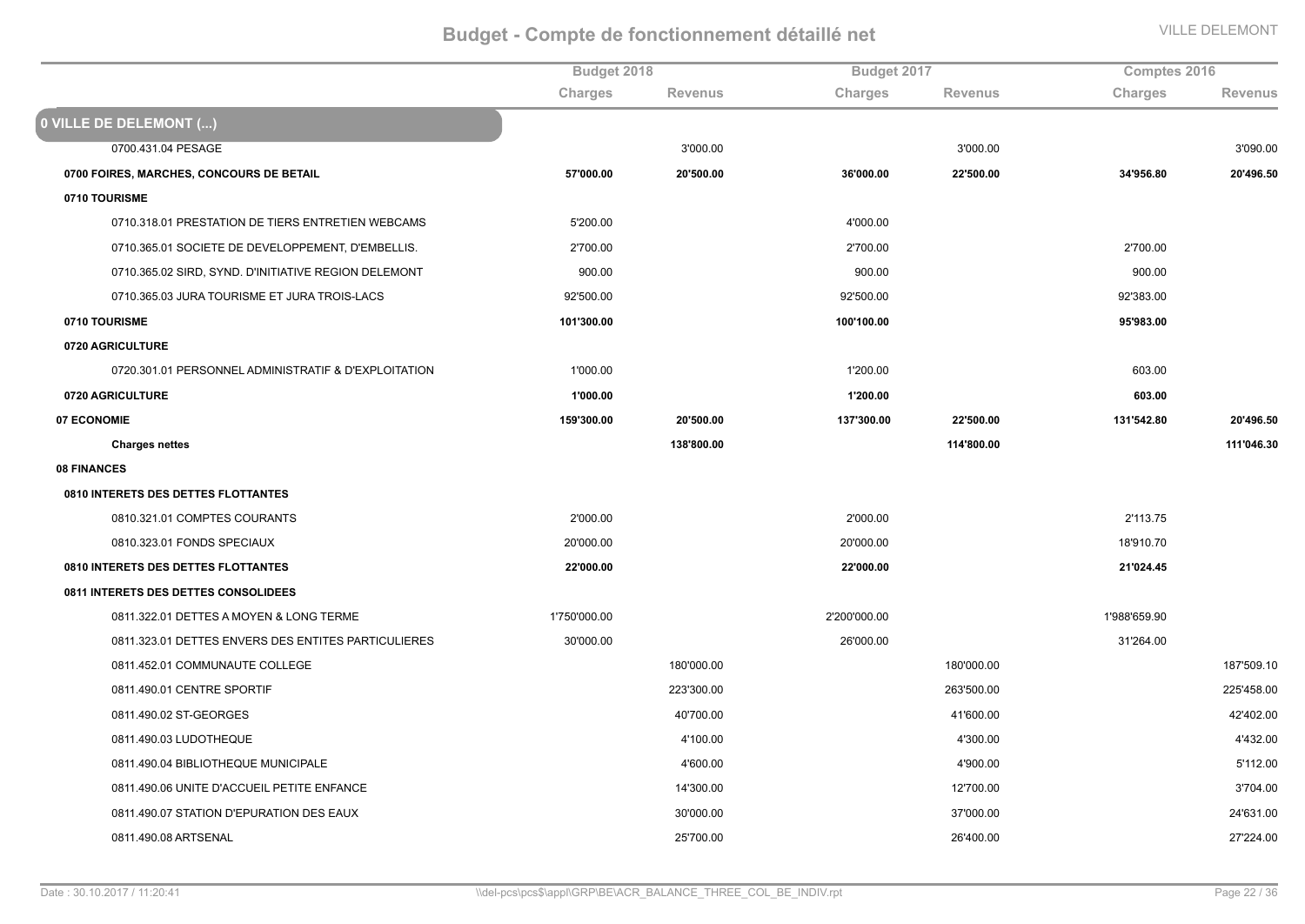|                                                      |              | Budget 2018    |              | Budget 2017    |              | Comptes 2016   |  |
|------------------------------------------------------|--------------|----------------|--------------|----------------|--------------|----------------|--|
|                                                      | Charges      | <b>Revenus</b> | Charges      | <b>Revenus</b> | Charges      | <b>Revenus</b> |  |
| 0 VILLE DE DELEMONT ()                               |              |                |              |                |              |                |  |
| 0811.490.09 ENLEVEMENT DES DECHETS                   |              | 10'400.00      |              | 10'400.00      |              | 5'160.00       |  |
| 0811 INTERETS DES DETTES CONSOLIDEES                 | 1'780'000.00 | 533'100.00     | 2'226'000.00 | 580'800.00     | 2'019'923.90 | 525'632.10     |  |
| 0820 AMORTISSEMENTS, PROV., RESERVES, ALIM FDS       |              |                |              |                |              |                |  |
| 0820.330.01 AMORTISSEMENTS FINANCIERS                | 71'000.00    |                | 71'000.00    |                | 370'046.70   |                |  |
| 0820.331.01 AMORTISSEMENTS DU PATRIMOINE ADMINISTR.  | 3'300'000.00 |                | 3'400'000.00 |                | 3'005'242.40 |                |  |
| 0820.332.01 AMORTISSEMENTS COMPLEMENT. PATR. ADM.    |              |                |              |                | 1'527'700.00 |                |  |
| 0820.452.01 COMMUNAUTE COLLEGE                       |              | 300'000.00     |              | 300'000.00     |              | 300'640.00     |  |
| 0820.490.01 IMPUTATIONS INTERNES CENTRE SPORTIF      |              | 966'200.00     |              | 966'200.00     |              | 966'200.00     |  |
| 0820.490.02 IMPUTATIONS INTERNES ST-GEORGES          |              | 41'600.00      |              | 41'600.00      |              | 41'600.00      |  |
| 0820.490.03 IMPUTATIONS INTERNES LUDOTHEQUE          |              | 12'500.00      |              | 12'500.00      |              | 12'500.00      |  |
| 0820.490.04 IMPUTATIONS INTERNES BIBLIOTHEQUE        |              | 13'000.00      |              | 13'000.00      |              | 13'000.00      |  |
| 0820.490.06 IMPUTATIONS INTERNES UAPE                |              | 47'800.00      |              | 75'400.00      |              | 27'632.00      |  |
| 0820.490.07 IMPUTATIONS INTERNES STEP                |              | 70'100.00      |              | 79'500.00      |              | 813'518.75     |  |
| 0820.490.08 IMPUTATIONS INTERNES ARTSENAL            |              | 40'600.00      |              | 40'600.00      |              | 40'600.00      |  |
| 0820.490.09 IMPUTATIONS INTERNES ORDURES             |              | 82'000.00      |              | 82'000.00      |              | 47'000.00      |  |
| 0820 AMORTISSEMENTS, PROV., RESERVES, ALIM FDS       | 3'371'000.00 | 1'573'800.00   | 3'471'000.00 | 1'610'800.00   | 4'902'989.10 | 2'262'690.75   |  |
| 0825 CHARGES OCC. PAR LES IMM. DU PATRIMOINE         |              |                |              |                |              |                |  |
| 0825.301.01 PERSONNEL D'EXPLOITATION                 | 30'000.00    |                | 35'000.00    |                | 33'811.80    |                |  |
| 0825.311.01 MOBILIER, MACHINES                       | 6'000.00     |                | 6'000.00     |                | 1'520.00     |                |  |
| 0825.312.01 COMBUSTIBLE                              | 27'400.00    |                | 26'500.00    |                | 23'251.40    |                |  |
| 0825.312.02 EAU                                      | 8'900.00     |                | 8'900.00     |                | 7'660.30     |                |  |
| 0825.312.03 ELECTRICITE                              | 7'000.00     |                | 7'450.00     |                | 6'160.70     |                |  |
| 0825.314.01 PREST. DE TIERS POUR L'ENTRETIEN DES IMM | 27'400.00    |                | 20'000.00    |                | 33'881.95    |                |  |
| 0825.314.02 ENTRETIEN COUVERT PAR L'ASSURANCE        | 2'000.00     |                | 2'000.00     |                | 9'396.55     |                |  |
| 0825.314.03 PRESTATION DE TIERS HOPITAL 31-35        | 60'300.00    |                | 91'000.00    |                | 89'868.90    |                |  |
| 0825.314.04 PRESTATIONS FINANCES PAR LE FONDS        | 5'000.00     |                | 10'000.00    |                | 18'684.10    |                |  |
| 0825.315.01 ENTRETIEN DIVERS CREUX-DES-BICHES        | 12'000.00    |                | 12'000.00    |                | 11'698.65    |                |  |
| 0825.469.01 PRESTATIONS DE L'ASSURANCE ET DE TIERS   |              | 2'000.00       |              | 2'000.00       |              | 3'317.35       |  |
| 0825 CHARGES OCC. PAR LES IMM. DU PATRIMOINE         | 186'000.00   | 2'000.00       | 218'850.00   | 2'000.00       | 235'934.35   | 3'317.35       |  |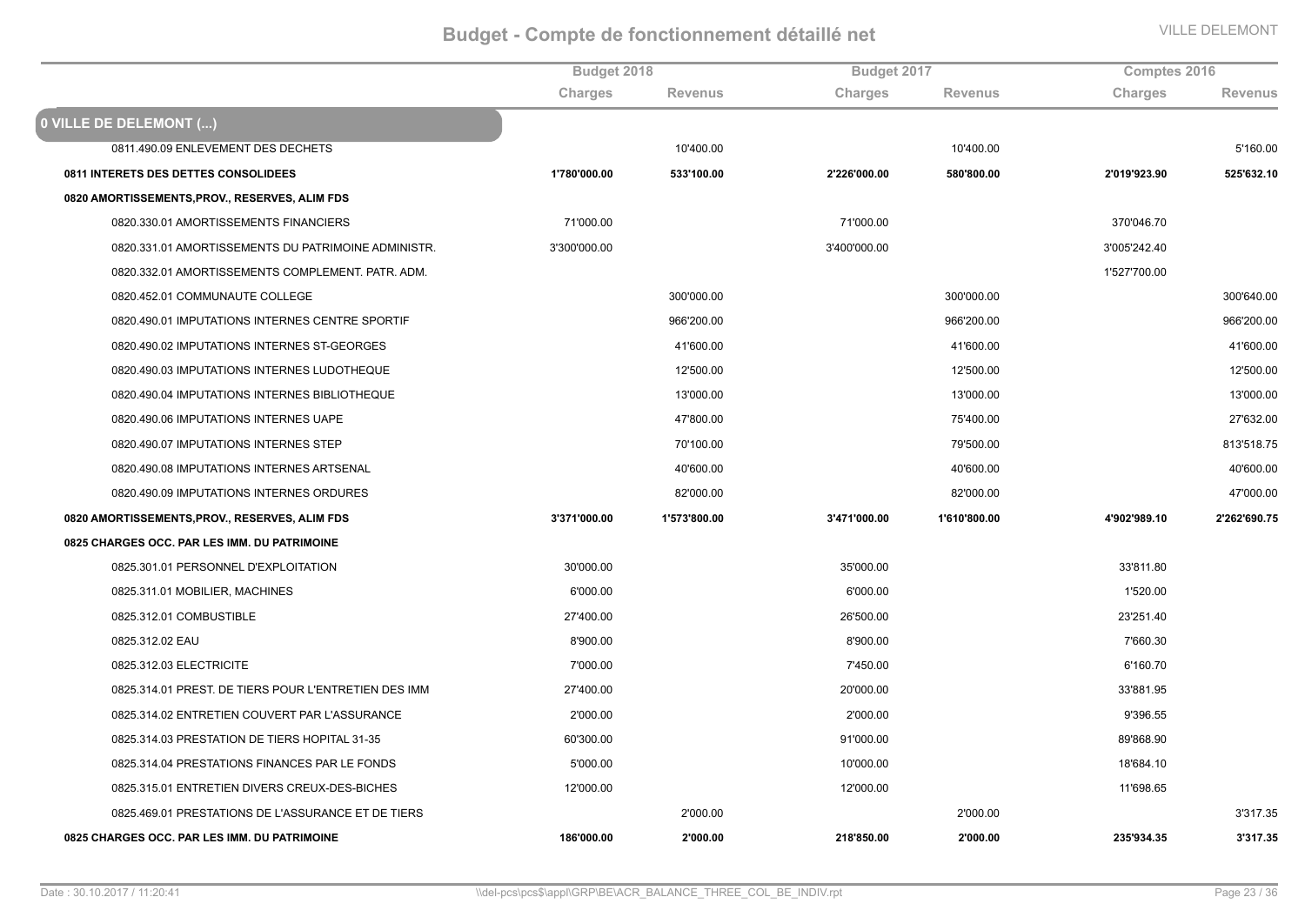|                                                            | Budget 2018 |                | Budget 2017 |                | Comptes 2016 |                |
|------------------------------------------------------------|-------------|----------------|-------------|----------------|--------------|----------------|
|                                                            | Charges     | <b>Revenus</b> | Charges     | <b>Revenus</b> | Charges      | <b>Revenus</b> |
| 0 VILLE DE DELEMONT ()                                     |             |                |             |                |              |                |
| <b>0827 BATIMENT RUE DE CHETRE</b>                         |             |                |             |                |              |                |
| 0827.312.01 COMBUSTIBLE                                    | 8'500.00    |                | 8'000.00    |                | 7'500.00     |                |
| 0827.312.02 EAU                                            | 300.00      |                | 300.00      |                | 227.15       |                |
| 0827.312.03 ELECTRICITE                                    | 1'400.00    |                | 1'450.00    |                | 1'062.05     |                |
| 0827.313.01 CONCIERGERIE, PRODUITS DE NETTOYAGE            | 8'500.00    |                | 8'500.00    |                | 1'465.35     |                |
| 0827.314.01 PRESTATION DE TIERS ENTRETIEN IMMEUBLE         | 1'500.00    |                | 1'500.00    |                |              |                |
| 0827.316.01 LOYER SALLES                                   | 40'000.00   |                | 40'000.00   |                | 40'085.00    |                |
| 0827.423.01 LOCATIONS                                      |             | 25'000.00      |             | 25'000.00      |              | 24'883.00      |
| 0827.423.02 DROIT DE SUPERFICIE                            |             | 8'000.00       |             | 8'000.00       |              | 8'037.00       |
| 0827.490.01 LOCATIONS INTERNES                             |             | 1'200.00       |             | 1'200.00       |              | 1'200.00       |
| 0827 BATIMENT RUE DE CHETRE                                | 60'200.00   | 34'200.00      | 59'750.00   | 34'200.00      | 50'339.55    | 34'120.00      |
| 0840 INTERETS ACTIFS                                       |             |                |             |                |              |                |
| 0840.420.01 BANQUES                                        |             | 100.00         |             | 300.00         |              | 26.05          |
| 0840.421.01 CREANCES                                       |             | 950'000.00     |             | 1'020'000.00   |              | 971'164.25     |
| 0840.421.02 DROIT SUPERFICIE                               |             | 63'000.00      |             | 70'000.00      |              | 69'614.00      |
| 0840.421.03 DROIT DE SUPERFICIE COMPTOIR SA                |             | 95'000.00      |             | 95'000.00      |              | 95'000.00      |
| 0840.421.05 LOCATION PARKING LA CROISEE                    |             | 20'000.00      |             | 20'000.00      |              | 20'000.00      |
| 0840.422.01 CAPITAUX DU PATRIMOINE FINANCIER               |             | 5'000.00       |             | 5'000.00       |              | 11'707.50      |
| 0840 INTERETS ACTIFS                                       |             | 1'133'100.00   |             | 1'210'300.00   |              | 1'167'511.80   |
| 0850 RENDEMENT DES IMMEUBLES                               |             |                |             |                |              |                |
| 0850.423.01 AVENUE DE LA GARE 11                           |             |                |             | 38'500.00      |              | 38'500.00      |
| 0850.423.02 VILLA VERMEILLE GARE 6                         |             | 71'700.00      |             | 72'000.00      |              | 71'740.00      |
| 0850.423.09 TERRAINS AGRICOLES<br>ECHAIMES/ADELLES/JARDINS |             | 6'700.00       |             | 6'100.00       |              | 6'708.00       |
| 0850.423.14 AVENUE DE LA GARE 15                           |             |                |             | 38'500.00      |              | 38'500.00      |
| 0850.427.03 ST-SEBASTIEN 5                                 |             | 10'800.00      |             | 10'800.00      |              | 10'800.00      |
| 0850.427.05 COLONIES DU CREUX-DES-BICHES                   |             | 55'000.00      |             | 52'000.00      |              | 55'535.30      |
| 0850.427.06 ORANGERIE                                      |             | 10'800.00      |             | 15'000.00      |              | 15'000.00      |
| 0850.490.02 RUE FRANCHE 22 PUCE VERTE                      |             | 18'000.00      |             | 18'000.00      |              | 18'000.00      |
| 0850 RENDEMENT DES IMMEUBLES                               |             | 173'000.00     |             | 250'900.00     |              | 254'783.30     |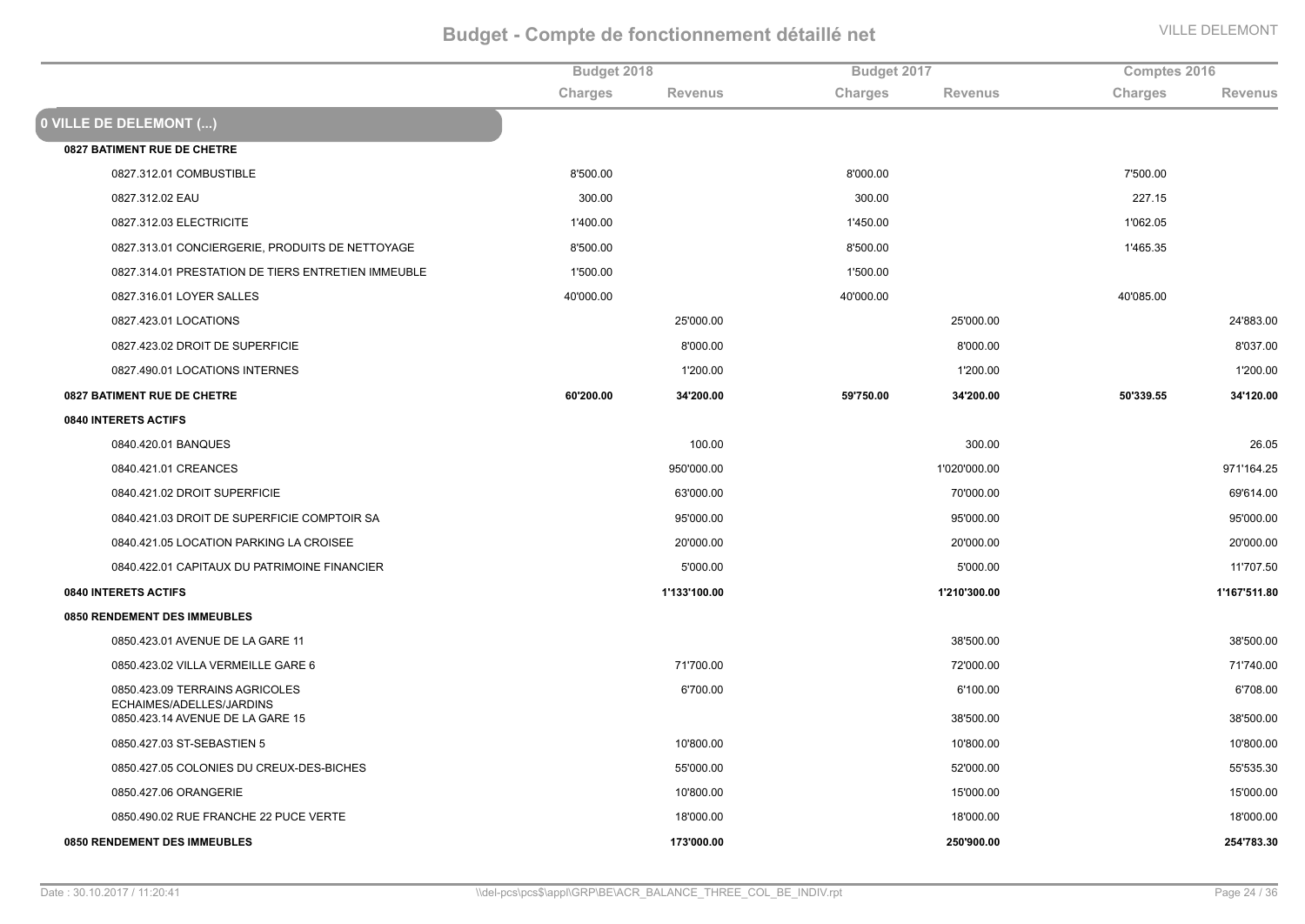| Charges<br>Charges<br>Charges<br><b>Revenus</b><br><b>Revenus</b><br><b>Revenus</b><br>0851 APPARTEMENTS<br>0851.423.03 EGLISE 4<br>12'000.00<br>12'000.00<br>12'084.00<br>25'200.00<br>27'600.00<br>0851.423.04 FRANCHE 22<br>27'600.00<br>0851.423.05 GRANGES 8<br>32'400.00<br>32'000.00<br>32'400.00<br>11'800.00<br>11'800.00<br>11'824.00<br>0851.423.06 GRANGES 10<br>0851.423.07 GRANGES 12<br>13'800.00<br>13'800.00<br>13'800.00<br>33'000.00<br>33'000.00<br>28'319.80<br>0851.423.08 HOPITAL 31<br>0851.423.09 HOPITAL 33<br>45'000.00<br>45'000.00<br>40'610.00<br>54'000.00<br>50'000.00<br>54'780.00<br>0851.423.10 HOPITAL 35<br>4'400.00<br>0851.423.11 BALE 18 (TICLE)<br>0851.423.16 PORRENTRUY 16<br>4'800.00<br>4'800.00<br>12'660.00<br>0851.423.17 PORRENTRUY 20<br>6'600.00<br>6'600.00<br>6'600.00<br>0851 APPARTEMENTS<br>234'200.00<br>245'077.80<br>241'000.00<br>0855 PROVISIONS, RESERVES, FONDS<br>0855.380.01 MISE EN RESERVE<br>80'000.00<br>1'080'000.00<br>0855.480.02 PREL. FDS ET RESERVES<br>280'000.00<br>110'000.00<br>293'222.35<br>0855 PROVISIONS, RESERVES, FONDS<br>280'000.00<br>110'000.00<br>1'080'000.00<br>293'222.35<br>80'000.00<br>0875 SERVICES INDUSTRIELS<br>0875.352.01 PRESTATIONS SID ECLAIRAGE PUBLIC<br>10'000.00<br>10'000.00<br>9'864.75<br>302'206.00<br>0875.434.01 PRESTATIONS COMMUNALES ENVERS SID<br>320'000.00<br>340'000.00<br>0875.434.02 INTERETS CAPITAL RESEAU ELECTRIQUE<br>615'000.00<br>606'200.00<br>625'000.00<br>0875.434.03 PRESTATIONS AUX COLLECTIVITES PUBLIQUES<br>785'000.00<br>825'000.00<br>975'413.90<br>0875.434.10 SERVICE DU GAZ RBT DEFICIT ANTERIEUR<br>440'000.00<br>400'000.00<br>350'000.00<br>0875 SERVICES INDUSTRIELS<br>10'000.00<br>9'864.75<br>2'252'619.90<br>2'160'000.00<br>10'000.00<br>2'171'200.00<br>08 FINANCES<br>5'429'200.00<br>7'038'975.35<br>6'130'200.00<br>6'087'600.00<br>6'204'400.00<br>8'320'076.10<br>701'000.00<br>116'800.00<br>1'281'100.75<br><b>Revenus nets</b><br>09 IMPOSITIONS<br>0910 IMPOTS ORDINAIRES<br>0910.400.01 IMPOT SUR LE REVENU<br>22'100'000.00<br>22'700'000.00<br>21'555'747.10 |                        | Budget 2018 | Budget 2017 |  | Comptes 2016 |  |
|--------------------------------------------------------------------------------------------------------------------------------------------------------------------------------------------------------------------------------------------------------------------------------------------------------------------------------------------------------------------------------------------------------------------------------------------------------------------------------------------------------------------------------------------------------------------------------------------------------------------------------------------------------------------------------------------------------------------------------------------------------------------------------------------------------------------------------------------------------------------------------------------------------------------------------------------------------------------------------------------------------------------------------------------------------------------------------------------------------------------------------------------------------------------------------------------------------------------------------------------------------------------------------------------------------------------------------------------------------------------------------------------------------------------------------------------------------------------------------------------------------------------------------------------------------------------------------------------------------------------------------------------------------------------------------------------------------------------------------------------------------------------------------------------------------------------------------------------------------------------------------------------------------------------------------------------------------------------------------------------------------------------------------------------------------------------------------------------------------------------------------------|------------------------|-------------|-------------|--|--------------|--|
|                                                                                                                                                                                                                                                                                                                                                                                                                                                                                                                                                                                                                                                                                                                                                                                                                                                                                                                                                                                                                                                                                                                                                                                                                                                                                                                                                                                                                                                                                                                                                                                                                                                                                                                                                                                                                                                                                                                                                                                                                                                                                                                                      |                        |             |             |  |              |  |
|                                                                                                                                                                                                                                                                                                                                                                                                                                                                                                                                                                                                                                                                                                                                                                                                                                                                                                                                                                                                                                                                                                                                                                                                                                                                                                                                                                                                                                                                                                                                                                                                                                                                                                                                                                                                                                                                                                                                                                                                                                                                                                                                      | 0 VILLE DE DELEMONT () |             |             |  |              |  |
|                                                                                                                                                                                                                                                                                                                                                                                                                                                                                                                                                                                                                                                                                                                                                                                                                                                                                                                                                                                                                                                                                                                                                                                                                                                                                                                                                                                                                                                                                                                                                                                                                                                                                                                                                                                                                                                                                                                                                                                                                                                                                                                                      |                        |             |             |  |              |  |
|                                                                                                                                                                                                                                                                                                                                                                                                                                                                                                                                                                                                                                                                                                                                                                                                                                                                                                                                                                                                                                                                                                                                                                                                                                                                                                                                                                                                                                                                                                                                                                                                                                                                                                                                                                                                                                                                                                                                                                                                                                                                                                                                      |                        |             |             |  |              |  |
|                                                                                                                                                                                                                                                                                                                                                                                                                                                                                                                                                                                                                                                                                                                                                                                                                                                                                                                                                                                                                                                                                                                                                                                                                                                                                                                                                                                                                                                                                                                                                                                                                                                                                                                                                                                                                                                                                                                                                                                                                                                                                                                                      |                        |             |             |  |              |  |
|                                                                                                                                                                                                                                                                                                                                                                                                                                                                                                                                                                                                                                                                                                                                                                                                                                                                                                                                                                                                                                                                                                                                                                                                                                                                                                                                                                                                                                                                                                                                                                                                                                                                                                                                                                                                                                                                                                                                                                                                                                                                                                                                      |                        |             |             |  |              |  |
|                                                                                                                                                                                                                                                                                                                                                                                                                                                                                                                                                                                                                                                                                                                                                                                                                                                                                                                                                                                                                                                                                                                                                                                                                                                                                                                                                                                                                                                                                                                                                                                                                                                                                                                                                                                                                                                                                                                                                                                                                                                                                                                                      |                        |             |             |  |              |  |
|                                                                                                                                                                                                                                                                                                                                                                                                                                                                                                                                                                                                                                                                                                                                                                                                                                                                                                                                                                                                                                                                                                                                                                                                                                                                                                                                                                                                                                                                                                                                                                                                                                                                                                                                                                                                                                                                                                                                                                                                                                                                                                                                      |                        |             |             |  |              |  |
|                                                                                                                                                                                                                                                                                                                                                                                                                                                                                                                                                                                                                                                                                                                                                                                                                                                                                                                                                                                                                                                                                                                                                                                                                                                                                                                                                                                                                                                                                                                                                                                                                                                                                                                                                                                                                                                                                                                                                                                                                                                                                                                                      |                        |             |             |  |              |  |
|                                                                                                                                                                                                                                                                                                                                                                                                                                                                                                                                                                                                                                                                                                                                                                                                                                                                                                                                                                                                                                                                                                                                                                                                                                                                                                                                                                                                                                                                                                                                                                                                                                                                                                                                                                                                                                                                                                                                                                                                                                                                                                                                      |                        |             |             |  |              |  |
|                                                                                                                                                                                                                                                                                                                                                                                                                                                                                                                                                                                                                                                                                                                                                                                                                                                                                                                                                                                                                                                                                                                                                                                                                                                                                                                                                                                                                                                                                                                                                                                                                                                                                                                                                                                                                                                                                                                                                                                                                                                                                                                                      |                        |             |             |  |              |  |
|                                                                                                                                                                                                                                                                                                                                                                                                                                                                                                                                                                                                                                                                                                                                                                                                                                                                                                                                                                                                                                                                                                                                                                                                                                                                                                                                                                                                                                                                                                                                                                                                                                                                                                                                                                                                                                                                                                                                                                                                                                                                                                                                      |                        |             |             |  |              |  |
|                                                                                                                                                                                                                                                                                                                                                                                                                                                                                                                                                                                                                                                                                                                                                                                                                                                                                                                                                                                                                                                                                                                                                                                                                                                                                                                                                                                                                                                                                                                                                                                                                                                                                                                                                                                                                                                                                                                                                                                                                                                                                                                                      |                        |             |             |  |              |  |
|                                                                                                                                                                                                                                                                                                                                                                                                                                                                                                                                                                                                                                                                                                                                                                                                                                                                                                                                                                                                                                                                                                                                                                                                                                                                                                                                                                                                                                                                                                                                                                                                                                                                                                                                                                                                                                                                                                                                                                                                                                                                                                                                      |                        |             |             |  |              |  |
|                                                                                                                                                                                                                                                                                                                                                                                                                                                                                                                                                                                                                                                                                                                                                                                                                                                                                                                                                                                                                                                                                                                                                                                                                                                                                                                                                                                                                                                                                                                                                                                                                                                                                                                                                                                                                                                                                                                                                                                                                                                                                                                                      |                        |             |             |  |              |  |
|                                                                                                                                                                                                                                                                                                                                                                                                                                                                                                                                                                                                                                                                                                                                                                                                                                                                                                                                                                                                                                                                                                                                                                                                                                                                                                                                                                                                                                                                                                                                                                                                                                                                                                                                                                                                                                                                                                                                                                                                                                                                                                                                      |                        |             |             |  |              |  |
|                                                                                                                                                                                                                                                                                                                                                                                                                                                                                                                                                                                                                                                                                                                                                                                                                                                                                                                                                                                                                                                                                                                                                                                                                                                                                                                                                                                                                                                                                                                                                                                                                                                                                                                                                                                                                                                                                                                                                                                                                                                                                                                                      |                        |             |             |  |              |  |
|                                                                                                                                                                                                                                                                                                                                                                                                                                                                                                                                                                                                                                                                                                                                                                                                                                                                                                                                                                                                                                                                                                                                                                                                                                                                                                                                                                                                                                                                                                                                                                                                                                                                                                                                                                                                                                                                                                                                                                                                                                                                                                                                      |                        |             |             |  |              |  |
|                                                                                                                                                                                                                                                                                                                                                                                                                                                                                                                                                                                                                                                                                                                                                                                                                                                                                                                                                                                                                                                                                                                                                                                                                                                                                                                                                                                                                                                                                                                                                                                                                                                                                                                                                                                                                                                                                                                                                                                                                                                                                                                                      |                        |             |             |  |              |  |
|                                                                                                                                                                                                                                                                                                                                                                                                                                                                                                                                                                                                                                                                                                                                                                                                                                                                                                                                                                                                                                                                                                                                                                                                                                                                                                                                                                                                                                                                                                                                                                                                                                                                                                                                                                                                                                                                                                                                                                                                                                                                                                                                      |                        |             |             |  |              |  |
|                                                                                                                                                                                                                                                                                                                                                                                                                                                                                                                                                                                                                                                                                                                                                                                                                                                                                                                                                                                                                                                                                                                                                                                                                                                                                                                                                                                                                                                                                                                                                                                                                                                                                                                                                                                                                                                                                                                                                                                                                                                                                                                                      |                        |             |             |  |              |  |
|                                                                                                                                                                                                                                                                                                                                                                                                                                                                                                                                                                                                                                                                                                                                                                                                                                                                                                                                                                                                                                                                                                                                                                                                                                                                                                                                                                                                                                                                                                                                                                                                                                                                                                                                                                                                                                                                                                                                                                                                                                                                                                                                      |                        |             |             |  |              |  |
|                                                                                                                                                                                                                                                                                                                                                                                                                                                                                                                                                                                                                                                                                                                                                                                                                                                                                                                                                                                                                                                                                                                                                                                                                                                                                                                                                                                                                                                                                                                                                                                                                                                                                                                                                                                                                                                                                                                                                                                                                                                                                                                                      |                        |             |             |  |              |  |
|                                                                                                                                                                                                                                                                                                                                                                                                                                                                                                                                                                                                                                                                                                                                                                                                                                                                                                                                                                                                                                                                                                                                                                                                                                                                                                                                                                                                                                                                                                                                                                                                                                                                                                                                                                                                                                                                                                                                                                                                                                                                                                                                      |                        |             |             |  |              |  |
|                                                                                                                                                                                                                                                                                                                                                                                                                                                                                                                                                                                                                                                                                                                                                                                                                                                                                                                                                                                                                                                                                                                                                                                                                                                                                                                                                                                                                                                                                                                                                                                                                                                                                                                                                                                                                                                                                                                                                                                                                                                                                                                                      |                        |             |             |  |              |  |
|                                                                                                                                                                                                                                                                                                                                                                                                                                                                                                                                                                                                                                                                                                                                                                                                                                                                                                                                                                                                                                                                                                                                                                                                                                                                                                                                                                                                                                                                                                                                                                                                                                                                                                                                                                                                                                                                                                                                                                                                                                                                                                                                      |                        |             |             |  |              |  |
|                                                                                                                                                                                                                                                                                                                                                                                                                                                                                                                                                                                                                                                                                                                                                                                                                                                                                                                                                                                                                                                                                                                                                                                                                                                                                                                                                                                                                                                                                                                                                                                                                                                                                                                                                                                                                                                                                                                                                                                                                                                                                                                                      |                        |             |             |  |              |  |
|                                                                                                                                                                                                                                                                                                                                                                                                                                                                                                                                                                                                                                                                                                                                                                                                                                                                                                                                                                                                                                                                                                                                                                                                                                                                                                                                                                                                                                                                                                                                                                                                                                                                                                                                                                                                                                                                                                                                                                                                                                                                                                                                      |                        |             |             |  |              |  |
|                                                                                                                                                                                                                                                                                                                                                                                                                                                                                                                                                                                                                                                                                                                                                                                                                                                                                                                                                                                                                                                                                                                                                                                                                                                                                                                                                                                                                                                                                                                                                                                                                                                                                                                                                                                                                                                                                                                                                                                                                                                                                                                                      |                        |             |             |  |              |  |
|                                                                                                                                                                                                                                                                                                                                                                                                                                                                                                                                                                                                                                                                                                                                                                                                                                                                                                                                                                                                                                                                                                                                                                                                                                                                                                                                                                                                                                                                                                                                                                                                                                                                                                                                                                                                                                                                                                                                                                                                                                                                                                                                      |                        |             |             |  |              |  |
|                                                                                                                                                                                                                                                                                                                                                                                                                                                                                                                                                                                                                                                                                                                                                                                                                                                                                                                                                                                                                                                                                                                                                                                                                                                                                                                                                                                                                                                                                                                                                                                                                                                                                                                                                                                                                                                                                                                                                                                                                                                                                                                                      |                        |             |             |  |              |  |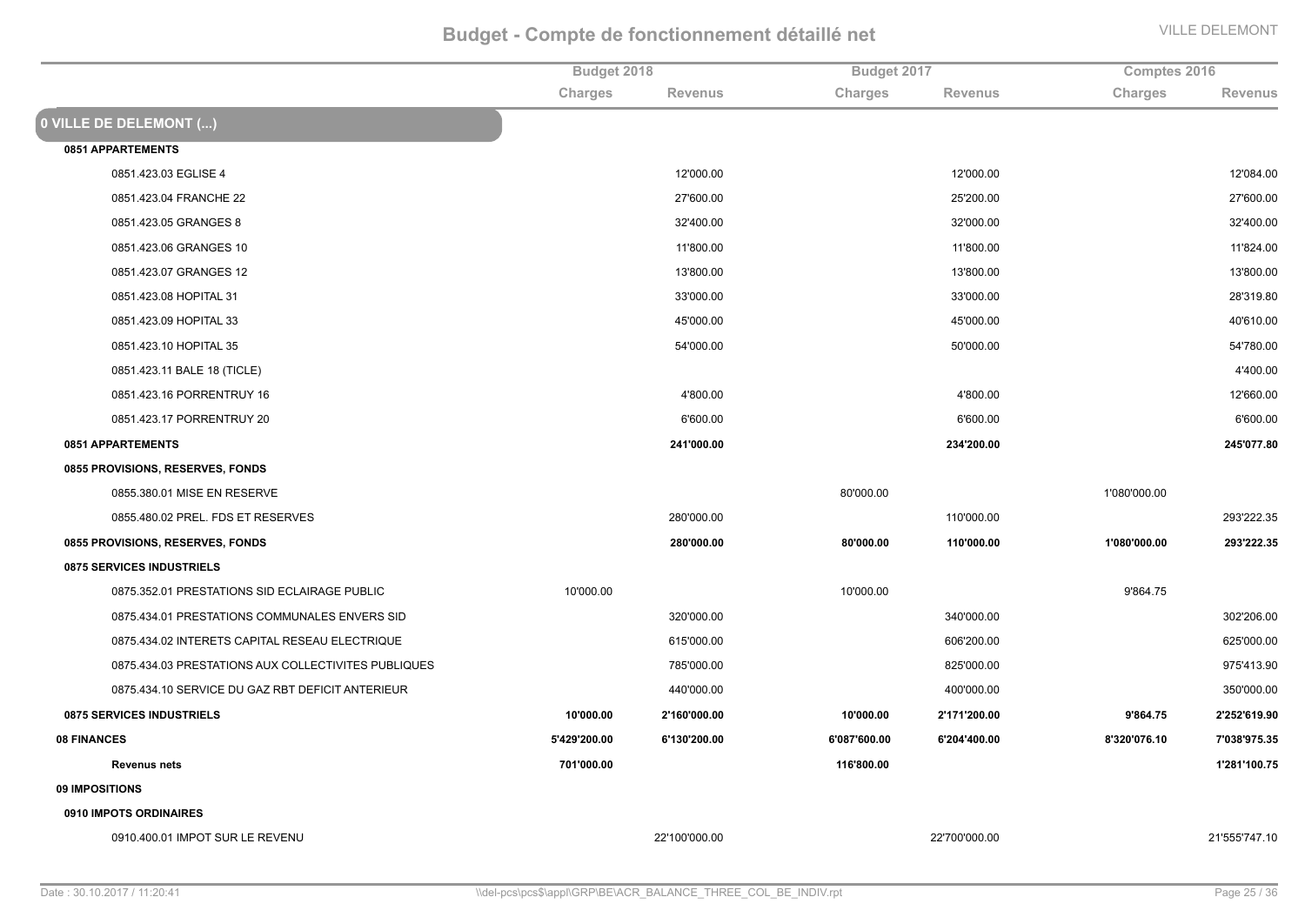|                                                      | Budget 2018  |                | Budget 2017  |                | Comptes 2016 |                |
|------------------------------------------------------|--------------|----------------|--------------|----------------|--------------|----------------|
|                                                      | Charges      | <b>Revenus</b> | Charges      | <b>Revenus</b> | Charges      | <b>Revenus</b> |
| <b>0 VILLE DE DELEMONT ()</b>                        |              |                |              |                |              |                |
| 0910.400.02 IMPOT SUR LA FORTUNE                     |              | 1'820'000.00   |              | 1'710'000.00   |              | 1'823'653.20   |
| 0910.400.03 IMPOT A LA SOURCE                        |              | 1'700'000.00   |              | 1'600'000.00   |              | 1'782'641.05   |
| 0910.400.04 IMPOT DES FRONTALIERS                    |              | 2'400'000.00   |              | 2'400'000.00   |              | 2'385'380.00   |
| 0910.401.01 SOCIETES ANONYMES                        |              | 7'000'000.00   |              | 6'000'000.00   |              | 6'380'116.00   |
| 0910.401.02 SOCIETES COOPERATIVES                    |              | 150'000.00     |              | 100'000.00     |              | 194'830.40     |
| 0910.401.03 SOCIETES HOLDING                         |              | 130'000.00     |              | 130'000.00     |              | 129'208.90     |
| 0910.401.04 AUTRES PERSONNES MORALES                 |              | 100'000.00     |              | 80'000.00      |              | 133'949.95     |
| 0910.402.01 IMPOTS FONCIERS                          |              | 2'650'000.00   |              | 2'650'000.00   |              | 2'569'515.35   |
| 0910 IMPOTS ORDINAIRES                               |              | 38'050'000.00  |              | 37'370'000.00  |              | 36'955'041.95  |
| 0911 VARIATION D'IMPOTS (+) TAX. DEFINITIVE          |              |                |              |                |              |                |
| 0911.400.01 AUGMENTATIONS PERSONNES PHYSIQUES        |              | 4'000'000.00   |              | 4'000'000.00   |              | 3'550'076.55   |
| 0911.401.01 AUGMENTATIONS PERSONNES MORALES          |              | 2'300'000.00   |              | 2'300'000.00   |              | 1'196'942.70   |
| 0911 VARIATION D'IMPOTS (+) TAX. DEFINITIVE          |              | 6'300'000.00   |              | 6'300'000.00   |              | 4'747'019.25   |
| 0912 PARTAGES D'IMPOTS                               |              |                |              |                |              |                |
| 0912.340.01 PERSONNES PHYSIQUES                      | 250'000.00   |                | 250'000.00   |                | 304'889.10   |                |
| 0912.340.02 PERSONNES MORALES                        | 400'000.00   |                | 550'000.00   |                | 326'694.80   |                |
| 0912.442.01 PERSONNES PHYSIQUES                      |              | 450'000.00     |              | 450'000.00     |              | 482'726.40     |
| 0912.442.02 PERSONNES MORALES                        |              | 800'000.00     |              | 1'500'000.00   |              | 1'852'905.25   |
| 0912 PARTAGES D'IMPOTS                               | 650'000.00   | 1'250'000.00   | 800'000.00   | 1'950'000.00   | 631'583.90   | 2'335'631.65   |
| 0915 VARIATION D'IMPOTS (-) TAX. DEFINITIVE          |              |                |              |                |              |                |
| 0915.330.01 AMORTIS. PATRIM. FINANCIER P. PHYSIQUES  | 3'600'000.00 |                | 3'600'000.00 |                | 4'273'879.75 |                |
| 0915.330.02 AMORTIS. PATRIMOINE FINANCIER P. MORALES | 1'700'000.00 |                | 1'700'000.00 |                | 1'520'554.35 |                |
| 0915 VARIATION D'IMPOTS ( - ) TAX. DEFINITIVE        | 5'300'000.00 |                | 5'300'000.00 |                | 5'794'434.10 |                |
| 0920 AUTRES IMPOTS                                   |              |                |              |                |              |                |
| 0920.351.00 PART CANTONALE TAXE CHIENS / SPA         | 5'000.00     |                | 5'500.00     |                | 4'840.00     |                |
| 0920.403.01 IMPOT SUR LES GAINS EN CAPITAL           |              | 900'000.00     |              | 900'000.00     |              | 1'706'072.40   |
| 0920.406.02 TAXE DES CHIENS                          |              | 47'000.00      |              | 45'000.00      |              | 42'850.00      |
| 0920.406.03 TAXE DE SEJOUR                           |              | 16'000.00      |              | 16'000.00      |              | 16'231.70      |
| 0920.409.01 IMPOTS SUPPLEMENTAIRES & REPRESSIFS      |              | 160'000.00     |              | 50'000.00      |              | 238'255.05     |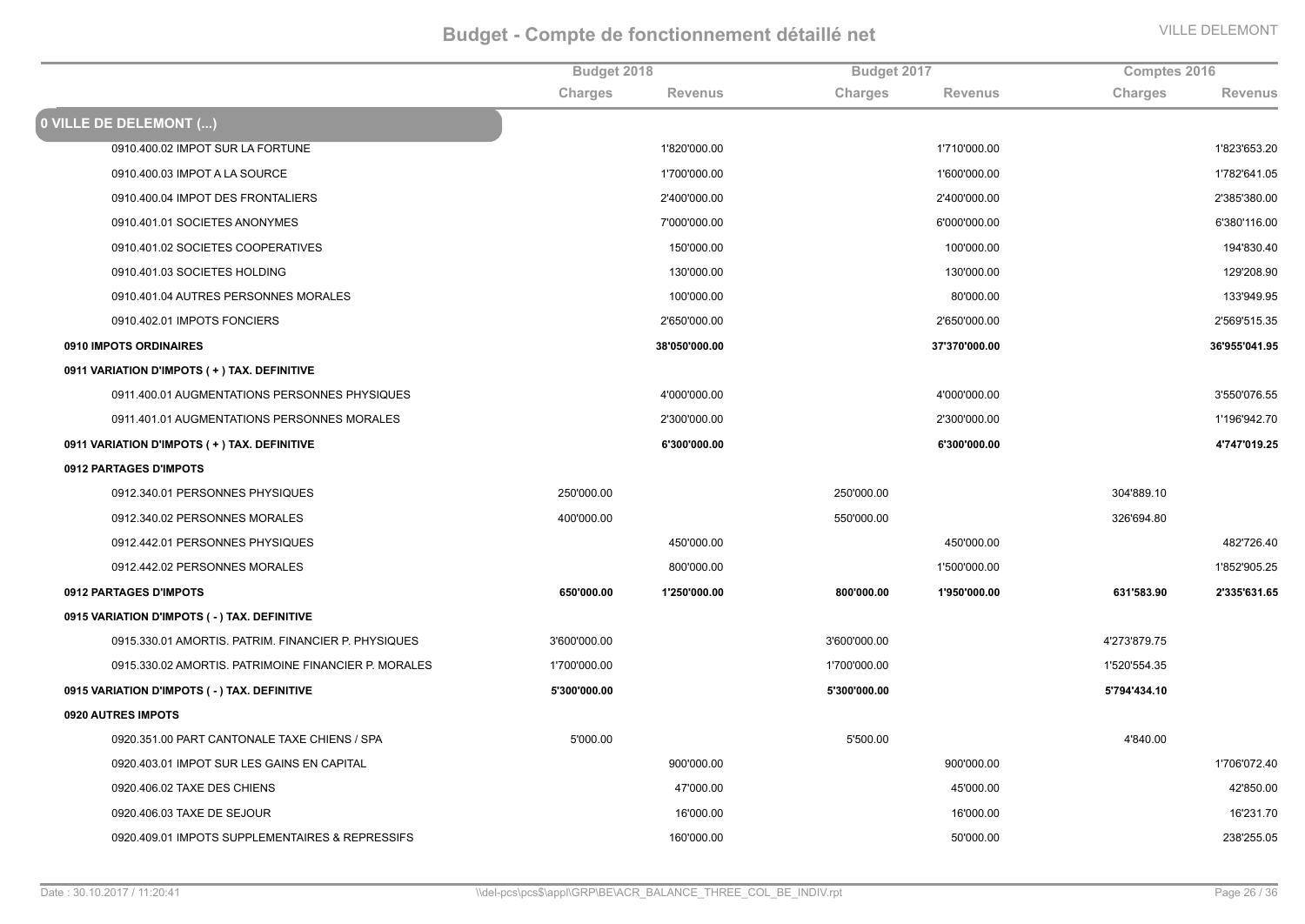|                                                 | Budget 2018   |                |               | Budget 2017   |               | Comptes 2016   |  |
|-------------------------------------------------|---------------|----------------|---------------|---------------|---------------|----------------|--|
|                                                 | Charges       | <b>Revenus</b> | Charges       | Revenus       | Charges       | <b>Revenus</b> |  |
| 0 VILLE DE DELEMONT ()                          |               |                |               |               |               |                |  |
| 0920.441.02 SUCCESSIONS ET DONATIONS            |               | 80'000.00      |               | 80'000.00     |               | 65'552.20      |  |
| 0920 AUTRES IMPOTS                              | 5'000.00      | 1'203'000.00   | 5'500.00      | 1'091'000.00  | 4'840.00      | 2'068'961.35   |  |
| 0940 FONDS DE COMPENSATION FINANCIERE           |               |                |               |               |               |                |  |
| 0940.341.01 CONTRIBUTIONS AU FONDS              | 782'000.00    |                | 900'000.00    |               | 658'333.00    |                |  |
| 0940.444.01 CONTRIBUTION CHARGES COMMUNE CENTRE |               | 895'000.00     |               | 863'000.00    |               | 903'583.00     |  |
| <b>0940 FONDS DE COMPENSATION FINANCIERE</b>    | 782'000.00    | 895'000.00     | 900'000.00    | 863'000.00    | 658'333.00    | 903'583.00     |  |
| 09 IMPOSITIONS                                  | 6'737'000.00  | 47'698'000.00  | 7'005'500.00  | 47'574'000.00 | 7'089'191.00  | 47'010'237.20  |  |
| <b>Revenus nets</b>                             | 40'961'000.00 |                | 40'568'500.00 |               | 39'921'046.20 |                |  |
|                                                 |               |                |               |               |               |                |  |
| 0 VILLE DE DELEMONT                             | 75'406'000.00 | 75'494'700.00  | 74'312'500.00 | 74'437'500.00 | 75'380'001.20 | 75'889'786.95  |  |
| <b>Revenus nets</b>                             | 88'700.00     |                | 125'000.00    |               | 509'785.75    |                |  |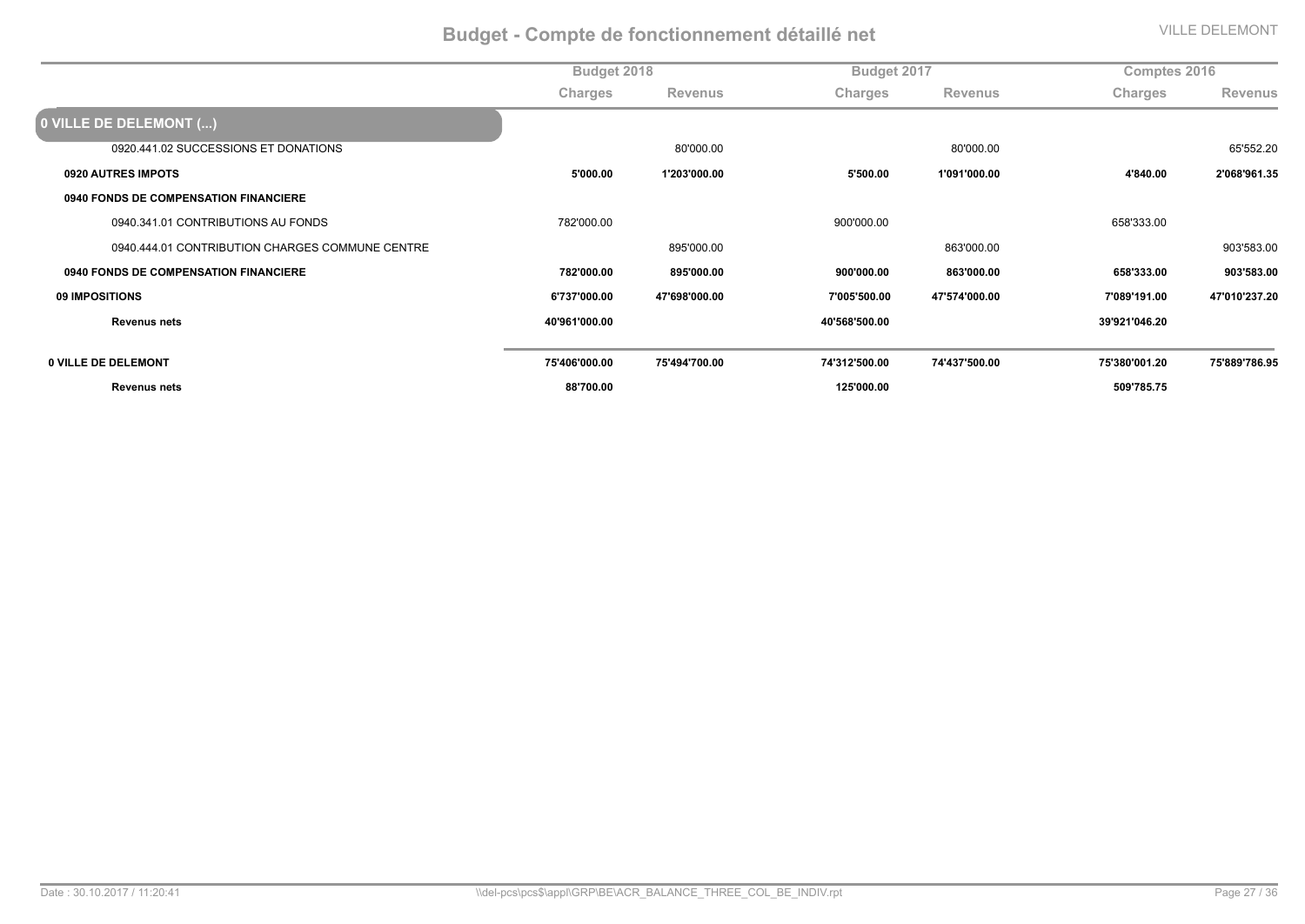|                                                    | Budget 2018    |                | Budget 2017  |                | Comptes 2016   |                |
|----------------------------------------------------|----------------|----------------|--------------|----------------|----------------|----------------|
|                                                    | <b>Charges</b> | <b>Revenus</b> | Charges      | <b>Revenus</b> | <b>Charges</b> | <b>Revenus</b> |
| <b>1 SERVICES COMMUNAUX</b>                        |                |                |              |                |                |                |
| <b>11 ENLEVEMENT DES ORDURES ET DECHARGE</b>       |                |                |              |                |                |                |
| 1100 ENLEVEMENT DES ORDURES ET SEOD                |                |                |              |                |                |                |
| 1100.310.01 ANNONCES                               | 5'000.00       |                | 7'200.00     |                | 2'330.15       |                |
| 1100.314.01 COMPOSTAGE                             | 180'000.00     |                | 160'000.00   |                | 160'220.20     |                |
| 1100.315.01 FRAIS DE VEHICULES                     | 75'000.00      |                | 80'000.00    |                | 79'104.20      |                |
| 1100.318.01 RAMASSAGE VERRE, PAPIER, FER, ETC      | 130'000.00     |                | 110'000.00   |                | 103'452.55     |                |
| 1100.318.02 SURVEILLANCE YC CARITAS                | 30'000.00      |                | 40'000.00    |                | 25'000.00      |                |
| 1100.318.03 ETUDE SUR LA GESTION DES DECHETS       | 25'600.00      |                | 40'000.00    |                | 30'194.90      |                |
| 1100.350.01 CORRECTION ADM. FED. CONTRIBUTIONS TVA | 2'000.00       |                | 7'300.00     |                | 1'631.40       |                |
| 1100.352.01 CONTR. AU SYNDICAT                     | 130'000.00     |                | 140'000.00   |                | 129'174.65     |                |
| 1100.352.02 CONTRIBUTION CANTONALE                 | 20'000.00      |                | 20'000.00    |                | 10'506.45      |                |
| 1100.366.01 SACS POUR LES FAMILLES                 | 40'000.00      |                | 40'000.00    |                | 38'729.40      |                |
| 1100.380.01 ATTRIBUTIONS AU FONDS DE RESERVE       |                |                | 3'100.00     |                | 93'025.55      |                |
| 1100.390.01 IMPUTATIONS INTERNES PERSONNEL         | 780'000.00     |                | 780'000.00   |                | 792'900.00     |                |
| 1100.390.02 IMPUTATIONS INTERNES INTERETS          | 10'400.00      |                | 10'400.00    |                | 5'160.00       |                |
| 1100.390.03 IMPUTATIONS INTERNES AMORTISSEMENT     | 82'000.00      |                | 82'000.00    |                | 47'000.00      |                |
| 1100.434.01 REDEVANCES                             |                | 1'130'000.00   |              | 1'145'000.00   |                | 1'125'315.10   |
| 1100.435.01 SEOD RBT VENTES DES SACS               |                | 300'000.00     |              | 295'000.00     |                | 308'588.75     |
| 1100.435.02 RISTOURNE SUR LE VERRE / PAPIER/ DE    |                | 80'000.00      |              | 80'000.00      |                | 84'525.60      |
| <b>1100 ENLEVEMENT DES ORDURES ET SEOD</b>         | 1'510'000.00   | 1'510'000.00   | 1'520'000.00 | 1'520'000.00   | 1'518'429.45   | 1'518'429.45   |
| <b>11 ENLEVEMENT DES ORDURES ET DECHARGE</b>       | 1'510'000.00   | 1'510'000.00   | 1'520'000.00 | 1'520'000.00   | 1'518'429.45   | 1'518'429.45   |
| <b>12 INHUMATIONS ET FUNERARIUM</b>                |                |                |              |                |                |                |
| <b>1200 INHUMATIONS</b>                            |                |                |              |                |                |                |
| 1200.301.01 PERSONNEL D'EXPLOITATION               | 41'500.00      |                | 41'500.00    |                | 41'407.00      |                |
| 1200.311.01 MOBILIER, MACHINES, VEHICULES          | 4'500.00       |                | 4'500.00     |                | 4'473.60       |                |
| 1200.314.01 ENTRETIEN                              | 55'000.00      |                | 55'000.00    |                | 10'207.10      |                |
| 1200.434.01 CONCESSIONS DE TOMBES                  |                | 15'000.00      |              | 20'000.00      |                | 16'050.00      |
| 1200.434.02 ENSEVELISSEMENTS                       |                | 30'000.00      |              | 25'000.00      |                | 28'021.55      |
| <b>1200 INHUMATIONS</b>                            | 101'000.00     | 45'000.00      | 101'000.00   | 45'000.00      | 56'087.70      | 44'071.55      |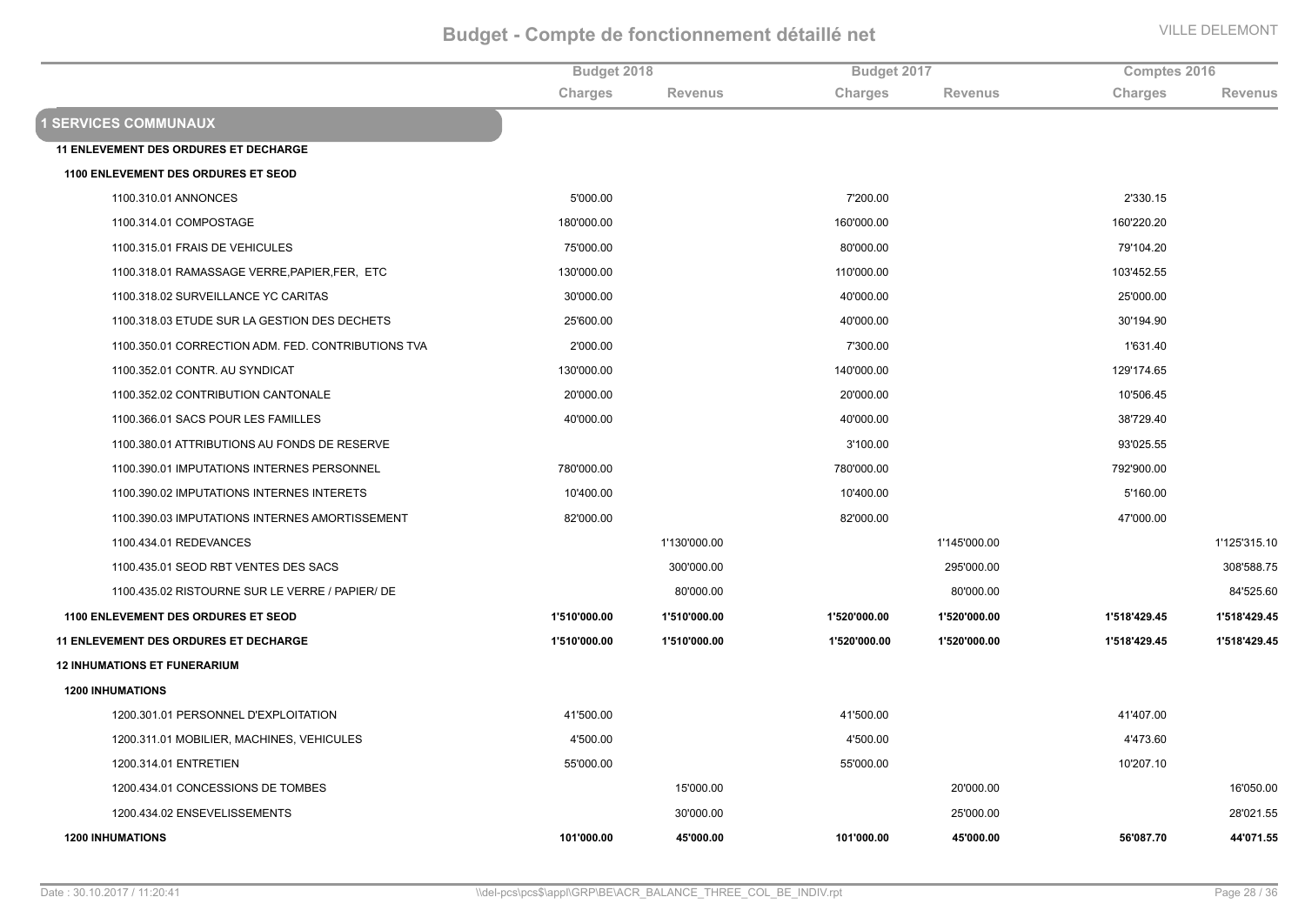|                                                      | Budget 2018 |                | Budget 2017 |                | Comptes 2016 |                |
|------------------------------------------------------|-------------|----------------|-------------|----------------|--------------|----------------|
|                                                      | Charges     | <b>Revenus</b> | Charges     | <b>Revenus</b> | Charges      | <b>Revenus</b> |
| <b>1 SERVICES COMMUNAUX ()</b>                       |             |                |             |                |              |                |
| <b>1250 FUNERARIUM</b>                               |             |                |             |                |              |                |
| 1250.301.01 PERSONNEL D'EXPLOITATION                 | 9'500.00    |                | 9'500.00    |                | 9'027.65     |                |
| 1250.312.01 COMBUSTIBLE                              | 3'200.00    |                | 3'000.00    |                | 2'528.70     |                |
| 1250.312.02 EAU                                      | 800.00      |                | 800.00      |                | 538.40       |                |
| 1250.312.03 ELECTRICITE                              | 2'400.00    |                | 2'400.00    |                | 1'657.20     |                |
| 1250.313.01 MATERIEL                                 | 900.00      |                | 900.00      |                | 619.70       |                |
| 1250.314.01 PRESTATION DE TIERS POUR ENTRETIEN       | 8'200.00    |                | 8'200.00    |                | 36'046.20    |                |
| 1250.318.01 ASSURANCES & PRESTATIONS DE SERVICES     | 400.00      |                | 400.00      |                | 370.25       |                |
| 1250.322.01 INTERETS                                 | 4'000.00    |                | 4'100.00    |                | 4'368.00     |                |
| 1250.331.01 AMORTISSEMENT                            | 14'000.00   |                | 14'000.00   |                | 14'000.00    |                |
| 1250.362.01 COTISATION                               | 18'900.00   |                | 18'900.00   |                | 18'882.00    |                |
| 1250.434.01 RECETTES DIVERSES                        |             | 48'000.00      |             | 50'000.00      |              | 48'000.00      |
| 1250.452.01 COTISATIONS DES COMMUNES                 |             | 30'400.00      |             | 30'200.00      |              | 30'409.50      |
| <b>1250 FUNERARIUM</b>                               | 62'300.00   | 78'400.00      | 62'200.00   | 80'200.00      | 88'038.10    | 78'409.50      |
| <b>12 INHUMATIONS ET FUNERARIUM</b>                  | 163'300.00  | 123'400.00     | 163'200.00  | 125'200.00     | 144'125.80   | 122'481.05     |
| <b>Charges nettes</b>                                |             | 39'900.00      |             | 38'000.00      |              | 21'644.75      |
| <b>13 SERVICE DU FEU</b>                             |             |                |             |                |              |                |
| <b>1300 SERVICE D'INCENDIE ET DE SECOURS</b>         |             |                |             |                |              |                |
| 1300.301.01 PERSONNEL ADMINISTRATIF & EM             | 135'000.00  |                | 137'000.00  |                | 135'649.80   |                |
| 1300.301.02 PERSONNEL TECHNIQUE ET D'EXPLOITATION    | 60'000.00   |                | 60'000.00   |                |              |                |
| 1300.303.01 ASSURANCES SOCIALES                      | 56'500.00   |                | 34'000.00   |                | 54'903.45    |                |
| 1300.310.01 MATERIEL DE BUREAU & IMPRIMES            | 12'190.00   |                | 11'000.00   |                | 10'900.25    |                |
| 1300.311.01 MOBILIER, MACHINES, VEHICULES, HABITS    | 72'600.00   |                | 92'000.00   |                | 110'189.05   |                |
| 1300.312.01 COMBUSTIBLE                              | 19'000.00   |                | 20'000.00   |                | 19'201.35    |                |
| 1300.312.02 EAU                                      | 2'700.00    |                | 3'500.00    |                | 3'912.85     |                |
| 1300.312.03 ELECTRICITE                              | 11'000.00   |                | 12'000.00   |                | 11'065.90    |                |
| 1300.313.01 MATERIEL AUXILIAIRE □ CARBURANT          | 12'000.00   |                | 11'000.00   |                | 11'859.05    |                |
| 1300.314.02 PREST. DE TIERS POUR L'ENTR. DES IMM.    | 46'800.00   |                | 49'700.00   |                | 46'205.10    |                |
| 1300.315.01 PREST. DE TIERS PR L'ENTR. D'OBJETS MOB. | 55'300.00   |                | 58'200.00   |                | 58'853.35    |                |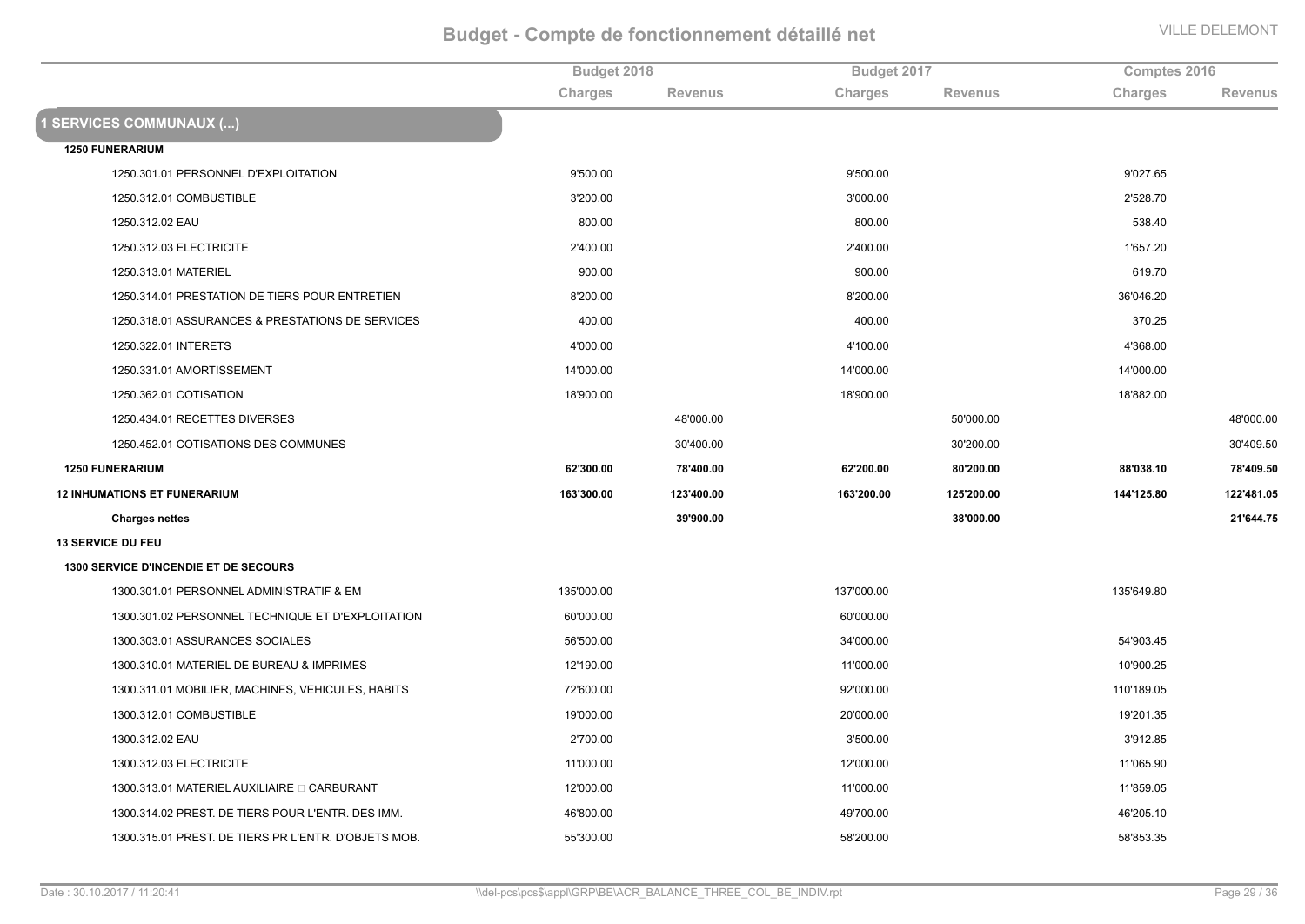|                                                      | Budget 2018  |                | Budget 2017  |                | Comptes 2016 |                |
|------------------------------------------------------|--------------|----------------|--------------|----------------|--------------|----------------|
|                                                      | Charges      | <b>Revenus</b> | Charges      | <b>Revenus</b> | Charges      | <b>Revenus</b> |
| <b>1 SERVICES COMMUNAUX ()</b>                       |              |                |              |                |              |                |
| 1300.317.01 FRAIS DE DEPLACEMENT & PERTES DE SALAIRE | 18'000.00    |                | 23'000.00    |                | 7'209.15     |                |
| 1300.318.01 REVUE & FRAIS D'EXERCICES                | 88'000.00    |                | 89'600.00    |                | 76'795.55    |                |
| 1300.318.02 FRAIS D'INTERVENTIONS                    | 97'000.00    |                | 97'000.00    |                | 137'453.00   |                |
| 1300.318.03 SERVICE DE PIQUET                        | 48'200.00    |                | 48'200.00    |                | 48'341.55    |                |
| 1300.318.04 TAXES TELEPHONIQUES                      | 5'300.00     |                | 5'600.00     |                | 5'275.45     |                |
| 1300.318.05 PRIMES D'ASSURANCE                       | 22'900.00    |                | 22'900.00    |                | 23'561.60    |                |
| 1300.318.06 FRAIS A-16                               | 135'000.00   |                |              |                |              |                |
| 1300.318.08 MANDATS EXTERNES                         |              |                |              |                | 42'000.00    |                |
| 1300.319.01 FRAIS DIVERS                             | 10'000.00    |                | 19'500.00    |                | 9'888.15     |                |
| 1300.322.01 INTERETS                                 | 45'000.00    |                | 45'000.00    |                | 35'040.00    |                |
| 1300.331.01 AMORTISSEMENT                            | 205'000.00   |                | 140'600.00   |                | 160'414.30   |                |
| 1300.352.01 CONTRIB. COMMUNALE CAISSE DE DISTRICT    | 108'000.00   |                | 98'000.00    |                | 98'050.00    |                |
| 1300.352.02 DROIT DE SUPERFICIE ST-MICHEL 8          | 19'920.00    |                | 19'920.00    |                | 19'920.00    |                |
| 1300.380.01 ATTRIBUTIONS AU FONDS DE RESERVE         | 9'000.00     |                | 3'840.00     |                | 29'926.45    |                |
| 1300.423.01 LOCATION ENTREPOT TP ST-MICHEL 8         |              | 20'060.00      |              | 20'060.00      |              | 20'060.00      |
| 1300.427.01 LOGEMENT ET SALLES                       |              |                |              | 18'600.00      |              | 22'200.00      |
| 1300.430.01 TAXE D'EXONERATION                       |              | 515'000.00     |              | 500'000.00     |              | 513'610.05     |
| 1300.435.01 PARTICIPATION DES COMMUNES AU CR         |              | 210'000.00     |              | 185'000.00     |              | 176'063.00     |
| 1300.435.02 FINANCEMENT POSTE DE COMMANDANT          |              | 69'500.00      |              | 68'900.00      |              | 69'749.00      |
| 1300.436.01 DEDOMMAGEMENT INTERVENTIONS              |              | 140'000.00     |              | 112'000.00     |              | 161'333.00     |
| 1300.436.02 PARTICIPATION A-16                       |              | 135'000.00     |              |                |              |                |
| 1300.439.01 RECETTES DIVERSES + A16                  |              | 124'000.00     |              | 104'000.00     |              | 100'363.30     |
| 1300.469.01 SUBVENTION ECA                           |              | 80'850.00      |              | 93'000.00      |              | 93'237.00      |
| 1300 SERVICE D'INCENDIE ET DE SECOURS                | 1'294'410.00 | 1'294'410.00   | 1'101'560.00 | 1'101'560.00   | 1'156'615.35 | 1'156'615.35   |
| <b>13 SERVICE DU FEU</b>                             | 1'294'410.00 | 1'294'410.00   | 1'101'560.00 | 1'101'560.00   | 1'156'615.35 | 1'156'615.35   |
| <b>14 CANALISATIONS ET INST. D'EPURATION</b>         |              |                |              |                |              |                |
| 1400 CANALISATIONS ET INST. D'EPURATION              |              |                |              |                |              |                |
| 1400.313.01 MATIERES PREMIERES & MATERIEL AUXILIAIRE | 18'000.00    |                | 18'000.00    |                | 15'190.85    |                |
| 1400.314.01 PREST. DE TIERS PR L'ENTR. DES INSTALL.  | 150'000.00   |                | 150'000.00   |                | 149'947.35   |                |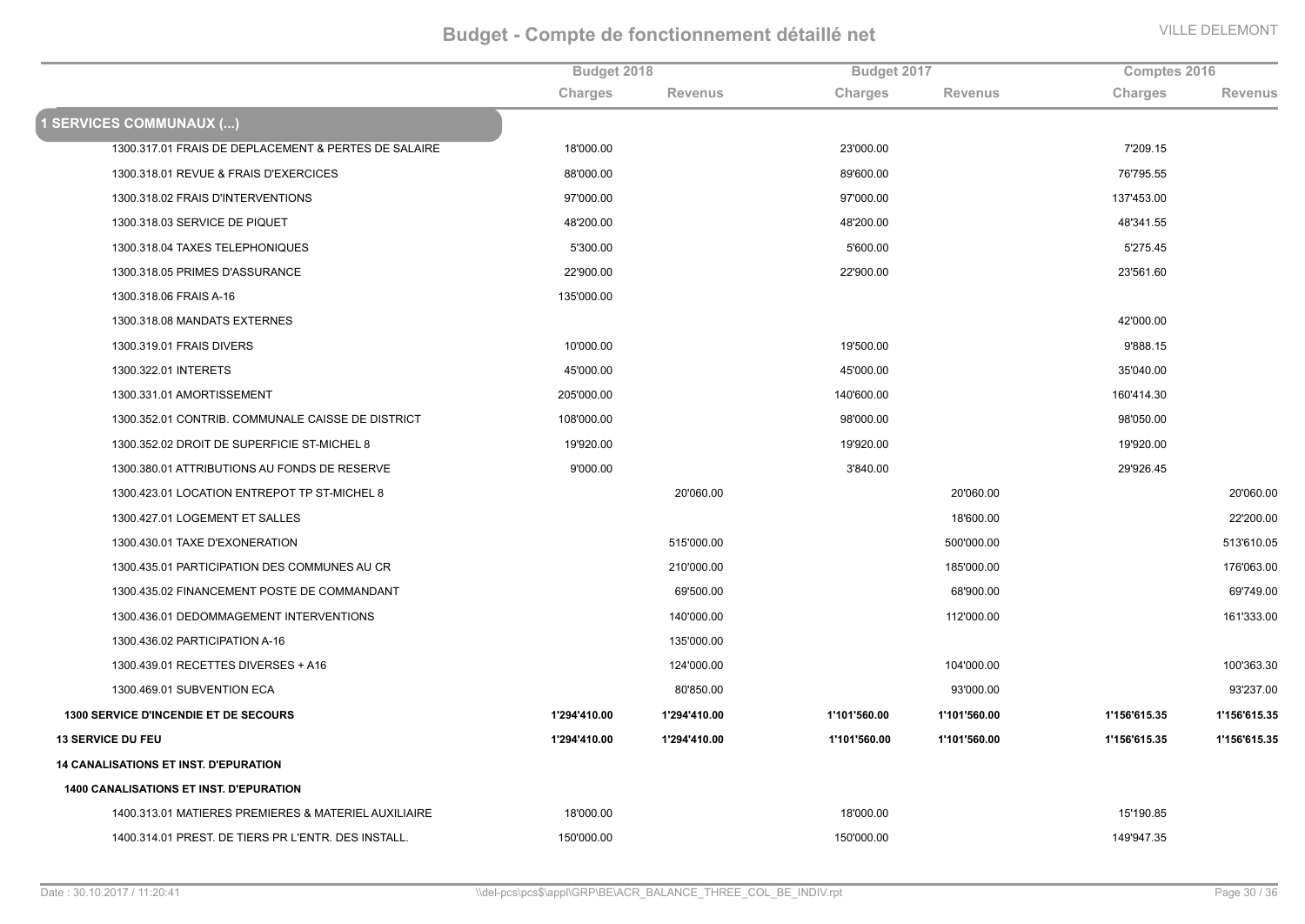|                                                          | Budget 2018    |              | Budget 2017  |                | Comptes 2016 |                |
|----------------------------------------------------------|----------------|--------------|--------------|----------------|--------------|----------------|
|                                                          | <b>Charges</b> | Revenus      | Charges      | <b>Revenus</b> | Charges      | <b>Revenus</b> |
| <b>1 SERVICES COMMUNAUX ()</b>                           |                |              |              |                |              |                |
| 1400.316.01 REDEVANCES D'UTILISATION                     | 4'000.00       |              | 4'000.00     |                | 3'230.00     |                |
| 1400.318.01 SYSTEME D'INFORMATION DU TERRITOIRE          | 104'000.00     |              | 64'000.00    |                | 58'041.05    |                |
| 1400.318.02 MANDAT PGEE                                  | 40'000.00      |              | 40'000.00    |                | 38'893.45    |                |
| 1400.352.01 CONTRIBUTIONS AU SYNDICAT                    | 900'000.00     |              | 900'000.00   |                | 845'346.35   |                |
| 1400.380.01 ATTRIBUTIONS FONDS DE RESERVE                | 631'900.00     |              | 790'500.00   |                | 193'264.80   |                |
| 1400.390.01 IMPUTATION INTERNE PERSONNEL / VHC           | 272'000.00     |              | 272'000.00   |                | 59'275.00    |                |
| 1400.390.02 IMPUTATION INTERNE INTERETS                  | 30'000.00      |              | 37'000.00    |                | 24'631.00    |                |
| 1400.390.03 IMPUTATION INTERNE AMORTISSEMENTS            | 70'100.00      |              | 79'500.00    |                | 813'518.75   |                |
| 1400.434.01 REDEVANCES D'UTILISATION STEP                |                | 150'000.00   |              | 200'000.00     |              | 135'252.55     |
| 1400.434.02 REDEVANCE DROIT DE RACCORDEMENT              |                | 90'000.00    |              | 160'000.00     |              | 97'126.60      |
| 1400.435.01 REDEVANCES D'UTILISATION EXPLOITATION        |                | 1'980'000.00 |              | 1'995'000.00   |              | 1'968'959.45   |
| <b>1400 CANALISATIONS ET INST. D'EPURATION</b>           | 2'220'000.00   | 2'220'000.00 | 2'355'000.00 | 2'355'000.00   | 2'201'338.60 | 2'201'338.60   |
| <b>14 CANALISATIONS ET INST. D'EPURATION</b>             | 2'220'000.00   | 2'220'000.00 | 2'355'000.00 | 2'355'000.00   | 2'201'338.60 | 2'201'338.60   |
| <b>15 SERVICE DES EAUX</b>                               |                |              |              |                |              |                |
| <b>1510 PERSONNEL ADMINISTRATIF &amp; D'EXPLOITATION</b> | 692'000.00     |              | 685'900.00   |                | 674'952.42   |                |
| <b>1511 FRAIS DE PERSONNEL</b>                           | 191'600.00     |              | 199'900.00   |                | 181'334.77   |                |
| <b>1512 PERSONNEL - IN D'ASSURANCES</b>                  |                | 35'000.00    |              | 30'000.00      |              | 38'617.75      |
| <b>1514 PERSONNEL - VETEMENTS DE TRAVAIL</b>             | 13'200.00      |              | 10'700.00    |                | 2'394.85     |                |
| <b>1515 PERSONNEL - PERFECTIONNEMENT</b>                 | 24'500.00      |              | 15'500.00    |                | 4'069.50     |                |
| 1521 EAU - FRAIS D'APPROVISIONNEMENT                     | 240'000.00     |              | 240'000.00   |                | 185'278.67   |                |
| 1524 P C P                                               |                |              | 2'000.00     |                | 166.00       |                |
| <b>1525 EAU - VENTES AUX ABONNES</b>                     |                | 1'966'000.00 |              | 1'916'000.00   |              | 2'004'145.12   |
| <b>1527 TAXES ABONNEMENTS / RACORDEMENTS</b>             |                | 963'000.00   |              | 953'000.00     |              | 1'014'260.70   |
| <b>1532 FOURNITURES D'EAU - MUNICIPALITE</b>             |                |              | 500.00       |                | 478.20       |                |
| 1535 PCP                                                 | 12'300.00      |              | 9'500.00     |                | 10'000.00    |                |
| <b>1540 FRAIS D'ADMINISTRATION</b>                       | 8'700.00       |              | 7'800.00     |                | 5'726.82     |                |
| <b>1541 FRAIS DE PORTS, TEL ET TAXES</b>                 | 18'400.00      |              | 18'100.00    |                | 14'432.07    |                |
| <b>1542 HONORAIRES ET PRESTATIONS SERVICES</b>           | 23'000.00      |              | 23'000.00    |                | 16'793.35    |                |
| <b>1543 SIT</b>                                          | 20'000.00      |              | 11'700.00    |                | 4'205.45     |                |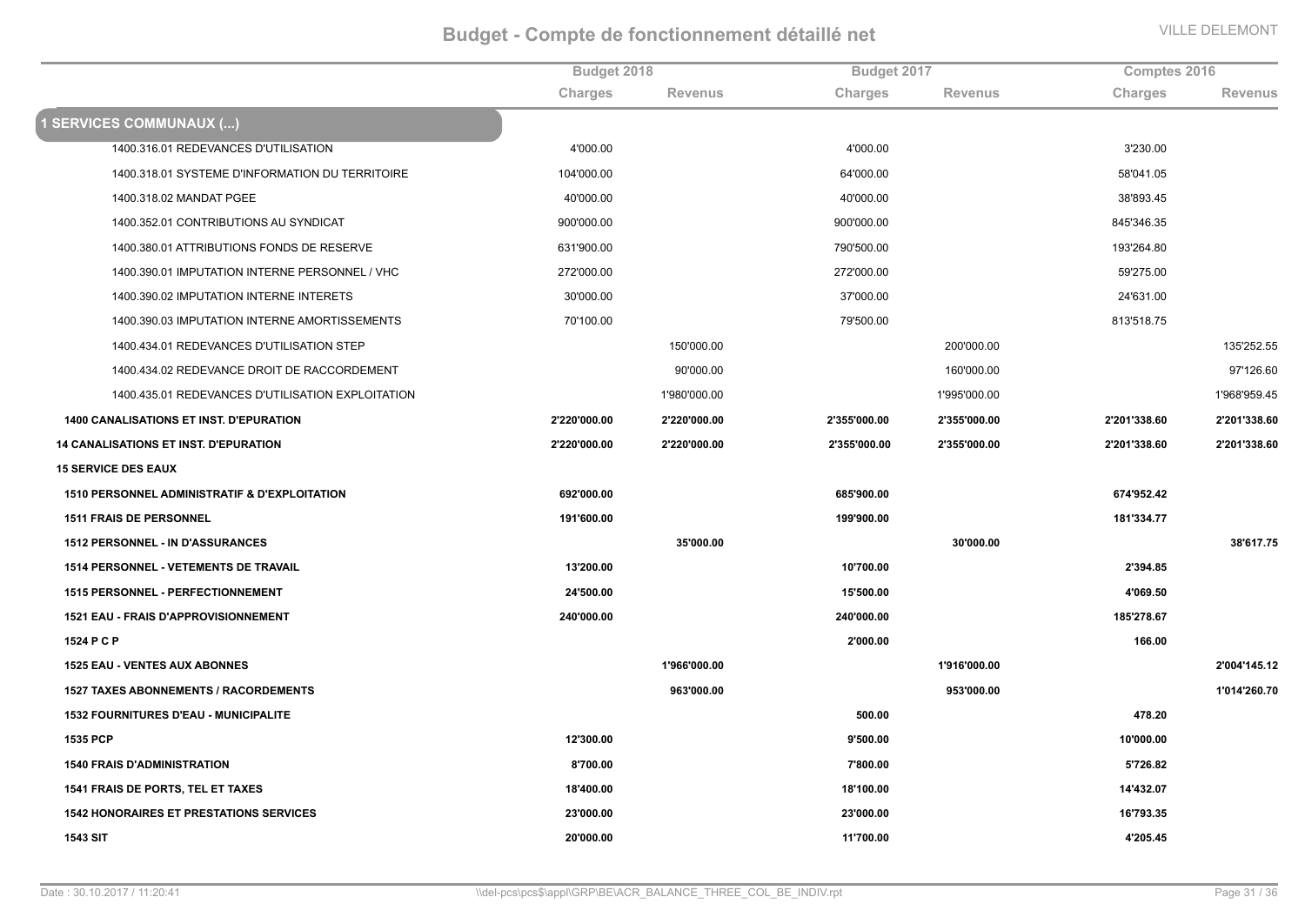|                                                          |              | Budget 2018    |              | Budget 2017    |              | Comptes 2016   |  |
|----------------------------------------------------------|--------------|----------------|--------------|----------------|--------------|----------------|--|
|                                                          | Charges      | <b>Revenus</b> | Charges      | <b>Revenus</b> | Charges      | <b>Revenus</b> |  |
| 1 SERVICES COMMUNAUX ()                                  |              |                |              |                |              |                |  |
| 1546 LOCATIONS - PRESTATIONS / REGIOGAZ SA               |              | 42'500.00      |              | 42'500.00      |              | 42'500.00      |  |
| <b>1550 RESEAU - DISTRIBUTION</b>                        | 205'000.00   |                | 930'500.00   |                | 728'719.47   |                |  |
| <b>1551 RESEAU - DESAGREMENTS SUBIS</b>                  | 304'000.00   | 50'000.00      | 284'000.00   | 50'000.00      | 287'688.42   | 50'000.00      |  |
| <b>1554 RESEAU - DETERIORATIONS à TIERS</b>              | 2'000.00     |                | 2'000.00     |                |              |                |  |
| 1556 FOURNITURES / INSTALLATIONS / REP à TIERS           |              | 80'000.00      |              | 70'000.00      |              | 241'375.25     |  |
| <b>1558 INSTALLATIONS ENDOMMAGEES PAR TIERS</b>          |              |                |              |                |              | 1'377.70       |  |
| <b>1560 MATERIEL AUXILIAIRE</b>                          | 70'000.00    |                | 47'000.00    |                |              |                |  |
| <b>1561 TELECOMMANDE CENTRALISEE</b>                     | 26'000.00    |                | 26'000.00    |                | 19'827.05    |                |  |
| <b>1564 MATERIEL - MAINTENANCE INFORMATIQUE VILLE</b>    | 23'600.00    |                | 13'200.00    |                | 5'885.28     |                |  |
| <b>1565 MAINTENANCE INFORMATIQUE - SID</b>               | 70'500.00    |                |              |                |              |                |  |
| <b>1567 ENTRETIEN VEHICULES</b>                          | 37'000.00    |                | 34'000.00    |                | 20'527.70    |                |  |
| <b>1568 VEHICULES, MACHINES - PRODUITS LOCATIONS</b>     |              | 100.00         |              | 100.00         |              | 7'815.00       |  |
| 1569 ACHATS / VENTES - MATERIEL DE/A TIERS               | 100.00       | 100.00         | 100.00       | 100.00         |              |                |  |
| <b>1570 INTERETS DEBITEURS</b>                           | 70'000.00    |                | 70'000.00    |                | 56'826.40    |                |  |
| <b>1571 AMORTISSEMENTS</b>                               | 580'000.00   |                | 330'000.00   |                | 507'636.28   |                |  |
| <b>1572 PERTES SUR DEBITEURS</b>                         | 5'000.00     |                | 5'000.00     |                | 3'486.93     |                |  |
| <b>1574 ATTRIBUTIONS FINANCEMENTS SPECIAUX</b>           | 489'800.00   |                | 59'300.00    |                | 665'000.00   |                |  |
| 1575 CHARGES TVA / REDIP                                 | 4'000.00     |                | 4'000.00     |                | 3'802.44     |                |  |
| <b>1576 INTERETS CREANCIERS</b>                          |              | 500.00         |              | 500.00         |              |                |  |
| <b>1577 PRELEVEMENTS SUR FONDS</b>                       | 8'000.00     | 68'000.00      | 8'000.00     | 8'000.00       | 22'984.00    | 33'165.00      |  |
| <b>1590 DIVERS</b>                                       | 41'000.00    |                | 10'000.00    |                | 1'092.55     |                |  |
| <b>1593 CHARGES ADMINISTRATIVES</b>                      | 6'000.00     |                | 5'000.00     |                | 4'807.60     |                |  |
| <b>1594 IMOUTATIONS DIVERSES - CHARGES</b>               | 30'000.00    |                | 2'025'000.00 |                | 1'998'959.41 |                |  |
| <b>1595 PRODUITS LOCATIONS</b>                           |              | 500.00         |              | 500.00         |              | 502.00         |  |
| 1596 Divers - S.TVA                                      |              | 10'000.00      |              | 12'000.00      |              | 24'357.70      |  |
| <b>1599 IMPUTATIONS INTERNES - TEO</b>                   | 2'047'500.00 | 2'047'500.00   |              | 1'995'000.00   |              | 1'968'959.41   |  |
| <b>15 SERVICE DES EAUX</b>                               | 5'263'200.00 | 5'263'200.00   | 5'077'700.00 | 5'077'700.00   | 5'427'075.63 | 5'427'075.63   |  |
| <b>16 SERVICE DE L'ELECTRICITE</b>                       |              |                |              |                |              |                |  |
| <b>1610 PERSONNEL ADMINISTRATIF &amp; D'EXPLOITATION</b> | 1'426'200.00 |                | 1'401'800.00 |                | 1'358'412.40 |                |  |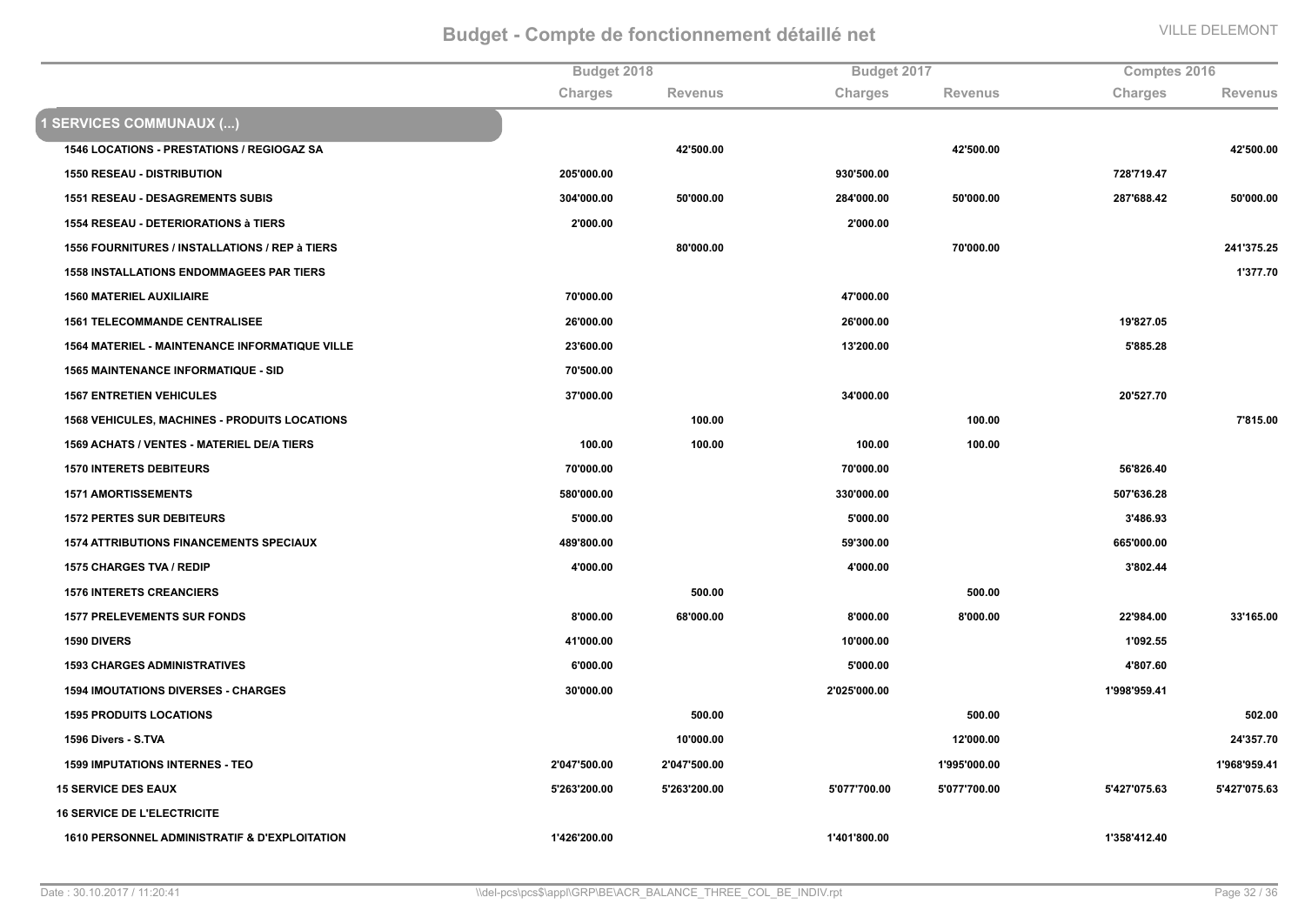|                                                   |              | Budget 2018    |              | Budget 2017    |              | Comptes 2016   |  |
|---------------------------------------------------|--------------|----------------|--------------|----------------|--------------|----------------|--|
|                                                   | Charges      | <b>Revenus</b> | Charges      | <b>Revenus</b> | Charges      | <b>Revenus</b> |  |
| <b>1 SERVICES COMMUNAUX ()</b>                    |              |                |              |                |              |                |  |
| <b>1611 FRAIS DE PERSONNEL</b>                    | 476'900.00   |                | 488'400.00   |                | 474'119.12   |                |  |
| <b>1612 ACHAT D'ELECTRICITE</b>                   |              | 40'000.00      |              | 35'000.00      |              | 70'596.40      |  |
| <b>1620 ENERGIE</b>                               | 4'359'700.00 |                | 4'830'000.00 |                | 5'070'082.07 | 50.40          |  |
| <b>1621 ADMINISTRATION POUR ENERGIE</b>           | 50'000.00    |                | 70'000.00    |                | 20'000.00    |                |  |
| <b>1625 VENTES D'ENERGIE</b>                      | 65'000.00    | 39'000.00      | 65'000.00    | 39'000.00      | 2'186.40     | 1'554.52       |  |
| <b>1626 VENTES D'ENERGIE DIVERSES</b>             |              | 4'138'000.00   |              | 5'426'100.00   |              | 6'034'063.71   |  |
| <b>1628 VENTES D'ENERGIE PRODUITE</b>             | 21'000.00    | 440'000.00     | 13'000.00    | 414'100.00     |              | 396'327.73     |  |
| 1630 TAXES / PCP                                  | 3'148'100.00 |                | 3'625'000.00 |                | 3'591'042.35 |                |  |
| 1631 RESEAU / ENTRETIEN ET EXPLOITATION           | 367'000.00   |                | 205'000.00   |                | 196'430.67   |                |  |
| <b>1632 RESEAU / DESAGREMENTS SUBIS</b>           | 142'500.00   |                | 142'500.00   |                | 72'591.55    |                |  |
| <b>1634 ADMINISTRATION RUR</b>                    | 216'000.00   |                | 264'500.00   |                | 233'639.85   |                |  |
| <b>1636 WACC</b>                                  | 525'000.00   |                | 525'000.00   |                | 625'000.00   |                |  |
| 1638 RUR - REVENUS                                |              | 6'602'000.00   |              | 7'317'300.00   |              | 7'400'926.35   |  |
| 1640 R U R - CHARGES                              | 99'000.00    |                | 80'000.00    |                | 57'363.66    |                |  |
| <b>1641 MANDATS</b>                               | 35'000.00    |                | 35'000.00    |                | 2'333.00     |                |  |
| <b>1642 INSTALLATIONS RADIOTELEPHONIQUES</b>      | 700.00       |                | 700.00       |                | 672.00       |                |  |
| <b>1643 COMPTEURS - TC SIEMA</b>                  | 4'500.00     |                | 4'000.00     |                |              |                |  |
| <b>1645 DIVERS - CHARGES</b>                      | 79'000.00    |                | 49'000.00    |                | 28'604.40    |                |  |
| 1646 S I T                                        | 75'700.00    | 59'000.00      | 108'000.00   | 51'100.00      | 47'951.70    | 28'738.90      |  |
| <b>1647 PERTES SUR DEBITEURS</b>                  | 50'100.00    |                | 50'100.00    |                | 40'349.46    |                |  |
| <b>1659 MARKETING</b>                             | 330'000.00   | 100.00         | 300'000.00   | 500.00         | 271'494.05   | 32.40          |  |
| <b>1665 TAXES FEDERALES</b>                       | 2'024'900.00 | 2'024'800.00   | 1'299'000.00 | 1'299'000.00   | 1'098'317.95 | 1'136'747.31   |  |
| 1666 P C P - TAXES COMMUNALES                     | 616'300.00   | 1'232'600.00   | 606'200.00   | 1'212'400.00   | 616'086.15   | 1'234'306.27   |  |
| <b>1667 EP - ENTRETIEN ET EXPLOITATION</b>        | 360'000.00   | 2'100.00       | 351'100.00   | 100.00         | 276'335.56   | 4'698.50       |  |
| <b>1670 FRAIS ADMINISTRATIFS</b>                  | 17'400.00    |                | 17'400.00    |                | 13'139.50    |                |  |
| <b>1671 MATERIEL DE BUREAU - IMPRIMES</b>         | 26'200.00    |                | 23'400.00    |                | 22'441.35    |                |  |
| <b>1672 INFORMATIQUE - LOCATION</b>               | 13'600.00    |                | 24'200.00    |                | 18'857.48    |                |  |
| <b>1673 ACHATS / MAINTENANCE INFORMATIQUE SID</b> | 202'500.00   |                | 97'900.00    |                | 72'933.22    |                |  |
| <b>1674 FRAIS DE PORTS, TELEPHONES ET TAXES</b>   | 68'200.00    |                | 66'400.00    |                | 54'312.21    |                |  |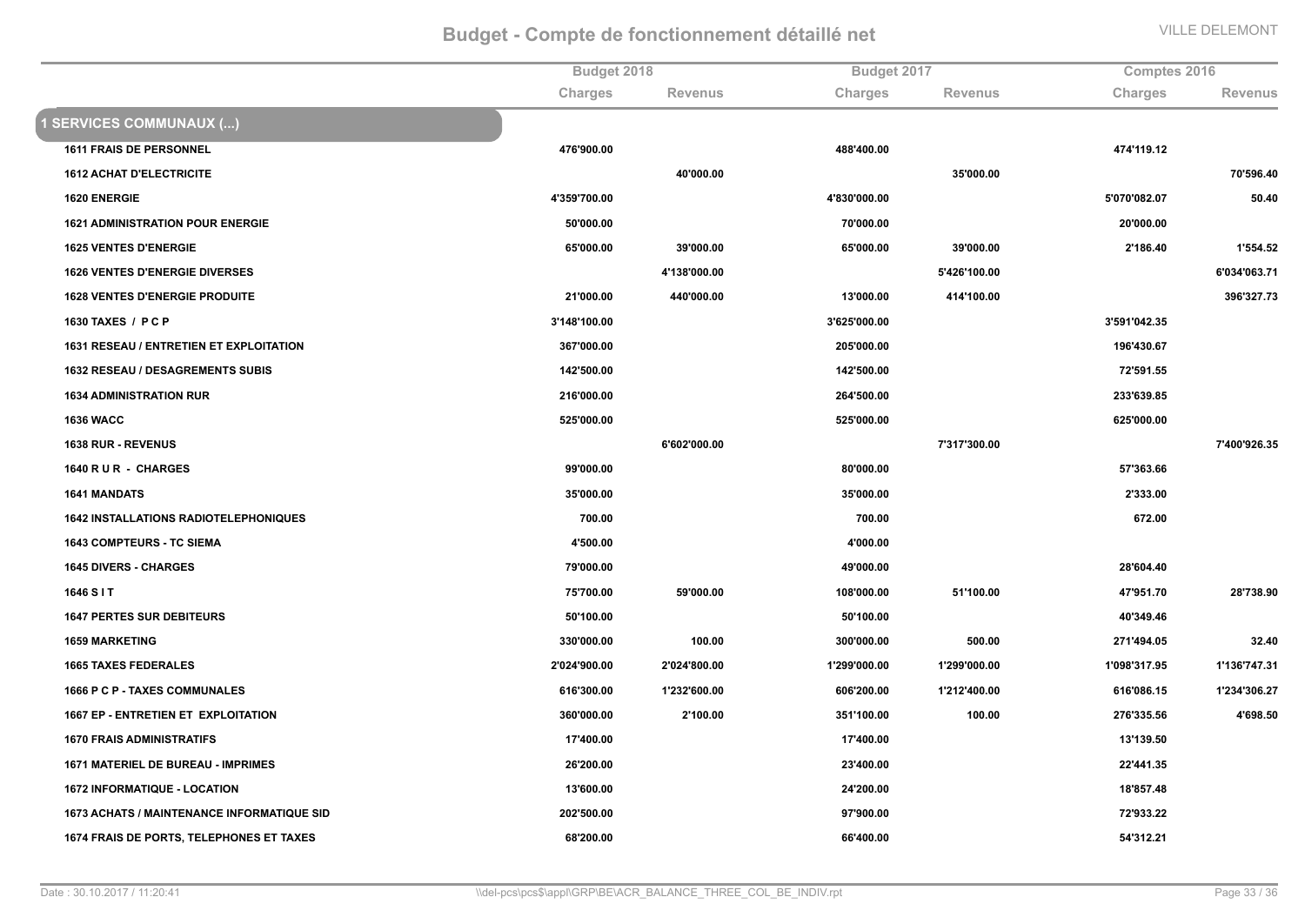|                                                          |               | Budget 2018    |               | Budget 2017    |               | Comptes 2016   |  |
|----------------------------------------------------------|---------------|----------------|---------------|----------------|---------------|----------------|--|
|                                                          | Charges       | <b>Revenus</b> | Charges       | <b>Revenus</b> | Charges       | <b>Revenus</b> |  |
| 1 SERVICES COMMUNAUX ()                                  |               |                |               |                |               |                |  |
| <b>1678 SUBVENTIONS ACQUISES</b>                         |               |                |               |                |               | 2'000.00       |  |
| 1680 MAT AUXILIAIRE / VEHICULES / IMMEUBLES              | 145'000.00    |                | 5'000.00      |                | 7'207.35      |                |  |
| 1681 BATIMENT ADM ET ATELIERS - CHAUFFAGE / ENERGIE      | 70'800.00     |                | 85'800.00     |                | 51'756.45     |                |  |
| <b>1683 ENTRETIEN DES IMMEUBLES</b>                      | 128'000.00    |                | 75'000.00     |                | 65'890.98     |                |  |
| 1684 VEHICULES - ENTRETIEN / CARBURANT / INDEMNITES      | 41'100.00     |                | 42'600.00     |                | 36'347.99     |                |  |
| <b>1685 PRESTATIONS DE/A TIERS</b>                       | 220'000.00    | 289'000.00     | 226'500.00    | 274'000.00     | 400'543.24    | 406'579.69     |  |
| <b>1686 PRODUITS LOCATIONS</b>                           |               | 303'700.00     |               | 303'200.00     |               | 305'725.00     |  |
| <b>1690 CHARGES FINANCIERES</b>                          | 1'626'700.00  |                | 1'815'100.00  |                | 2'541'877.19  |                |  |
| <b>1691 POLITIQUE ENERGETIQUE</b>                        | 80'000.00     | 80'000.00      | 80'000.00     | 80'000.00      | 73'350.59     | 73'350.60      |  |
| <b>1692 CHARGES DIVERSES - ADMINISTRATIVES</b>           | 13'500.00     |                | 13'500.00     |                | 12'626.10     |                |  |
| <b>1694 INTERETS CREANCIERS / PRELEVEMENTS SUR FONDS</b> |               | 1'728'200.00   |               | 488'700.00     |               | 74'558.85      |  |
| <b>1695 CONTRIBUTIONS DE RACCORDEMENTS</b>               |               | 100'000.00     |               | 100'000.00     |               | 195'005.65     |  |
| <b>1696 PRODUITS DIVERS - SOUMIS TVA</b>                 |               | 35'500.00      |               | 35'500.00      |               | 77'276.70      |  |
| <b>1697 PRODUITS DIVERS - NON SOUMIS TVA</b>             |               | 11'600.00      |               | 10'100.00      |               | 11'757.01      |  |
| <b>16 SERVICE DE L'ELECTRICITE</b>                       | 17'125'600.00 | 17'125'600.00  | 17'086'100.00 | 17'086'100.00  | 17'454'295.99 | 17'454'295.99  |  |
| <b>17 SERVICE DU GAZ</b>                                 |               |                |               |                |               |                |  |
| 1710 PERSONNEL ADMINISTRATIF & D'EXPLOITATION            | 423'200.00    |                | 418'300.00    |                | 414'369.93    |                |  |
| 1711 FRAIS DE PERSONNEL                                  | 119'250.00    |                | 120'650.00    |                | 111'715.29    |                |  |
| 1712 Personnel - ind d'assurances                        |               | 20'000.00      |               | 15'000.00      |               | 26'244.55      |  |
| 1715 PERSONNEL - PERFECTIONNEMENT                        | 2'500.00      |                | 2'000.00      |                | 1'430.65      |                |  |
| 1720 GAZ - ACHATS                                        | 1'540'000.00  |                | 1'000'000.00  |                | 1'215'746.60  |                |  |
| 1721 TAXES D'APPROVISIONNEMENT & PUISSANCE               | 1'110'000.00  |                | 1'053'000.00  |                | 1'095'575.35  |                |  |
| 1722 TAXES LEGALES FEDERALES / CANTONALES                | 1'047'000.00  |                | 995'000.00    |                | 1'015'978.80  |                |  |
| 1725 GAZ - VENTES AUX ABONNES                            |               | 4'850'000.00   |               | 4'110'000.00   |               | 4'525'602.63   |  |
| <b>1727 TAXES ABONNEMENTS / RACCORDEMENTS</b>            |               | 1'412'000.00   |               | 1'355'000.00   |               | 1'301'698.86   |  |
| <b>1740 FRAIS D'ADMINISTRATION</b>                       | 8'700.00      |                | 7'800.00      |                | 5'311.98      |                |  |
| 1741 FRAIS DE PORTS, TELEPHONES ET TAXES                 | 18'100.00     |                | 13'600.00     |                | 12'519.09     |                |  |
| <b>1742 HONORAIRES ET PRESTATIONS DE SERVICES</b>        | 5'400.00      |                | 5'400.00      |                | 4'572.10      |                |  |
| <b>1743 SIT</b>                                          | 20'000.00     |                | 11'700.00     |                | 4'205.45      |                |  |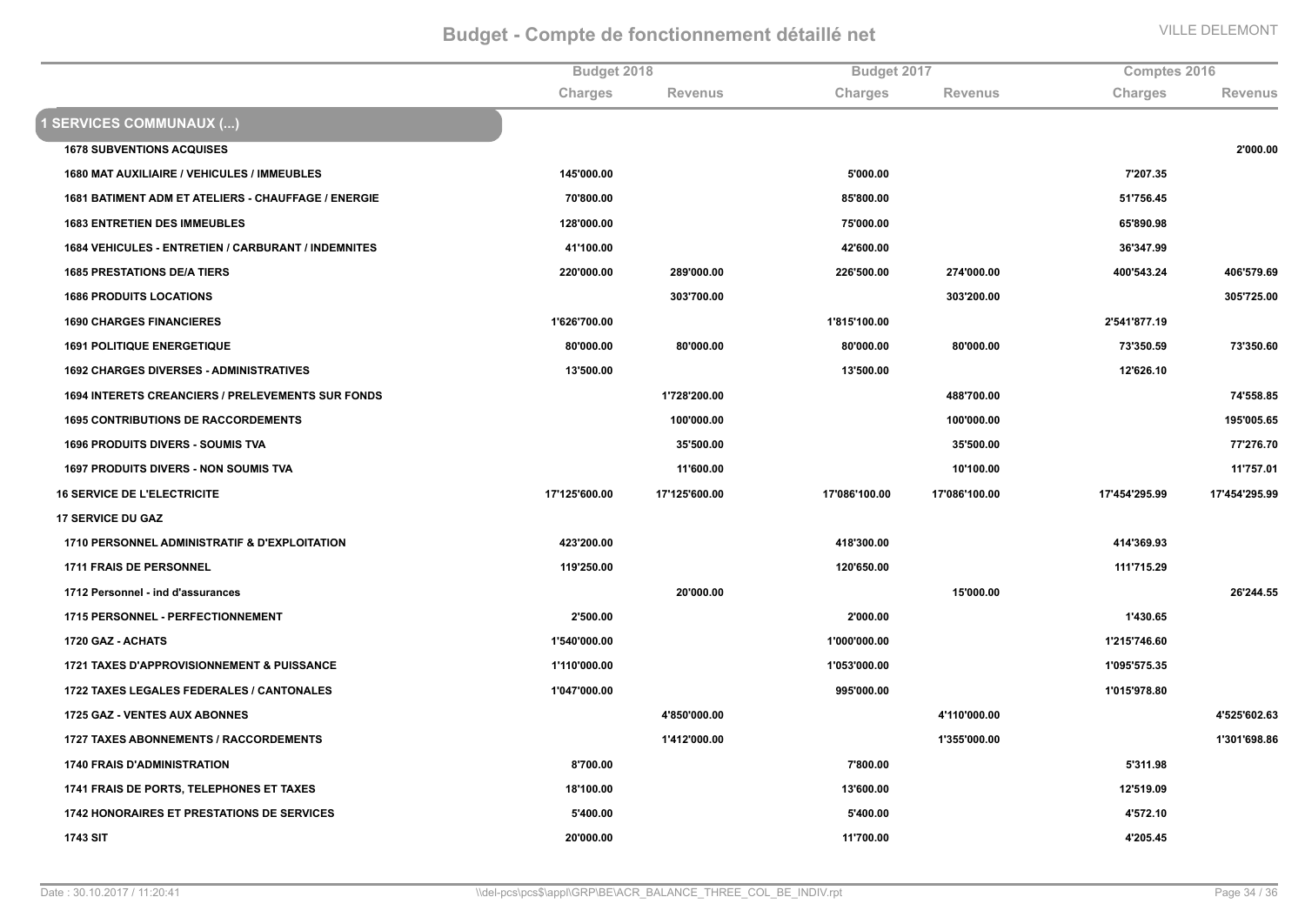|                                                       | Budget 2018   |                |               | Budget 2017    |               | Comptes 2016  |  |
|-------------------------------------------------------|---------------|----------------|---------------|----------------|---------------|---------------|--|
|                                                       | Charges       | <b>Revenus</b> | Charges       | <b>Revenus</b> | Charges       | Revenus       |  |
| <b>1 SERVICES COMMUNAUX ()</b>                        |               |                |               |                |               |               |  |
| <b>1748 REGIOGAZ SA CONTRIBUTIONS</b>                 |               | 455'500.00     |               | 452'000.00     |               | 405'406.30    |  |
| <b>1750 RESEAU - DISTRIBUTION</b>                     | 250'500.00    |                | 200'500.00    |                | 303'597.74    |               |  |
| 1756 FOURNITURES / INSTALLATIONS / REP. A TIERS       |               | 1'000.00       |               | 1'000.00       |               | 74'225.70     |  |
| <b>1760 MATERIEL AUXILIAIRE</b>                       | 1'000.00      |                | 1'000.00      |                |               |               |  |
| <b>1761 COMPTEURS</b>                                 | 42'000.00     |                | 44'000.00     |                | 26'330.60     |               |  |
| <b>1763 STATION CARBURANT</b>                         |               |                |               |                |               | 10'436.25     |  |
| <b>1764 MATERIEL MAINTENANCE - INFORMATIQUE VILLE</b> | 14'100.00     |                | 8'700.00      |                | 5'829.70      |               |  |
| 1765 MAINTENANCE INFORMATIQUE SID                     | 70'500.00     |                |               |                |               |               |  |
| <b>1767 ENTRETIEN VEHICULES</b>                       | 2'000.00      |                | 2'000.00      |                | 1'231.75      |               |  |
| 1769 ACHATS / VENTES - MATERIEL DE/A TIERS            |               | 7'000.00       |               | 8'000.00       |               | 8'314.30      |  |
| <b>1770 INTERETS DEBITEURS</b>                        | 440'000.00    |                | 440'000.00    |                | 466'132.00    |               |  |
| <b>1771 AMORTISSEMENTS</b>                            | 229'150.00    |                | 245'150.00    |                | 202'949.35    |               |  |
| <b>1772 PERTES S/DEBITEURS</b>                        | 3'100.00      |                | 3'100.00      |                | 0.19          | 300.00        |  |
| <b>1775 CHARGES DIVERSES</b>                          | 1'000.00      |                | 1'000.00      |                | 1.84          |               |  |
| <b>1776 INTERETS CREANCIERS</b>                       |               | 200.00         |               | 200.00         |               | 120.00        |  |
| <b>1777 PRELEVEMENTS SUR FONDS</b>                    |               |                |               |                |               | 6'278.00      |  |
| <b>1790 DIVERS</b>                                    | 3'200.00      |                | 2'300.00      |                | 1'309.28      |               |  |
| 1792 REGIOGAZ SA                                      | 1'405'000.00  |                | 1'371'000.00  |                | 1'481'596.90  |               |  |
| 1796 DIVERS - S. TVA                                  |               | 10'000.00      |               | 5'000.00       |               | 11'778.00     |  |
| <b>1799 IMPUTATIONS INTERNES / COMMUNES TIERCES</b>   |               |                |               |                | 1'528'129.64  | 1'528'129.64  |  |
| <b>17 SERVICE DU GAZ</b>                              | 6'755'700.00  | 6'755'700.00   | 5'946'200.00  | 5'946'200.00   | 7'898'534.23  | 7'898'534.23  |  |
| <b>1 SERVICES COMMUNAUX</b>                           | 34'332'210.00 | 34'292'310.00  | 33'249'760.00 | 33'211'760.00  | 35'800'415.05 | 35'778'770.30 |  |
| <b>Charges nettes</b>                                 |               | 39'900.00      |               | 38'000.00      |               | 21'644.75     |  |